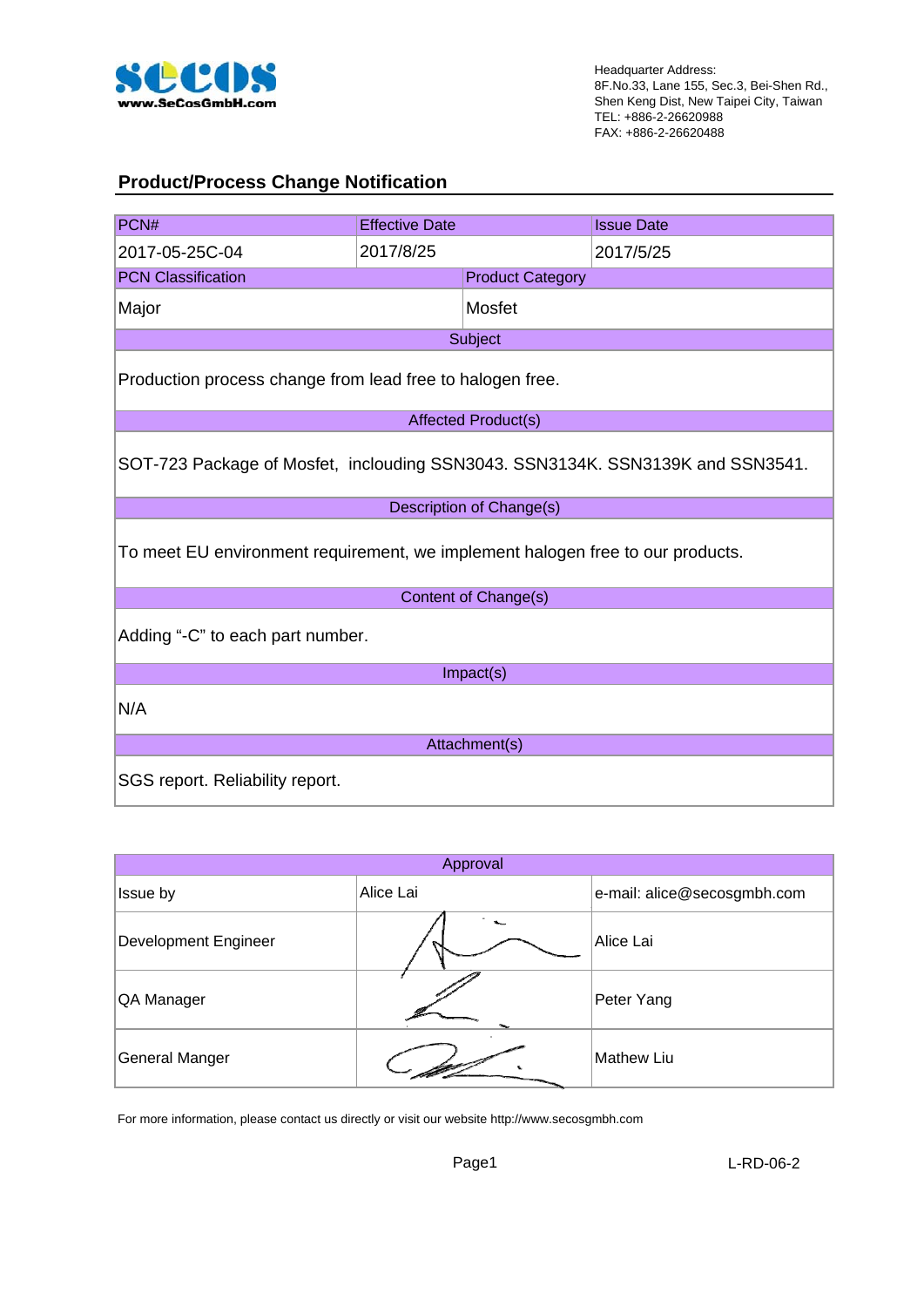

號碼(No.) : KA/2016/61540 日期(Date) : 2016/07/04 頁數(Page) : 1 of 21

義典(無錫義典)科技股份有限公司 E'DALE(WUXI-E'DALE) TECHNOLOGY CO., LTD NO. 130, LIOUAN, LIOUAN LI, JIALI DIST., TAINAN CITY, TAIWAN NO. 35, XIGANG EAST ROAD, DONGGANG TOWN, XISHAN DIST., WUXI CITY, JIANG SU, CHINA 72242 台南市佳里區六安里六安130號/江蘇省無錫市錫山區東港鎮錫港東路35號

### 以下測試樣品係由客戶送樣, 且由客戶聲稱並經客戶確認如下

(The following samples was/were submitted and identified by/on behalf of the client as) :

| 樣品型號(Style/Item No.)<br>收件日期(Sample Receiving Date)<br>測試期間(Testing Period)<br>送樣廠商(Sample Submitted By) | ELER-8-SERIES<br>2016/06/27<br>2016/06/27 TO 2016/07/04<br>: 義典科技股份有限公司 (E'DALE (WUXI-E'DALE) TECHNOLOGY CO., LTD.) |
|----------------------------------------------------------------------------------------------------------|---------------------------------------------------------------------------------------------------------------------|
| 樣品名稱(Sample Description)                                                                                 | EXPOXY MOLDING COMPOUND                                                                                             |
|                                                                                                          |                                                                                                                     |
|                                                                                                          |                                                                                                                     |
|                                                                                                          |                                                                                                                     |
|                                                                                                          |                                                                                                                     |
|                                                                                                          |                                                                                                                     |

| 測試需求(Test Requested) |  |
|----------------------|--|
|----------------------|--|

: 測試需求(Test Requested) 依據客戶要求, 參考RoHS 2011/65/EU Annex II 指令進行鎘, 鉛, 汞, 六價 鉻, 多溴聯苯, 多溴聯苯醚測試. (As specified by client, with reference to RoHS Directive 2011/65/EU Annex II to determine Cadmium, Lead, Mercury, Cr(VI), PBBs, PBDEs contents in the submitted sample.)

**测試結果(Test Results) :** 請見下一頁 (Please refer to next pages).

結論(Conclusion) 根據客户所提供的樣品,其鎘,鉛,汞,六價鉻,多溴聯苯,多溴聯苯醚的 測試結果符合RoHS指令2002/95/EC的更新指令2011/65/EU之要求 (Based on the performed tests on submitted samples, the test results of Cadmium, Lead, Mercury, Cr(VI), PBBs, PBDEs comply with the limits as set by RoHS Directive 2011/65/EU Annex II; recasting 2002/95/EC.)



Unless otherwise stated the results shown in this test report refer only to the sample(s) tested. This test report cannot be reproduced, except in full, without prior written permission of the

SGS Taiwan Ltd. No. 61, Kai-Fa Road, Nanzih Export Processing Zone , Kaohsiung, Taiwan / 高雄市楠梓加工出口區開發路61號 appearance of this document is unlawful and offenders may be prosecuted to the fullest extent of the law. Company.除非另有說明,此報告結果僅對測試之樣品負責。本報告未經本公司書面許可,不可部分複製。<br>This document is issued by the Company subject to its General Conditions of Service printed overleaf, available on request or accessible at <u>www.sgs.com/terms\_and\_conditi</u> of Client's instructions, if any. The Company's sole responsibility is to its Client and this document does not exonerate parties to a transaction from exercising all their rights and obligations under<br>the transaction docu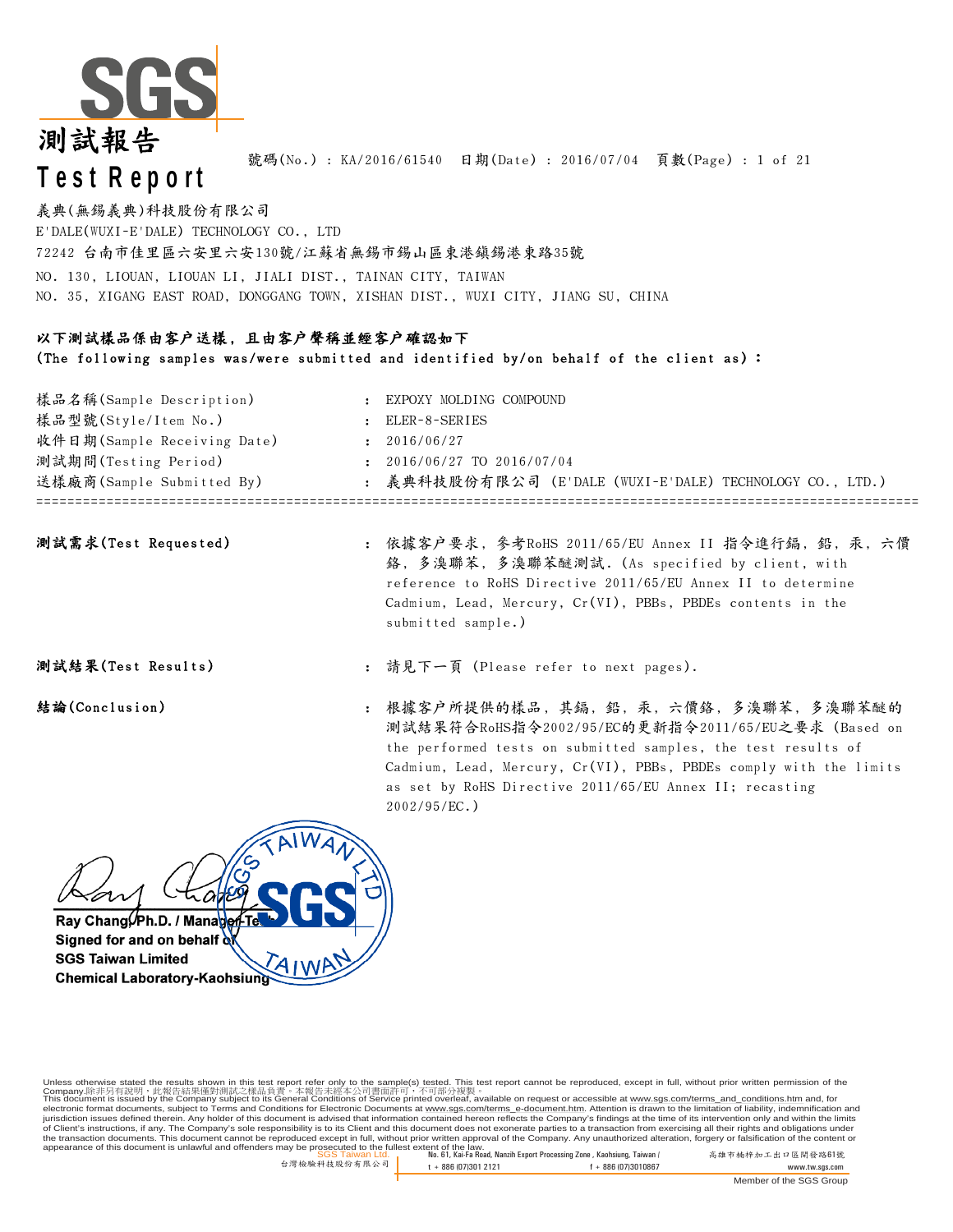

號碼(No.) : KA/2016/61540 日期(Date) : 2016/07/04 頁數(Page) : 2 of 21

義典(無錫義典)科技股份有限公司 E'DALE(WUXI-E'DALE) TECHNOLOGY CO., LTD 72242 台南市佳里區六安里六安130號/江蘇省無錫市錫山區東港鎮錫港東路35號 NO. 130, LIOUAN, LIOUAN LI, JIALI DIST., TAINAN CITY, TAIWAN NO. 35, XIGANG EAST ROAD, DONGGANG TOWN, XISHAN DIST., WUXI CITY, JIANG SU, CHINA

### 測試結果(Test Results)

測試部位(PART NAME) NO.1 : 黑色 EXPOXY MOLDING COMPOUND (BLACK EXPOXY MOLDING COMPOUND)

| 测試項目<br>(Test Items)                                       | 單位<br>$(\text{Unit})$ | 測試方法<br>(Method)                                                                                                                     | 方法偵測<br>極限値<br>(MDL) | 結果<br>(Result)<br>NO.1 | 法規<br>限值<br>(Limit) |
|------------------------------------------------------------|-----------------------|--------------------------------------------------------------------------------------------------------------------------------------|----------------------|------------------------|---------------------|
| 编 / Cadmium (Cd)                                           |                       | mg/kg   參考IEC 62321-5: 2013方法, 以感應<br>耦合電漿原子發射光譜儀檢測. / With<br>reference to IEC 62321-5: 2013 and<br>performed by ICP-AES.           | 2                    | n.d.                   | 100                 |
| 鉛 / Lead (Pb)                                              |                       | mg/kg 参考IEC 62321-5: 2013方法, 以感應<br>耦合電漿原子發射光譜儀檢測. / With<br>reference to IEC 62321-5: 2013 and<br>performed by ICP-AES.             | 2                    | n.d.                   | 1000                |
| 汞 / Mercury (Hg)                                           |                       | mg/kg 参考IEC 62321-4: 2013方法, 以感應<br> 耦合電漿原子發射光譜儀檢測. / With<br>reference to IEC 62321-4: 2013 and<br>performed by ICP-AES.            | $\mathcal{L}$        | n.d.                   | 1000                |
| 六價鉻 / Hexavalent Chromium Cr(VI) by<br>alkaline extraction |                       | mg/kg   參考IEC 62321: 2008方法, 用UV-VIS<br>檢測. / With reference to IEC<br>62321: 2008 and performed by UV-<br>VIS.                      | 2                    | n.d.                   | 1000                |
| 六價鉻 / Hexavalent Chromium Cr(VI)(#2)                       |                       | µg/cm <sup>2</sup>   参考IEC 62321-7-1:2015, 以UV-VIS檢<br>測. / With reference to IEC 62321-<br>7-1:2015 and performed by by UV-<br>VIS. | 0.10                 | n.d.                   |                     |

SGS Taiwan Ltd. No. 61, Kai-Fa Road, Nanzih Export Processing Zone , Kaohsiung, Taiwan / 高雄市楠梓加工出口區開發路61號 appearance of this document is unlawful and offenders may be prosecuted to the fullest extent of the law. Unless otherwise stated the results shown in this test report refer only to the sample(s) tested. This test report cannot be reproduced, except in full, without prior written permission of the<br>Company.除非另有說明,此當告誤果僅對測試之樣品 of Client's instructions, if any. The Company's sole responsibility is to its Client and this document does not exonerate parties to a transaction from exercising all their rights and obligations under<br>the transaction docu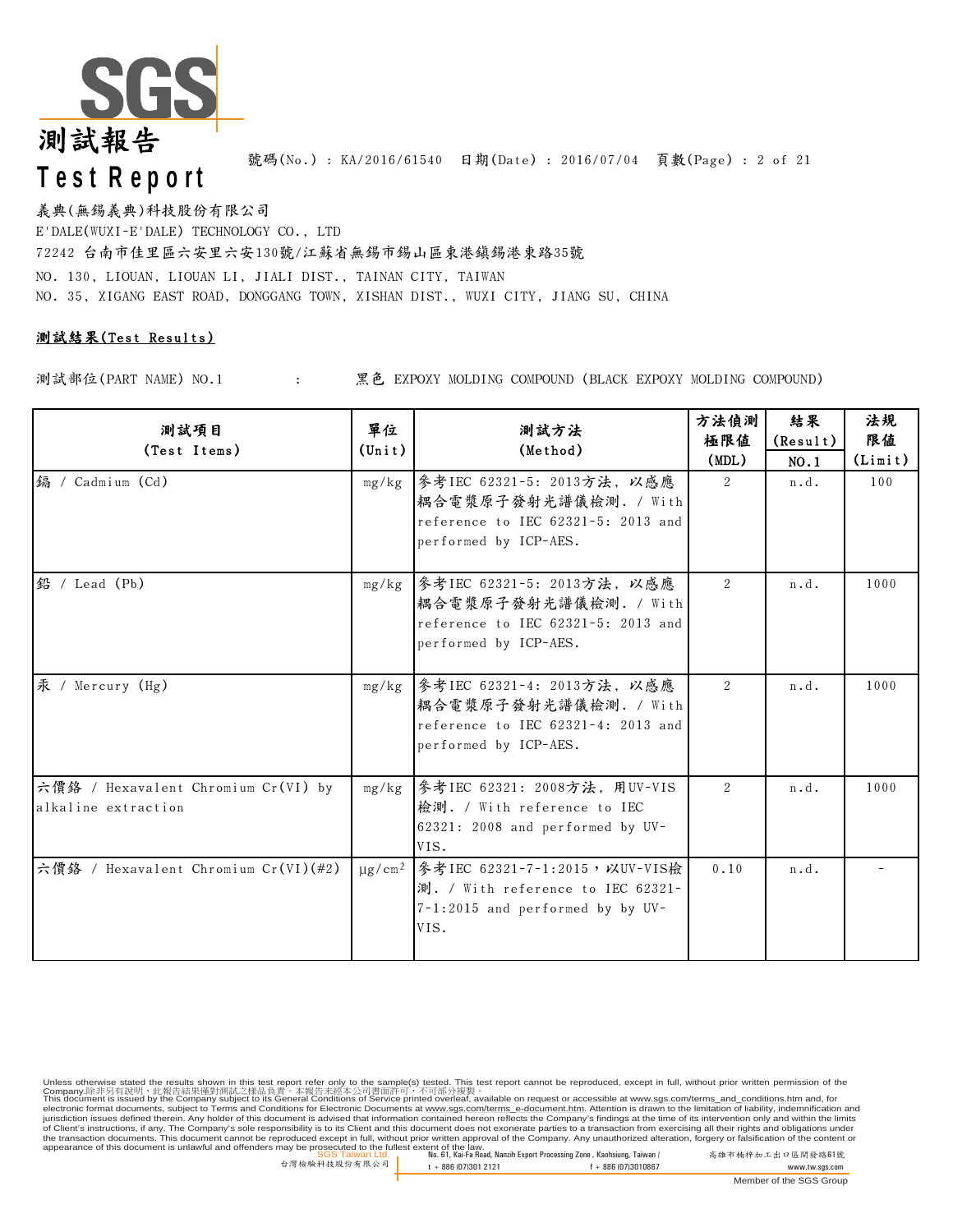

號碼(No.) : KA/2016/61540 日期(Date) : 2016/07/04 頁數(Page) : 3 of 21

義典(無錫義典)科技股份有限公司

E'DALE(WUXI-E'DALE) TECHNOLOGY CO., LTD

72242 台南市佳里區六安里六安130號/江蘇省無錫市錫山區東港鎮錫港東路35號

NO. 130, LIOUAN, LIOUAN LI, JIALI DIST., TAINAN CITY, TAIWAN

NO. 35, XIGANG EAST ROAD, DONGGANG TOWN, XISHAN DIST., WUXI CITY, JIANG SU, CHINA

| 單位<br>测試項目                          |                                                                  | 測試方法                                                                           | 方法偵測<br>極限值    | 結果<br>(Result) | 法規<br>限值                 |
|-------------------------------------|------------------------------------------------------------------|--------------------------------------------------------------------------------|----------------|----------------|--------------------------|
| (Test Items)                        | $(\text{Unit})$                                                  | (Method)                                                                       | (MDL)          | NO.1           | (Limit)                  |
| 多溴聯苯總和 / Sum of PBBs                |                                                                  |                                                                                |                | n.d.           | 1000                     |
| Monobromobiphenyl<br>一溴聯苯 /         |                                                                  |                                                                                | 5              | n.d.           |                          |
| 二溴聯苯<br>Dibromobiphenyl             |                                                                  |                                                                                | 5              | n.d.           | $\overline{\phantom{a}}$ |
| 三溴聯苯 / Tribromobiphenyl             |                                                                  |                                                                                | 5              | n.d.           |                          |
| 四溴聯苯 /<br>Tetrabromobiphenyl        |                                                                  | 參考IEC 62321-6: 2015方法, 以氣相                                                     | 5              | n.d.           | $\overline{\phantom{a}}$ |
| 五溴聯苯 / Pentabromobiphenyl           | 層析儀/質譜儀檢測. / With<br>mg/kg<br>reference to IEC 62321-6: 2015 and |                                                                                | 5              | n.d.           |                          |
| 六溴聯苯<br>Hexabromobiphenyl           |                                                                  | performed by GC/MS.                                                            | 5              | n.d.           | $\overline{\phantom{a}}$ |
| 七溴聯苯 / Heptabromobiphenyl           |                                                                  |                                                                                | 5              | n.d.           |                          |
| 入溴聯苯 / Octabromobiphenyl            |                                                                  |                                                                                | 5              | n.d.           | $\overline{\phantom{a}}$ |
| 九溴聯苯 / Nonabromobiphenyl            |                                                                  |                                                                                | 5              | n.d.           |                          |
| 十溴聯苯 / Decabromobiphenyl            |                                                                  |                                                                                | 5              | n.d.           |                          |
| 多溴聯苯醚總和 / Sum of PBDEs              |                                                                  |                                                                                |                | n.d.           | 1000                     |
| 一溴聯苯醚<br>Monobromodiphenyl ether    |                                                                  |                                                                                | 5              | n.d.           |                          |
| 二溴聯苯醚 /<br>Dibromodiphenyl ether    |                                                                  |                                                                                | 5              | n.d.           | $\overline{\phantom{a}}$ |
| 三溴聯苯醚<br>Tribromodiphenyl ether     |                                                                  | 參考IEC 62321-6: 2015方法, 以氣相                                                     | 5              | n.d.           |                          |
| 四溴聯苯醚<br>Tetrabromodiphenyl ether   |                                                                  | 層析儀/質譜儀檢測. / With<br>reference to IEC 62321-6: 2015 and<br>performed by GC/MS. | 5              | n.d.           | $\overline{\phantom{a}}$ |
| 五溴聯苯醚 /<br>Pentabromodiphenyl ether | mg/kg                                                            |                                                                                | 5              | n.d.           |                          |
| 六溴聯苯醚<br>Hexabromodiphenyl ether    |                                                                  |                                                                                | 5              | n.d.           | $\overline{\phantom{a}}$ |
| 七溴聯苯醚 /<br>Heptabromodiphenyl ether |                                                                  |                                                                                | 5              | n.d.           |                          |
| 八溴聯苯醚<br>Octabromodiphenyl ether    |                                                                  |                                                                                | 5              | n.d.           |                          |
| 九溴聯苯醚<br>Nonabromodiphenyl ether    |                                                                  |                                                                                | 5              | n.d.           |                          |
| 十溴聯苯醚 /<br>Decabromodiphenyl ether  |                                                                  |                                                                                | 5              | n.d.           | $\overline{\phantom{a}}$ |
| 神 / Arsenic $(As)$                  | mg/kg                                                            | 參考US EPA 3052方法, 用感應藕合電                                                        | $\overline{2}$ | n.d.           | $\overline{\phantom{a}}$ |
|                                     |                                                                  | 漿原子發射光譜儀 (ICP-AES) 檢測砷                                                         |                |                |                          |
|                                     |                                                                  | 含量. / With reference to US EPA                                                 |                |                |                          |
|                                     |                                                                  | Method 3052 for Arsenic Content.                                               |                |                |                          |
|                                     |                                                                  | Analysis was performed by ICP-AES.                                             |                |                |                          |
|                                     |                                                                  |                                                                                |                |                |                          |

Unless otherwise stated the results shown in this test report refer only to the sample(s) tested. This test report cannot be reproduced, except in full, without prior written permission of the<br>Company.除非另有說明,此當告誤果僅對測試之樣品 of Client's instructions, if any. The Company's sole responsibility is to its Client and this document does not exonerate parties to a transaction from exercising all their rights and obligations under<br>the transaction docu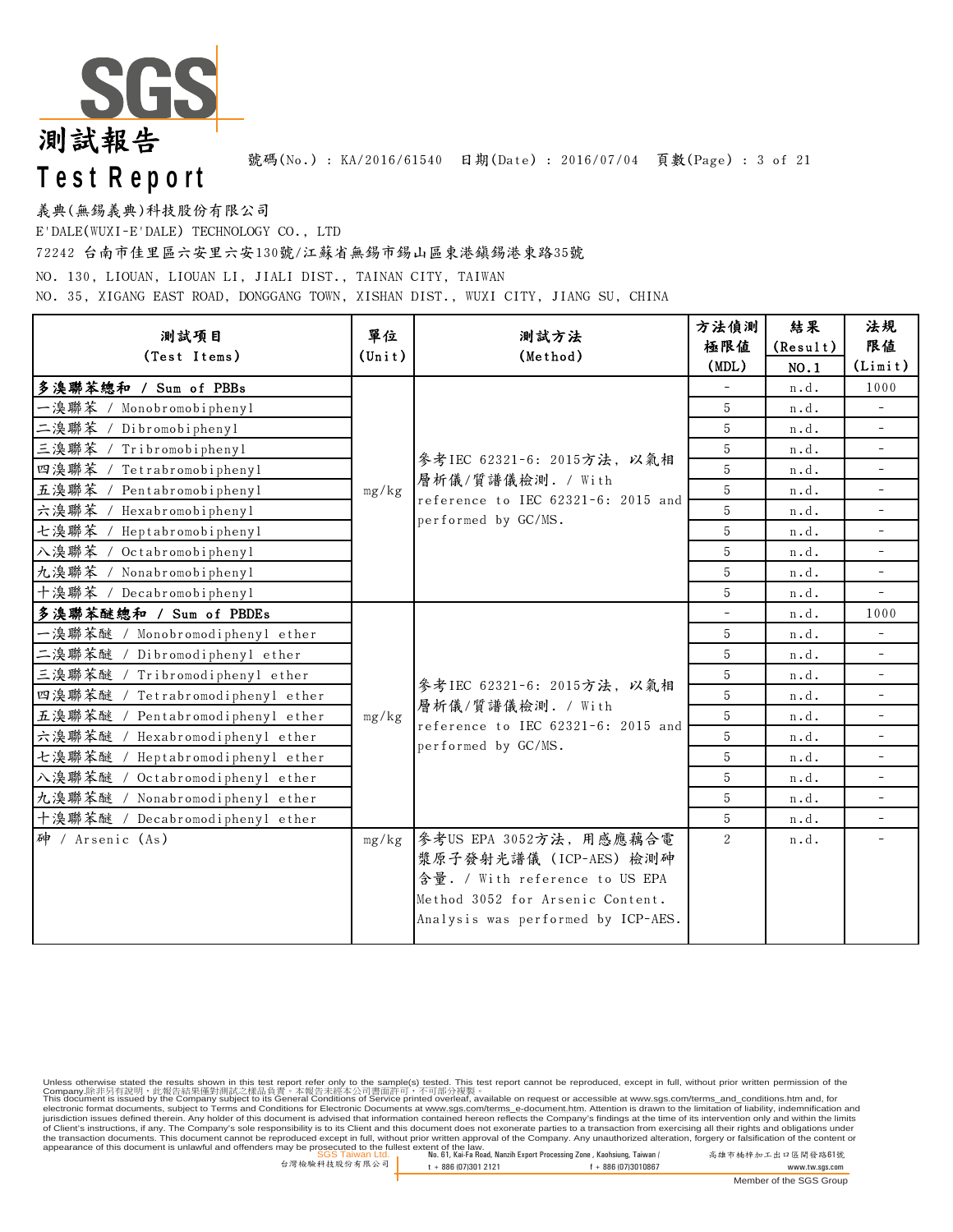

號碼(No.) : KA/2016/61540 日期(Date) : 2016/07/04 頁數(Page) : 4 of 21

義典(無錫義典)科技股份有限公司

E'DALE(WUXI-E'DALE) TECHNOLOGY CO., LTD

72242 台南市佳里區六安里六安130號/江蘇省無錫市錫山區東港鎮錫港東路35號

NO. 130, LIOUAN, LIOUAN LI, JIALI DIST., TAINAN CITY, TAIWAN

NO. 35, XIGANG EAST ROAD, DONGGANG TOWN, XISHAN DIST., WUXI CITY, JIANG SU, CHINA

| 测試項目<br>(Test Items) | 單位<br>$(\text{Unit})$ | 測試方法<br>(Method)                                                                                                                                     | 方法偵測<br>極限値<br>(MDL) | 結果<br>(Result)<br>NO.1 | 法規<br>限值<br>(Limit) |
|----------------------|-----------------------|------------------------------------------------------------------------------------------------------------------------------------------------------|----------------------|------------------------|---------------------|
| 锑 / Antimony (Sb)    | mg/kg                 | 參考US EPA 3052方法, 用感應藕合電<br>漿原子發射光譜儀檢測錦含量. / With<br>reference to US EPA Method 3052<br>for Antimony Content. Analysis was<br>performed by ICP-AES.   | $\overline{2}$       | n.d.                   |                     |
| 磷 / Phosphorus (P)   | mg/kg                 | 參考US EPA 3052方法, 用感應藕合電<br>漿原子發射光譜儀檢測磷含量. / With<br>reference to US EPA Method 3052<br>for Phosphorus Content. Analysis<br>was performed by ICP-AES. | 2                    | 118                    |                     |
| 鈹 / Beryllium (Be)   | mg/kg                 | 參考US EPA 3052方法, 用感應藕合電<br>漿原子發射光譜儀檢測鈹含量. / With<br>reference to US EPA Method 3052<br>for Beryllium Content. Analysis<br>was performed by ICP-AES.  | $\mathfrak{D}$       | n.d.                   |                     |
| 聚氯乙烯 / PVC           | **                    | 以紅外光譜分析及焰色法檢測. /<br>Analysis was performed by FTIR and<br>FLAME Test.                                                                                |                      | Negative               |                     |
| 紅磷 / Red phosphorus  | **                    | 本測試以熱裂解儀分析. / Analysis<br>was performed by Pyrolyzer-GC/MS.                                                                                          |                      | Negative               |                     |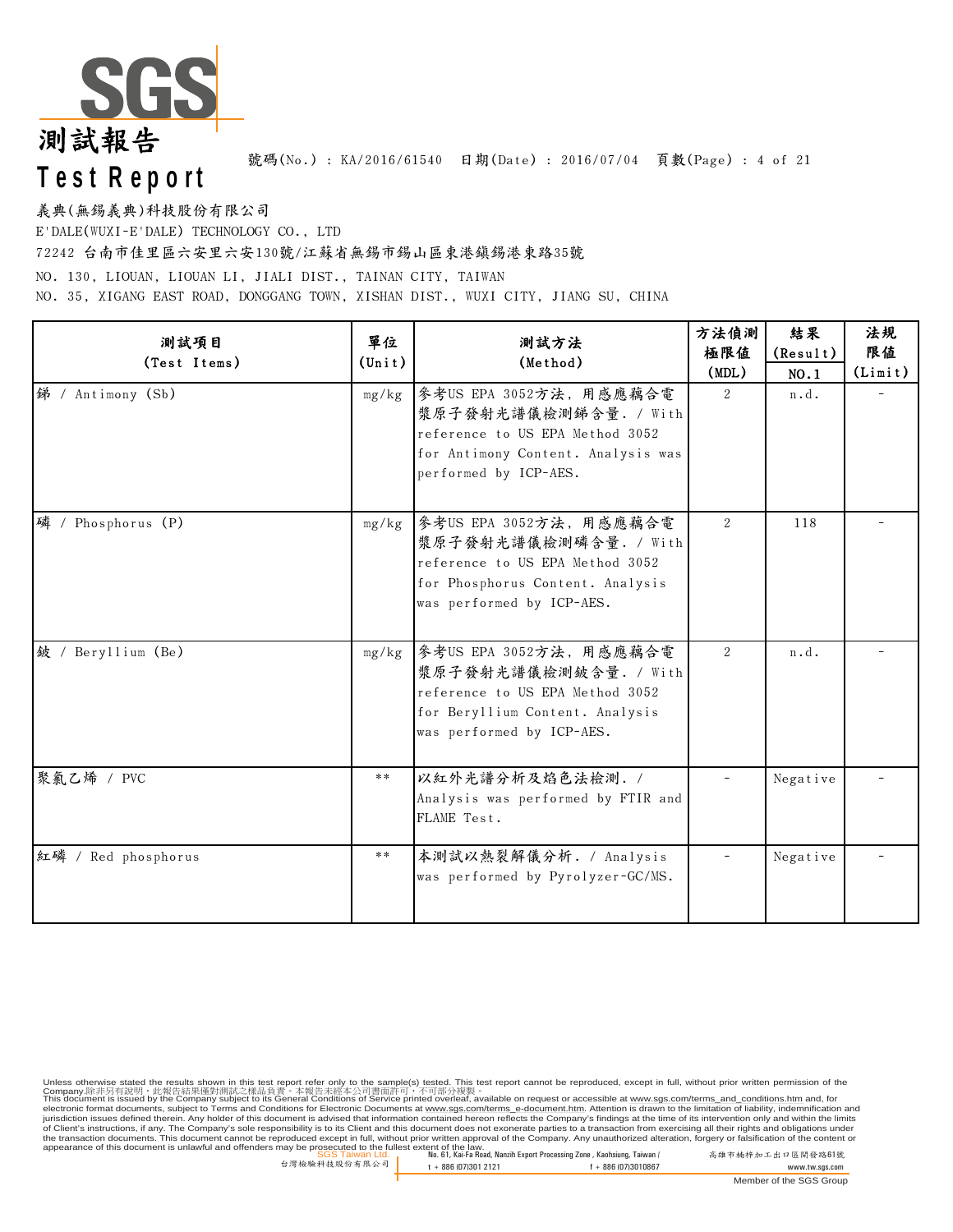

號碼(No.) : KA/2016/61540 日期(Date) : 2016/07/04 頁數(Page) : 5 of 21

義典(無錫義典)科技股份有限公司

E'DALE(WUXI-E'DALE) TECHNOLOGY CO., LTD

72242 台南市佳里區六安里六安130號/江蘇省無錫市錫山區東港鎮錫港東路35號

NO. 130, LIOUAN, LIOUAN LI, JIALI DIST., TAINAN CITY, TAIWAN

NO. 35, XIGANG EAST ROAD, DONGGANG TOWN, XISHAN DIST., WUXI CITY, JIANG SU, CHINA

| 测試項目<br>(Test Items)                                                                                                                                                                                                                                 | 單位<br>$(\text{Unit})$ | 測試方法<br>(Method)                                                                                                         | 方法偵測<br>極限値<br>(MDL) | 結果<br>(Result)<br>NO.1 | 法規<br>限值<br>(Limit) |
|------------------------------------------------------------------------------------------------------------------------------------------------------------------------------------------------------------------------------------------------------|-----------------------|--------------------------------------------------------------------------------------------------------------------------|----------------------|------------------------|---------------------|
| 全氟辛烷磺酸 / Perfluorooctane<br>sulfonates (PFOS)                                                                                                                                                                                                        | mg/kg                 | 參考US EPA 3550C: 2007方法, 以液相<br>層析/質譜儀檢測. / With reference<br>to US EPA 3550C: 2007. Analysis<br>was performed by LC/MS.  | 10                   | n.d.                   |                     |
| 全氟辛酸(銨) / PFOA (CAS No.: 335-67-1)                                                                                                                                                                                                                   | mg/kg                 | 參考US EPA 3550C: 2007方法, 以液相<br>層析/質譜儀檢測. / With reference<br>to US EPA 3550C: 2007. Analysis<br>was performed by LC/MS.  | 10                   | n.d.                   |                     |
| 六溴環十二烷及所有主要被辨别出的異構物<br>/ Hexabromocyclododecane (HBCDD) and<br>all major diastereoisomers identified<br>$(\alpha - HBCDD, \beta - HBCDD, \gamma - HBCDD)$ (CAS<br>No.: 25637-99-4 and 3194-55-6 (134237-<br>$51-7$ , $134237-50-6$ , $134237-52-8$ ) | mg/kg                 | 參考IEC 62321: 2008方法, 以氣相層<br>析/質譜儀檢測. / With reference to<br>IEC 62321: 2008 method. Analysis<br>was performed by GC/MS. | 5                    | n.d.                   |                     |
| 四溴雙酚-A /<br>Tetrabromobisphenol A (TBBP-A)<br>$(CAS No.: 79-94-7)$                                                                                                                                                                                   | mg/kg                 | 參考RSTS-E&E-121方法,以液相層析/<br>質譜儀分析. / With reference to<br>RSTS-E&E-121. Analysis was<br>performed by LC/MS.               | 10                   | n.d.                   |                     |
| 雙酚 A / Bisphenol A (CAS No.: 80-05-7)                                                                                                                                                                                                                | mg/kg                 | 參考RSTS-HL-229-1方法, 以液相層析/<br>質譜儀檢測. / With reference to<br>RSTS-HL-229-1 method. Analysis was<br>performed by LC/MS.     | $\mathbf{1}$         | n.d.                   |                     |

SGS Taiwan Ltd. No. 61, Kai-Fa Road, Nanzih Export Processing Zone , Kaohsiung, Taiwan / 高雄市楠梓加工出口區開發路61號 appearance of this document is unlawful and offenders may be prosecuted to the fullest extent of the law. Unless otherwise stated the results shown in this test report refer only to the sample(s) tested. This test report cannot be reproduced, except in full, without prior written permission of the<br>Company.除非另有說明,此當告誤果僅對測試之樣品 of Client's instructions, if any. The Company's sole responsibility is to its Client and this document does not exonerate parties to a transaction from exercising all their rights and obligations under<br>the transaction docu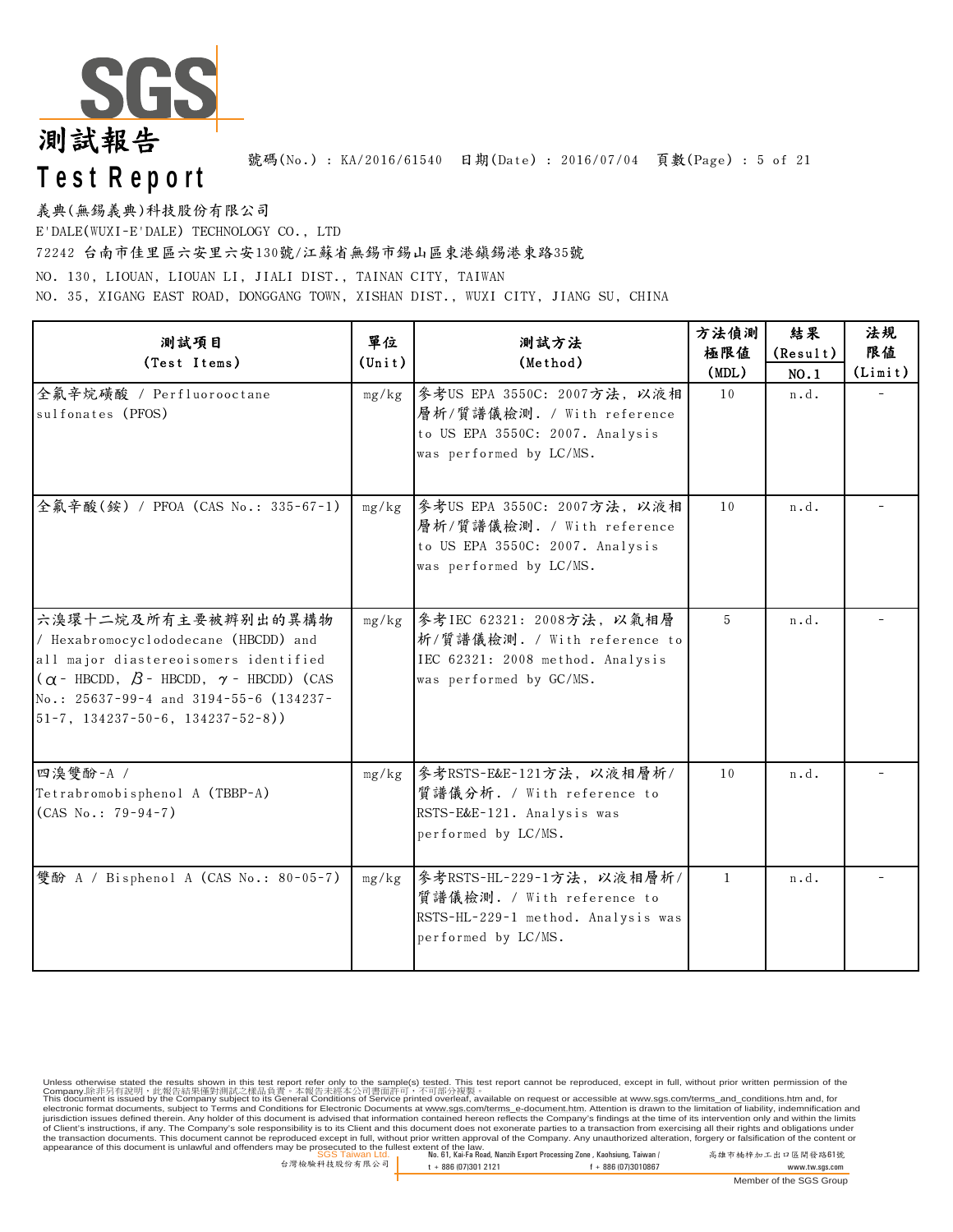

義典(無錫義典)科技股份有限公司

E'DALE(WUXI-E'DALE) TECHNOLOGY CO., LTD

72242 台南市佳里區六安里六安130號/江蘇省無錫市錫山區東港鎮錫港東路35號

NO. 130, LIOUAN, LIOUAN LI, JIALI DIST., TAINAN CITY, TAIWAN

NO. 35, XIGANG EAST ROAD, DONGGANG TOWN, XISHAN DIST., WUXI CITY, JIANG SU, CHINA

| 测試項目                                  | 單位              | 測試方法                                             | 方法偵測        | 結果       | 法規                       |
|---------------------------------------|-----------------|--------------------------------------------------|-------------|----------|--------------------------|
| (Test Items)                          | $(\text{Unit})$ | (Method)                                         | 極限値         | (Result) | 限值                       |
|                                       |                 |                                                  | (MDL)       | NO.1     | (Limit)                  |
| 多環芳香煙 / Polynuclear Aromatic          |                 |                                                  |             |          |                          |
| Hydrocarbons (PAHs)                   |                 |                                                  |             |          |                          |
| 苊 / Acenaphthene (CAS No.: 83-32-9)   |                 |                                                  | $0$ . $2\,$ | n.d.     | $\equiv$                 |
| 苊烯 / Acenaphthylene (CAS No.: 208-96- |                 |                                                  | 0.2         | n.d.     |                          |
| 8)                                    |                 |                                                  |             |          |                          |
| 蒽 / Anthracene (CAS No.: 120-12-7)    |                 |                                                  | 0.2         | n.d.     | $\overline{\phantom{a}}$ |
| 苯駢蒽 / Benzo(a)anthracene (CAS No.:    |                 |                                                  | 0.2         | n.d.     |                          |
| $56 - 55 - 3$ )                       |                 |                                                  |             |          |                          |
| 苯駢(a)芘 / Benzo[a]pyrene (CAS No.:     |                 |                                                  | $0$ . $2\,$ | n.d.     |                          |
| $50 - 32 - 8$ )                       |                 |                                                  |             |          |                          |
| 苯(b)苯駢芴 / Benzo[b]fluoranthene (CAS   |                 |                                                  | 0.2         | n.d.     |                          |
| $No.: 205 - 99 - 2)$                  |                 |                                                  |             |          |                          |
| 苯駢芷 / Benzo(g,h,i)perylene (CAS No.:  |                 | 參考AfPS GS 2014:01 PAK方法, 以氣<br>相層析/質譜儀檢測. / With | 0.2         | n.d.     |                          |
| $191 - 24 - 2)$                       |                 |                                                  |             |          |                          |
| 苯(k)苯駢芴 / Benzo[k]fluoranthene (CAS   |                 |                                                  | $0\,.\,2$   | n.d.     |                          |
| No.: $207 - 08 - 9$ )                 |                 |                                                  |             |          |                          |
| Chrysene (CAS No.: 218-01-9)          | mg/kg           | reference to AfPS GS 2014:01 PAK                 | $0.2$       | n.d.     |                          |
| 二苯駢蒽 / Dibenzo(a,h)anthracene (CAS    |                 | method. Analysis was performed by<br>GC/MS.      | $0.2$       | n.d.     |                          |
| $No.: 53-70-3)$                       |                 |                                                  |             |          |                          |
| 苯駢芴 / Fluoranthene (CAS No.: 206-44-  |                 |                                                  | 0.2         | n.d.     | $\overline{\phantom{a}}$ |
| (0)                                   |                 |                                                  |             |          |                          |
| 芴 / Fluorene (CAS No.: 86-73-7)       |                 |                                                  | 0.2         | n.d.     | $\overline{\phantom{a}}$ |
| 茚酮芘 / Indeno[1,2,3-c,d] pyrene (CAS   |                 |                                                  | 0.2         | n.d.     |                          |
| $No.: 193-39-5)$                      |                 |                                                  |             |          |                          |
| 萘 / Naphthalene (CAS No.: 91-20-3)    |                 |                                                  | 0.2         | n.d.     |                          |
| $#$ / Phenanthrene (CAS No.: 85-01-8) |                 |                                                  | 0.2         | n.d.     |                          |
| 芘 / Pyrene (CAS No.: 129-00-0)        |                 |                                                  | 0.2         | n.d.     |                          |
| 苯(j)苯駢芴 / Benzo[j]fluoranthene (CAS   |                 |                                                  | 0.2         | n.d.     |                          |
| No.: $205 - 82 - 3$ )                 |                 |                                                  |             |          |                          |
| 苯駢(e)芘 / Benzo[e]pyrene (CAS No.:     |                 |                                                  | 0.2         | n.d.     |                          |
| $192 - 97 - 2$ )                      |                 |                                                  |             |          |                          |
| 多環芳香煙18項總和 / Sum of 18 PAHs           | mg/kg           |                                                  |             | n.d.     |                          |

Unless otherwise stated the results shown in this test report refer only to the sample(s) tested. This test report cannot be reproduced, except in full, without prior written permission of the<br>Company.除非另有說明,此當告誤果僅對測試之樣品

SGS Taiwan Ltd. No. 61, Kai-Fa Road, Nanzih Export Processing Zone , Kaohsiung, Taiwan / 高雄市楠梓加工出口區開發路61號 appearance of this document is unlawful and offenders may be prosecuted to the fullest extent of the law. of Client's instructions, if any. The Company's sole responsibility is to its Client and this document does not exonerate parties to a transaction from exercising all their rights and obligations under<br>the transaction docu

Member of the SGS Group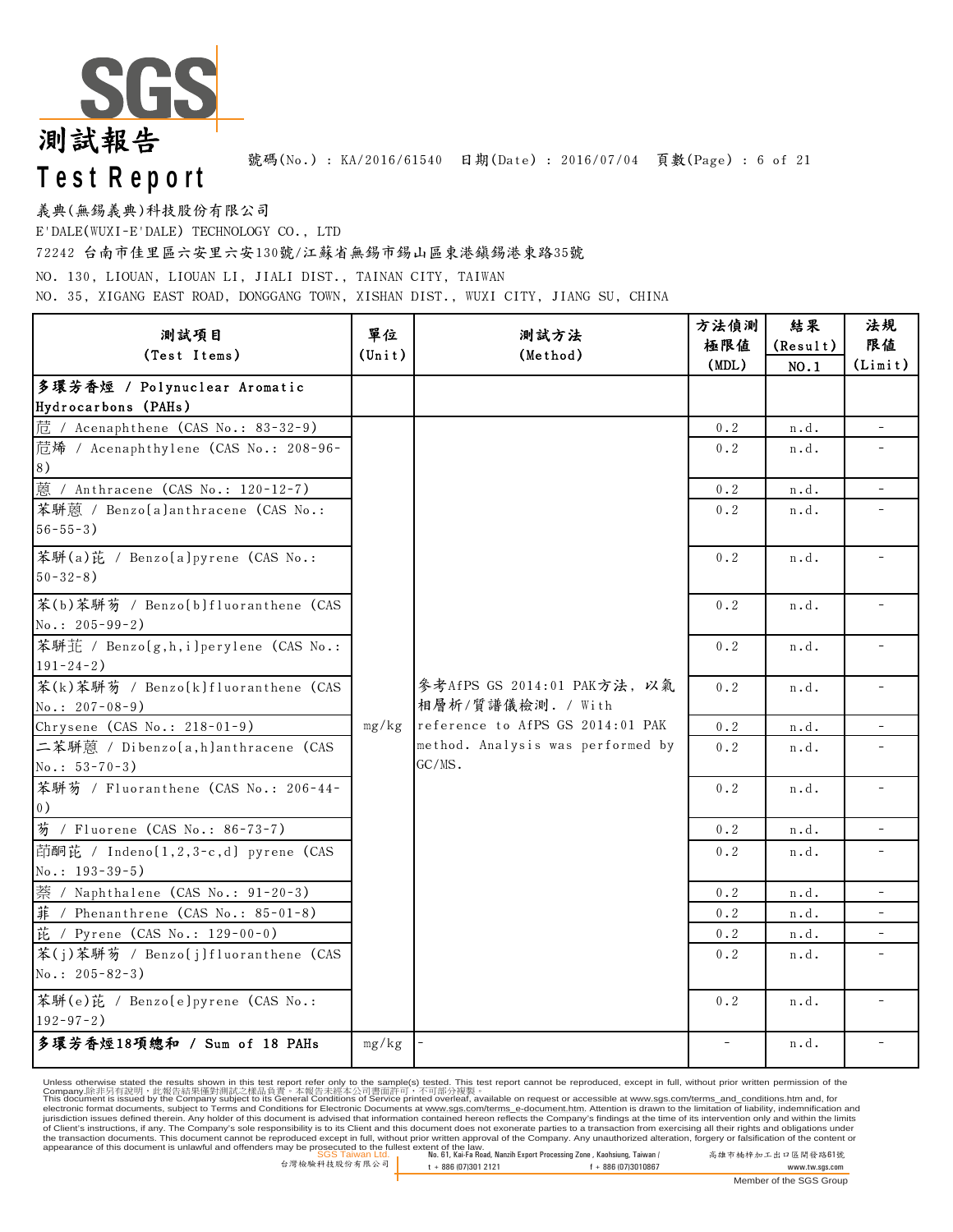

號碼(No.): KA/2016/61540 日期(Date): 2016/07/04 頁數(Page): 7 of 21

義典(無錫義典)科技股份有限公司

E'DALE(WUXI-E'DALE) TECHNOLOGY CO., LTD

72242 台南市佳里區六安里六安130號/江蘇省無錫市錫山區東港鎮錫港東路35號

NO. 130, LIOUAN, LIOUAN LI, JIALI DIST., TAINAN CITY, TAIWAN

NO. 35, XIGANG EAST ROAD, DONGGANG TOWN, XISHAN DIST., WUXI CITY, JIANG SU, CHINA

| 测試項目<br>(Test Items)                                                                    | 單位<br>$(\text{Unit})$ | 測試方法<br>(Method)                                                                 | 方法偵測<br>極限値<br>(MDL) | 結果<br>(Result)<br>NO.1 | 法規<br>限值<br>(Limit) |
|-----------------------------------------------------------------------------------------|-----------------------|----------------------------------------------------------------------------------|----------------------|------------------------|---------------------|
| 鹵素 / Halogen                                                                            |                       |                                                                                  |                      |                        |                     |
| 鹵素 (氟) / Halogen-Fluorine (F)<br>$(CAS No.: 14762-94-8)$                                | mg/kg                 |                                                                                  | 50                   | n.d.                   |                     |
| 鹵素 (氣) / Halogen-Chlorine (C1)<br>$(CAS No.: 22537-15-1)$                               | mg/kg                 | 參考BS EN 14582:2007, 以離子層析儀<br>分析. / With reference to BS EN                      | 50                   | 89.6                   |                     |
| 鹵素 (溴) / Halogen-Bromine (Br)<br>$(CAS No.: 10097-32-2)$                                | mg/kg                 | 14582:2007. Analysis was performed<br>by IC.                                     | 50                   | n.d.                   |                     |
| 鹵素 (碘) / Halogen-Iodine (I)<br>$(CAS No.: 14362-44-8)$                                  | mg/kg                 |                                                                                  | 50                   | n.d.                   |                     |
| 鄰苯二甲酸二異丁酯 / DIBP (Di-isobutyl<br>phthalate) (CAS No.: 84-69-5)                          | mg/kg                 |                                                                                  | 50                   | n.d.                   | 1000                |
| 鄰苯二甲酸二丁酯 / DBP (Dibutyl phthalate)<br>$(CAS No.: 84-74-2)$                              | mg/kg                 |                                                                                  | 50                   | n.d.                   | 1000                |
| 鄰苯二甲酸丁苯甲酯 / BBP (Butyl Benzyl<br>$phthalate)$ (CAS No.: 85-68-7)                        | mg/kg                 | 參考IEC 62321-8 (111/321/CD),以氣<br>相層析儀/質譜儀檢測之. / With<br>reference to IEC 62321-8 | 50                   | n.d.                   | 1000                |
| 鄰苯二甲酸二 (2-乙基己基)酯 / DEHP (Di-<br>(2-ethylhexyl) phthalate) (CAS No.:<br>$117 - 81 - 7$ ) | mg/kg                 | $(111/321/CD)$ . Analysis was<br>performed by GC/MS.                             | 50                   | n.d.                   | 1000                |
| 鄰苯二甲酸二異壬酯 / DINP (Di-isononyl<br>phthalate) (CAS No.: 28553-12-0; 68515-<br>$48 - 0$ )  | mg/kg                 |                                                                                  | 50                   | n.d.                   |                     |

SGS Taiwan Ltd. No. 61, Kai-Fa Road, Nanzih Export Processing Zone , Kaohsiung, Taiwan / 高雄市楠梓加工出口區開發路61號 appearance of this document is unlawful and offenders may be prosecuted to the fullest extent of the law. Unless otherwise stated the results shown in this test report refer only to the sample(s) tested. This test report cannot be reproduced, except in full, without prior written permission of the<br>Company.除非另有說明,此當告誤果僅對測試之樣品 of Client's instructions, if any. The Company's sole responsibility is to its Client and this document does not exonerate parties to a transaction from exercising all their rights and obligations under<br>the transaction docu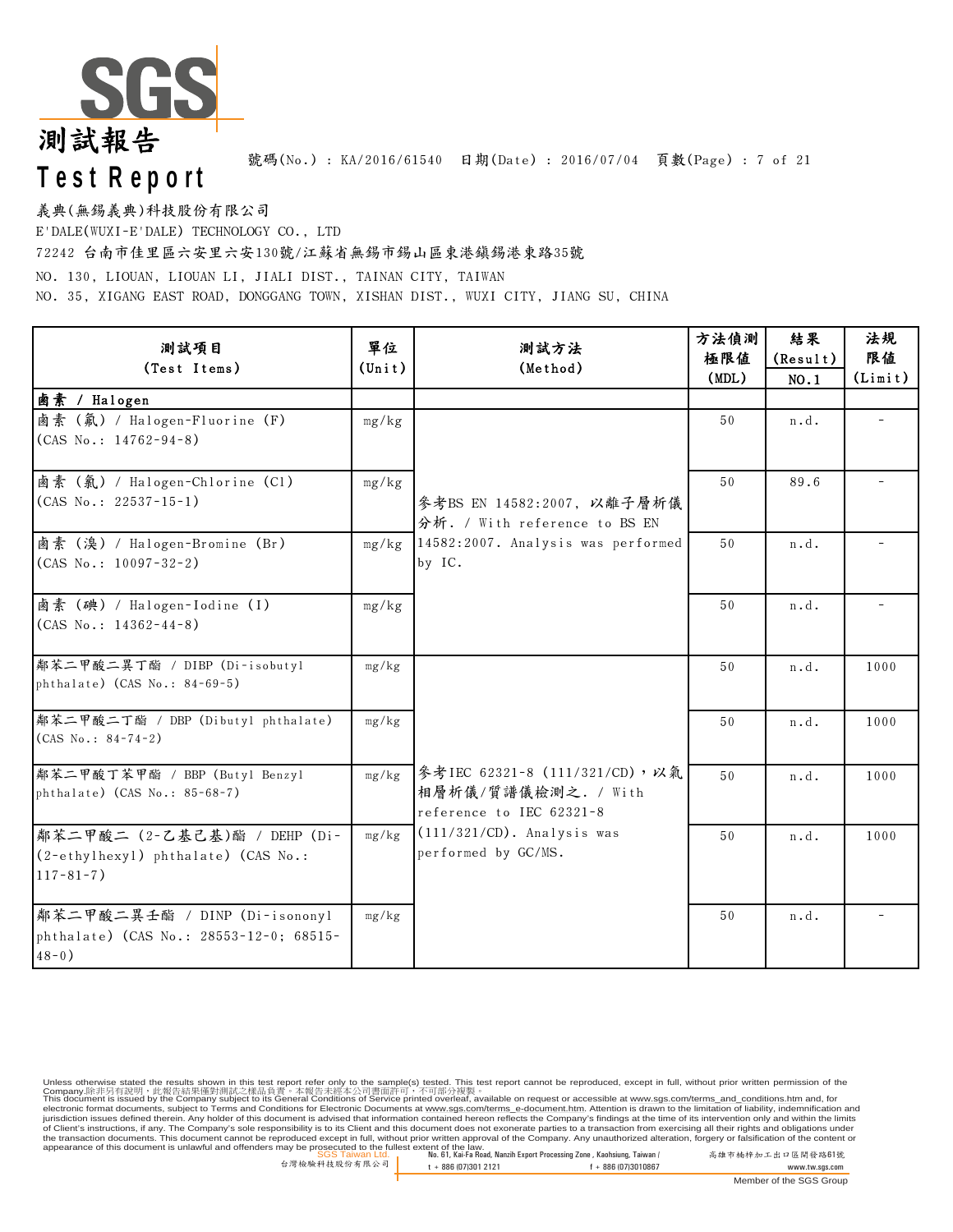

號碼(No.) : KA/2016/61540 日期(Date) : 2016/07/04 頁數(Page) : 8 of 21

### 義典(無錫義典)科技股份有限公司

E'DALE(WUXI-E'DALE) TECHNOLOGY CO., LTD

72242 台南市佳里區六安里六安130號/江蘇省無錫市錫山區東港鎮錫港東路35號

NO. 130, LIOUAN, LIOUAN LI, JIALI DIST., TAINAN CITY, TAIWAN

NO. 35, XIGANG EAST ROAD, DONGGANG TOWN, XISHAN DIST., WUXI CITY, JIANG SU, CHINA

#### 備註(Note):

- 1. mg/kg = ppm;  $0.1wt% = 1000ppm$
- 2. n.d. = Not Detected (未檢出)
- 3. MDL = Method Detection Limit (方法偵測極限值)
- 4. "-" = Not Regulated (無規格值)
- 5. \*\*= Qualitative analysis (No Unit) 定性分析(無單位)
- 6. Negative = Undetectable 陰性(未偵測到); Positive = Detectable 陽性(已偵測到)
- 7. 聚氯乙烯、紅磷測試由SGS其他實驗室執行 (The PVC & Red Phosphorus test was subcontracted to other SGS Laboratory. )
- 8.  $(\#2) =$ 
	- a. 當六價鉻結果大於0.13 µg/cm²,表示樣品表層含有六價鉻. / The sample is positive for Cr(VI) if the Cr(VI) concentration is greater than 0.13  $\mu$ g/cm<sup>2</sup>. The sample coating is considered to contain Cr(VI).
	- b. 當六價鉻結果為n.d. (濃度小於0.10 µg/cm²),表示表層不含六價鉻. / The sample is negative for Cr(VI) if Cr(VI) is n.d. (concentration less than 0.10  $\mu$ g/cm<sup>2</sup>). The coating is considered a non-Cr(VI) based coating
	- c. 當六價絡結果介於 0.10 及 0.13 µg/cm<sup>2</sup> 時,無法確定塗層是否含有六價絡. / The result between 0.10  $\mu$ g/cm<sup>2</sup> and 0.13  $\mu$ g/cm<sup>2</sup> is considered to be inconclusive - unavoidable coating variations may influence the determination.

#### PFOS參考資訊(Reference Information) : 持久性有機污染物 POPs - (EU) 757/2010

PFOS濃度在物質或製備中不得超過0.001%(10ppm),在半成品、成品或零部件中不得超過0.1%(1000ppm),在紡織品或塗層材料中 不得超過1µg/m²。(Outlawing PFOS as substances or preparations in concentrations above 0.001% (10ppm), in semifinished products or articles or parts at a level above 0.1%(1000ppm), in textiles or other coated materials above  $1\mu g/m^2$ .)

全氟辛烷磺酸指全氟辛烷磺酸和它的衍生物包括全氟辛烷磺酸, 全氟辛基磺醯胺, N-甲基全氟辛烷磺酰胺, N-乙基全氟辛烷磺酰 胺, N-甲基全氟辛基磺酰基氨基乙醇, N-乙基全氟辛基磺酰基氨基乙醇。(PFOS refer to Perfluorooctanesulfonic acid and its derivatives including Perfluoroctanesulfonic acid, Perfluoroctane sulfonamide, N-Methylperfluoroctane sulfonamide, N-Ethylperfluoroctane sulfonamide, N-Methylperfluoroctane sulfonamidoethanol and N-Ethylperfluoroctane sulfonamidoethanol.)

SGS Taiwan Ltd. No. 61, Kai-Fa Road, Nanzih Export Processing Zone , Kaohsiung, Taiwan / 高雄市楠梓加工出口區開發路61號 appearance of this document is unlawful and offenders may be prosecuted to the fullest extent of the law. Unless otherwise stated the results shown in this test report refer only to the sample(s) tested. This test report cannot be reproduced, except in full, without prior written permission of the Company.除非另有說明,此報告結果僅對測試之樣品負責。本報告未經本公司書面許可,不可部分複製。<br>This document is issued by the Company subject to its General Conditions of Service printed overleaf, available on request or accessible at <u>www.sgs.com/terms\_and\_conditi</u> of Client's instructions, if any. The Company's sole responsibility is to its Client and this document does not exonerate parties to a transaction from exercising all their rights and obligations under<br>the transaction docu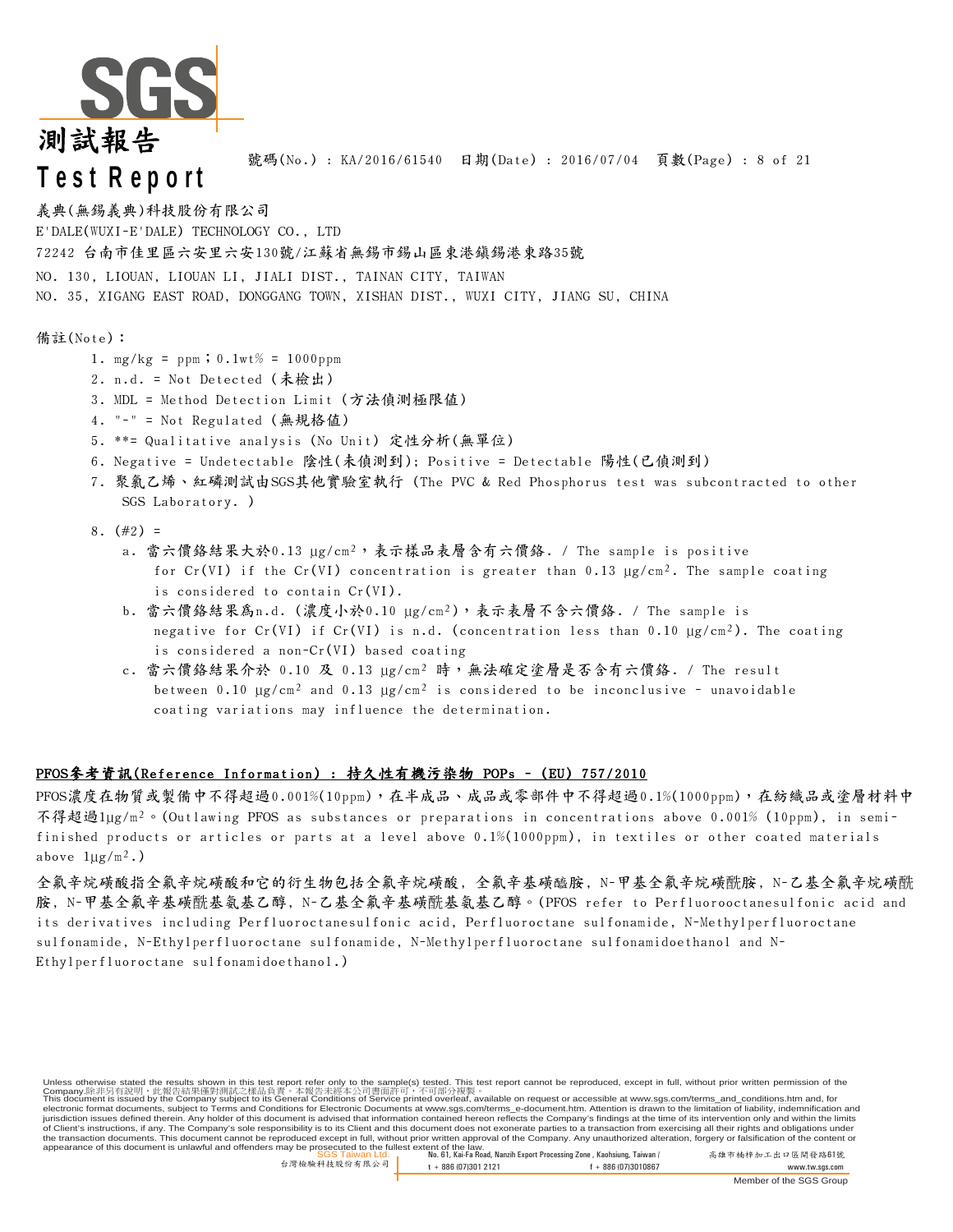

號碼(No.): KA/2016/61540 日期(Date): 2016/07/04 頁數(Page): 9 of 21

### 72242 台南市佳里區六安里六安130號/江蘇省無錫市錫山區東港鎮錫港東路35號 NO. 130, LIOUAN, LIOUAN LI, JIALI DIST., TAINAN CITY, TAIWAN NO. 35, XIGANG EAST ROAD, DONGGANG TOWN, XISHAN DIST., WUXI CITY, JIANG SU, CHINA E'DALE(WUXI-E'DALE) TECHNOLOGY CO., LTD 義典(無錫義典)科技股份有限公司

### 德國產品安全委員會(AfPS) GS PAHs 要求 /

#### AfPS (German commission for Product Safety): GS PAHs requirements

| 項目 (Parameter)               | 第1類 (Category 1)                                                                                                      |                                                                                                                                                             | 第2類 (Category 2)                   |                                                                                                                   | 第3類 (Category 3)                                                              |
|------------------------------|-----------------------------------------------------------------------------------------------------------------------|-------------------------------------------------------------------------------------------------------------------------------------------------------------|------------------------------------|-------------------------------------------------------------------------------------------------------------------|-------------------------------------------------------------------------------|
|                              | 意圖放入嘴内的材料<br>或玩具會與皮膚有所<br>接觸(超過30秒).<br>(Material indented<br>to be put in the<br>mouth or toys with<br>intended skin | 不屬於第1類的材料並可預見與皮膚接<br>觸逾30秒(長期或經常與皮膚接觸).<br>(Materials not falling under<br>category 1 with foreseeable<br>seconds (long-term skin or<br>frequent contact).) | contact to skin for longer than 30 | category 1 or 2 with foreseeable<br>contact to skin for less than 30<br>seconds (short-term skin<br>$contact$ ).) | 可預見與皮膚接觸短於30秒(短期與皮<br>膚接觸), 以及不屬於第1類或第2類的<br>材料. (Materials not falling under |
|                              | contact (longer<br>than $30 s$ ).)                                                                                    | 列於2009/48/EC之 列於德國產品安全<br>玩具 (Toy under 法之其他產品<br>$2009/48/EC$ )                                                                                            | (Other products)<br>under ProdSG)  | 列於2009/48/EC之 列於德國產品安全<br>玩具 (Toy under 法之其他產品<br>$2009/48/EC$ )                                                  | (Other products<br>under ProdSG)                                              |
| Naphthalene                  | $\leq~1$                                                                                                              |                                                                                                                                                             | $\langle 2$                        |                                                                                                                   | $\leq 10$                                                                     |
| Acenaphthylene               |                                                                                                                       |                                                                                                                                                             |                                    |                                                                                                                   |                                                                               |
| Acenaphthene                 |                                                                                                                       |                                                                                                                                                             |                                    |                                                                                                                   |                                                                               |
| Fluorene                     |                                                                                                                       |                                                                                                                                                             |                                    |                                                                                                                   |                                                                               |
| Phenanthrene                 | $< 1$ Sum                                                                                                             | $< 5$ Sum                                                                                                                                                   | $< 10$ Sum                         | $< 20$ Sum                                                                                                        | $< 50$ Sum                                                                    |
| Anthracene                   |                                                                                                                       |                                                                                                                                                             |                                    |                                                                                                                   |                                                                               |
| Fluoranthene                 |                                                                                                                       |                                                                                                                                                             |                                    |                                                                                                                   |                                                                               |
| Pyrene                       |                                                                                                                       |                                                                                                                                                             |                                    |                                                                                                                   |                                                                               |
| Benzo [a] anthracene         | $\langle 0.2$                                                                                                         | $\leq 0.2$                                                                                                                                                  | $\langle 0.5$                      | $\langle 0.5$                                                                                                     | $\leq~1$                                                                      |
| Chrysene                     | $\langle 0.2$                                                                                                         | $\langle 0.2$                                                                                                                                               | $\langle 0.5$                      | $\langle 0.5$                                                                                                     | $\langle 1$                                                                   |
| Benzo [b] fluoranthene       | $\ < \ 0$ . $2$                                                                                                       | $<\;$ 0 . 2                                                                                                                                                 | $\langle 0.5$                      | $\leq~0$ .5                                                                                                       | $\leq 1$                                                                      |
| Benzo[j]fluoranthene         | $\langle 0.2$                                                                                                         | $\langle 0.2$                                                                                                                                               | $\langle 0.5$                      | $\langle 0.5$                                                                                                     | $\leq 1$                                                                      |
| Benzo [k] fluoranthene       | $\langle 0.2$                                                                                                         | $\langle 0.2$                                                                                                                                               | $\langle 0.5$                      | $\langle 0.5$                                                                                                     | $\langle 1$                                                                   |
| Benzo[a]pyrene               | $\langle 0.2$                                                                                                         | $\langle 0.2$                                                                                                                                               | $\langle 0.5$                      | $\leq~0$ .5                                                                                                       | $\leq 1$                                                                      |
| Benzo[e]pyrene               | $<$ 0.2                                                                                                               | $\leq 0.2$                                                                                                                                                  | $\langle 0.5$                      | $\langle 0.5$                                                                                                     | $\leq 1$                                                                      |
| $Indeno(1,2,3-c,d)$ pyrene   | $\langle 0.2$                                                                                                         | < 0.2                                                                                                                                                       | $\langle 0.5$                      | < 0.5                                                                                                             | $\langle 1$                                                                   |
| $Dibenzo[a,h]$ anthracene    | $\langle 0.2$                                                                                                         | $\langle 0.2$                                                                                                                                               | < 0.5                              | < 0.5                                                                                                             | $\leq~1$                                                                      |
| Benzo [g, h, i ] perylene    | $\langle 0.2$                                                                                                         | < 0.2                                                                                                                                                       | $\langle 0.5$                      | $\langle 0.5$                                                                                                     | $\langle 1$                                                                   |
| 18項PAH總濃度<br>(Sum of 18 PAH) | $\langle 1$                                                                                                           | $\leq 5$                                                                                                                                                    | $\leq 10$                          | $\leq 20$                                                                                                         | < 50                                                                          |

Unless otherwise stated the results shown in this test report refer only to the sample(s) tested. This test report cannot be reproduced, except in full, without prior written permission of the<br>Company.除非另有說明,此當告誤果僅對測試之樣品 of Client's instructions, if any. The Company's sole responsibility is to its Client and this document does not exonerate parties to a transaction from exercising all their rights and obligations under<br>the transaction docu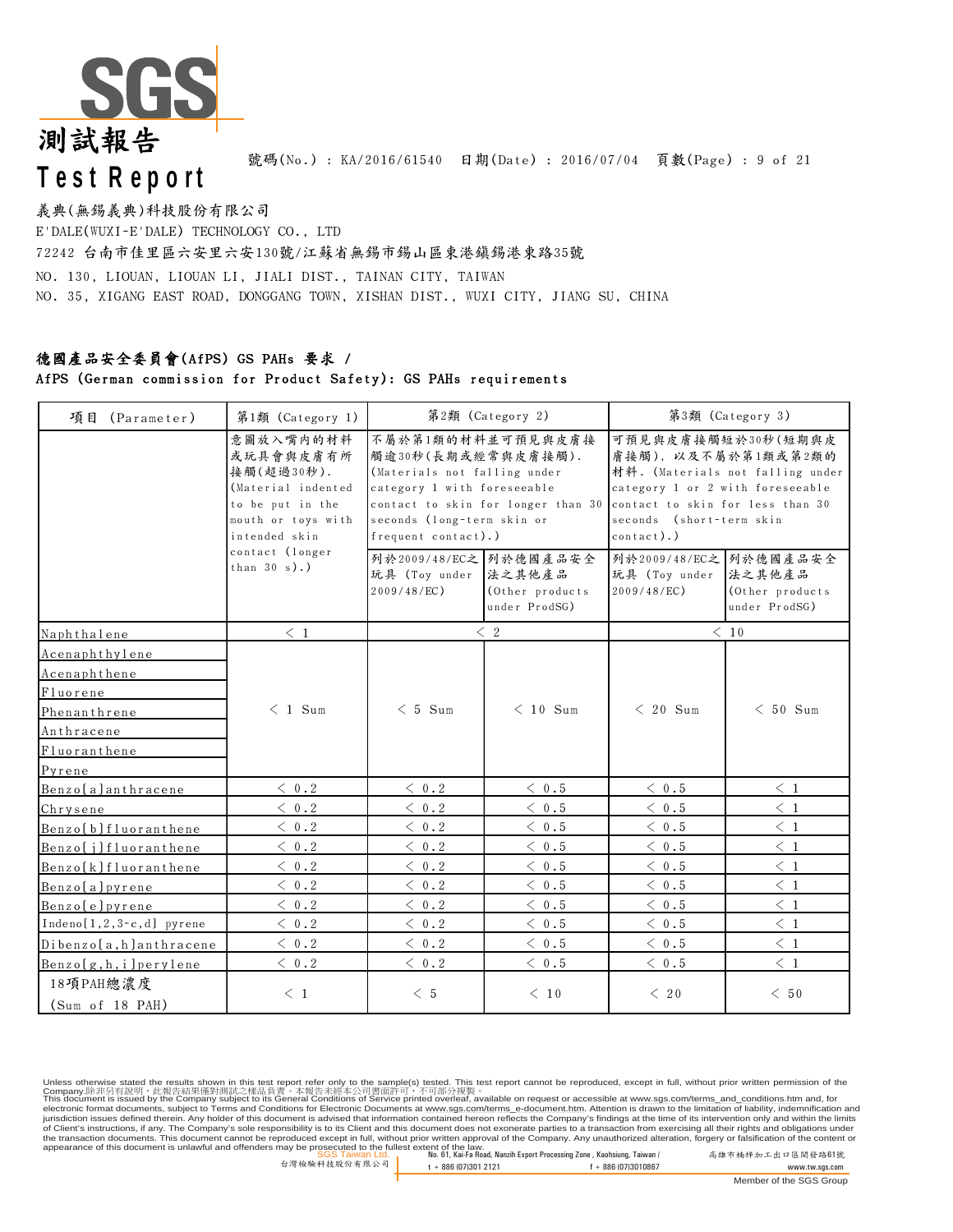

號碼(No.) : KA/2016/61540 日期(Date) : 2016/07/04 頁數(Page) : 10 of 21

義典(無錫義典)科技股份有限公司

E'DALE(WUXI-E'DALE) TECHNOLOGY CO., LTD

72242 台南市佳里區六安里六安130號/江蘇省無錫市錫山區東港鎮錫港東路35號

NO. 130, LIOUAN, LIOUAN LI, JIALI DIST., TAINAN CITY, TAIWAN

NO. 35, XIGANG EAST ROAD, DONGGANG TOWN, XISHAN DIST., WUXI CITY, JIANG SU, CHINA

- 1) 根據以下的流程圖之條件,樣品已完全溶解。(六價鉻測試方法除外) / These samples were dissolved totally by pre-conditioning method according to below flow chart. ( $Cr<sup>6+</sup>$  test method excluded)
- 2) 測試人員:劉俊宏 / Name of the person who made measurement: Jony Liu



**Note\*\*: (1) 針對非金屬材料加入鹼性消化液,加熱至 90~95℃萃取. / For non-metallic material, add alkaline** digestion reagent and heat to 90~95℃.

(2) 針對金屬材料加入純水,加熱至沸騰萃取. / For metallic material, add pure water and heat to boiling.

SGS Taiwan Ltd. No. 61, Kai-Fa Road, Nanzih Export Processing Zone , Kaohsiung, Taiwan / 高雄市楠梓加工出口區開發路61號 appearance of this document is unlawful and offenders may be prosecuted to the fullest extent of the law. Unless otherwise stated the results shown in this test report refer only to the sample(s) tested. This test report cannot be reproduced, except in full, without prior written permission of the<br>Company.除非另有說明,此當告誤果僅對測試之樣品 of Client's instructions, if any. The Company's sole responsibility is to its Client and this document does not exonerate parties to a transaction from exercising all their rights and obligations under<br>the transaction docu

台灣檢驗科技股份有限公司 t + 886 (07)301 2121 f + 886 (07)3010867 www.tw.sgs.com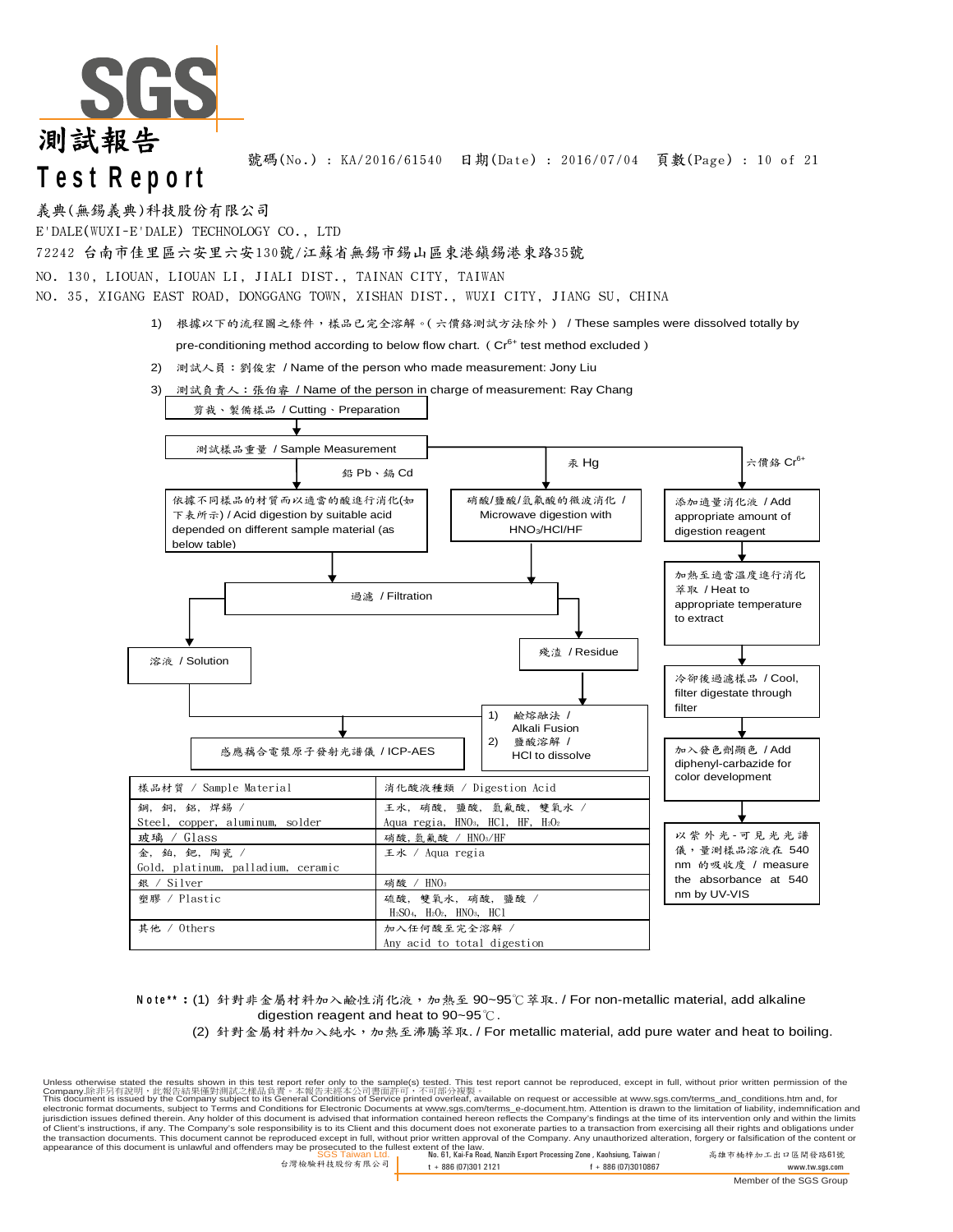

號碼(No.) : KA/2016/61540 日期(Date) : 2016/07/04 頁數(Page) : 11 of 21

義典(無錫義典)科技股份有限公司

E'DALE(WUXI-E'DALE) TECHNOLOGY CO., LTD

72242 台南市佳里區六安里六安130號/江蘇省無錫市錫山區東港鎮錫港東路35號 NO. 130, LIOUAN, LIOUAN LI, JIALI DIST., TAINAN CITY, TAIWAN NO. 35, XIGANG EAST ROAD, DONGGANG TOWN, XISHAN DIST., WUXI CITY, JIANG SU, CHINA

### 多溴聯苯/多溴聯苯醚 分析流程圖 / PBB/PBDE analytical FLOW CHART

1)測試人員:陳威錚 / Name of the person who made measurement: Dorothy Chen 2)測試負責人:張伯睿 / Name of the person in charge of measurement: Ray Chang



Unless otherwise stated the results shown in this test report refer only to the sample(s) tested. This test report cannot be reproduced, except in full, without prior written permission of the<br>Company.除非另有說明,此當告誤果僅對測試之樣品

SGS Taiwan Ltd. No. 61, Kai-Fa Road, Nanzih Export Processing Zone , Kaohsiung, Taiwan / 高雄市楠梓加工出口區開發路61號 appearance of this document is unlawful and offenders may be prosecuted to the fullest extent of the law. of Client's instructions, if any. The Company's sole responsibility is to its Client and this document does not exonerate parties to a transaction from exercising all their rights and obligations under<br>the transaction docu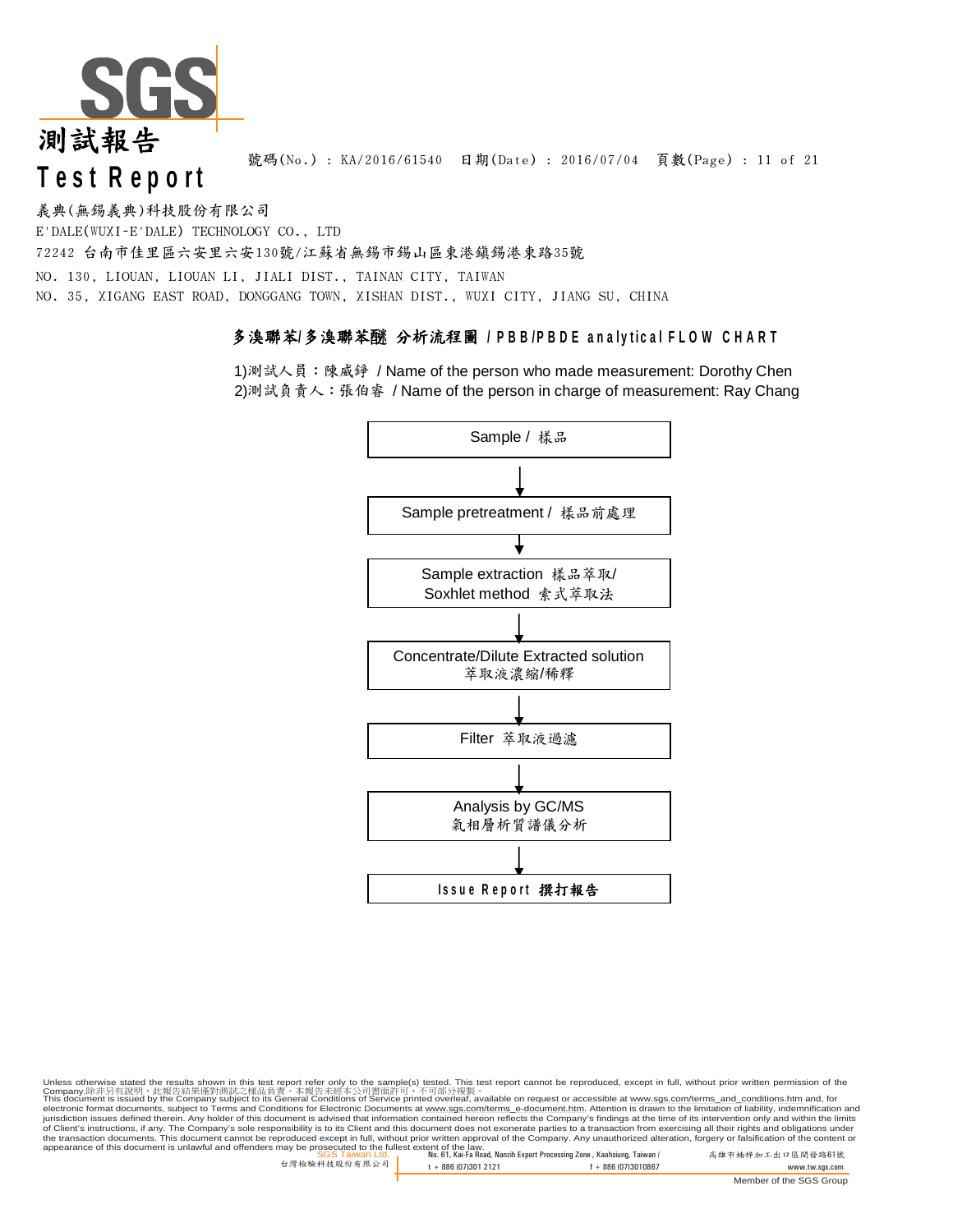

號碼(No.) : KA/2016/61540 日期(Date) : 2016/07/04 頁數(Page) : 12 of 21

義典(無錫義典)科技股份有限公司

E'DALE(WUXI-E'DALE) TECHNOLOGY CO., LTD

72242 台南市佳里區六安里六安130號/江蘇省無錫市錫山區東港鎮錫港東路35號

NO. 130, LIOUAN, LIOUAN LI, JIALI DIST., TAINAN CITY, TAIWAN

NO. 35, XIGANG EAST ROAD, DONGGANG TOWN, XISHAN DIST., WUXI CITY, JIANG SU, CHINA

- 1) 根據以下的流程圖之條件,樣品已完全溶解。 / These samples were dissolved totally by pre-conditioning method according to below flow chart.
- 2) 測試人員:劉俊宏 / Name of the person who made measurement: Jony Liu
- 3) 測試負責人:張伯睿 / Name of the person in charge of measurement: Ray Chang

### 元素以 ICP-AES 分析的消化流程圖

**(**Flow Chart of digestion for the elements analysis performed by ICP-AES)



Unless otherwise stated the results shown in this test report refer only to the sample(s) tested. This test report cannot be reproduced, except in full, without prior written permission of the<br>Company.除非另有說明,此當告誤果僅對測試之樣品 of Client's instructions, if any. The Company's sole responsibility is to its Client and this document does not exonerate parties to a transaction from exercising all their rights and obligations under<br>the transaction docu

其他 / Others <mark>加入任何酸至完全溶解</mark> / Any acid to total digestion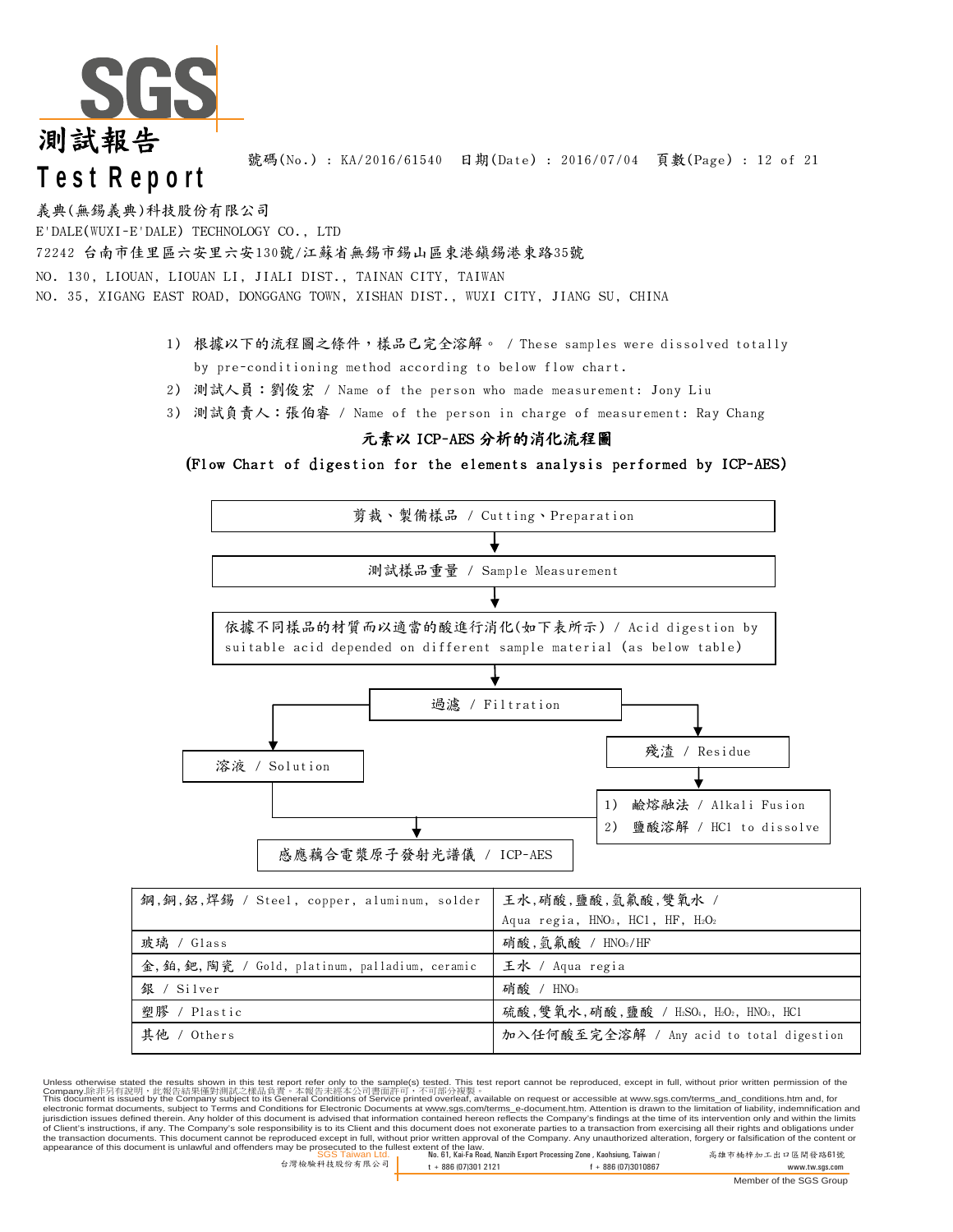

號碼(No.) : KA/2016/61540 日期(Date) : 2016/07/04 頁數(Page) : 13 of 21

NO. 130, LIOUAN, LIOUAN LI, JIALI DIST., TAINAN CITY, TAIWAN NO. 35, XIGANG EAST ROAD, DONGGANG TOWN, XISHAN DIST., WUXI CITY, JIANG SU, CHINA 72242 台南市佳里區六安里六安130號/江蘇省無錫市錫山區東港鎮錫港東路35號 義典(無錫義典)科技股份有限公司 E'DALE(WUXI-E'DALE) TECHNOLOGY CO., LTD

### 聚氯乙烯物質判定分析流程圖 /

### Analysis flow chart for determination of PVC in material

1)測試人員:戴秀純 / Name of the person who made measurement: Hannah Tai 2)測試負責人:林立翔 / Name of the person in charge of measurement: Roger Lin



Unless otherwise stated the resurs snown in mis test report rener only to the samplets) restep. I ins rest report cannot be reproduced, except in rull, witnout prior written permission of the<br>Company.除非另有說明,此當告誤果僅對測試之樣品

of Client's instructions, if any. The Company's sole responsibility is to its Client and this document does not exonerate parties to a transaction from exercising all their rights and obligations under<br>the transaction docu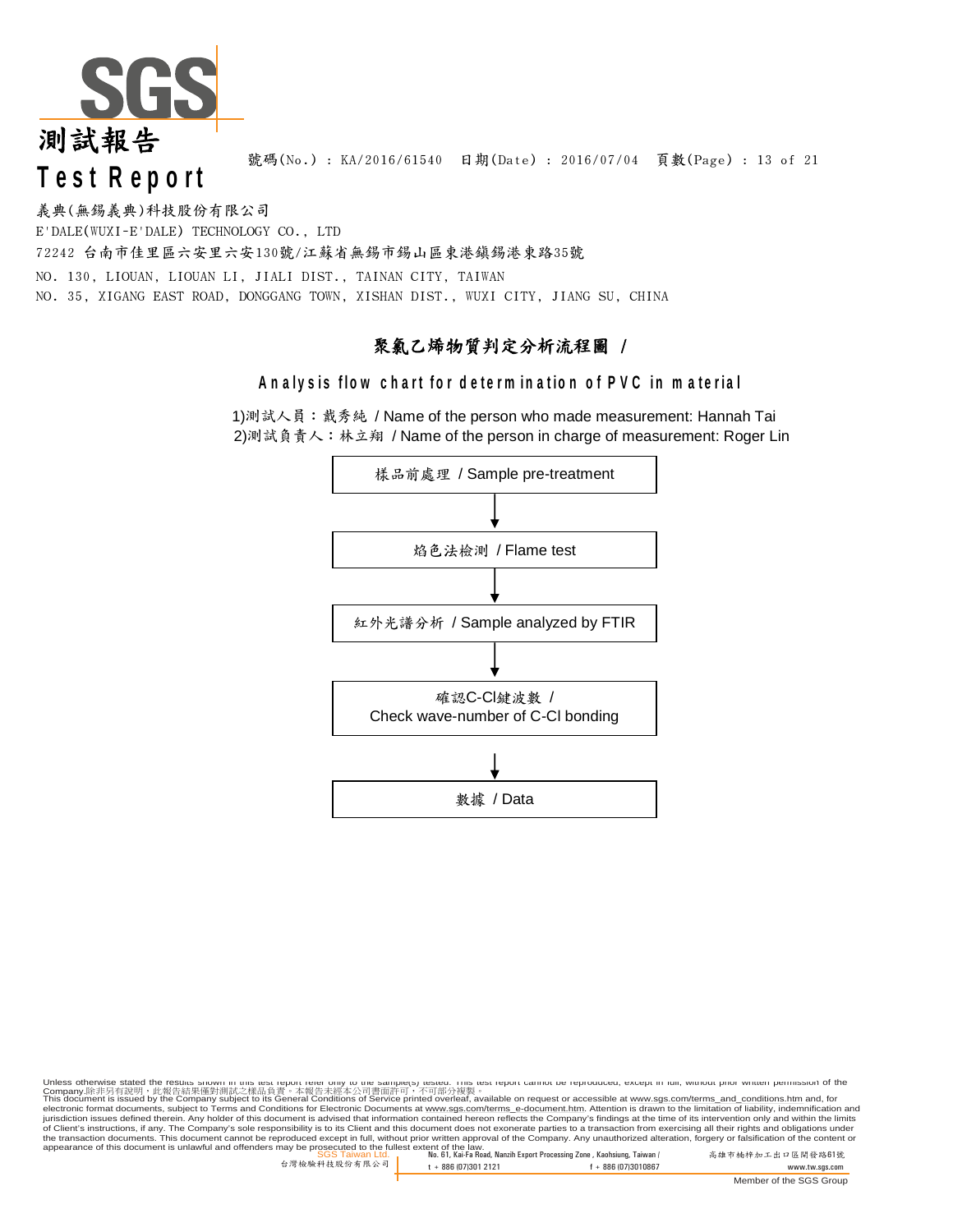

號碼(No.) : KA/2016/61540 日期(Date) : 2016/07/04 頁數(Page) : 14 of 21

義典(無錫義典)科技股份有限公司 E'DALE(WUXI-E'DALE) TECHNOLOGY CO., LTD 72242 台南市佳里區六安里六安130號/江蘇省無錫市錫山區東港鎮錫港東路35號 NO. 130, LIOUAN, LIOUAN LI, JIALI DIST., TAINAN CITY, TAIWAN NO. 35, XIGANG EAST ROAD, DONGGANG TOWN, XISHAN DIST., WUXI CITY, JIANG SU, CHINA

### 全氟辛酸(銨)/ 全氟辛烷磺酸分析流程圖 / **Analytical flow chart of PFOA/PFOS content**

1)測試人員:黃璟瓔 / Name of the person who made measurement: Ginny Huang

2)測試負責人:張伯睿 / Name of the person in charge of measurement: Ray Chang



SGS Taiwan Ltd. No. 61, Kai-Fa Road, Nanzih Export Processing Zone , Kaohsiung, Taiwan / 高雄市楠梓加工出口區開發路61號 appearance of this document is unlawful and offenders may be prosecuted to the fullest extent of the law. Unless otherwise stated the results shown in this test report refer only to the sample(s) tested. This test report cannot be reproduced, except in full, without prior written permission of the Company.除非另有說明,此報告結果僅對測試之樣品負責。本報告未經本公司書面許可,不可部分複製。<br>This document is issued by the Company subject to its General Conditions of Service printed overleaf, available on request or accessible at <u>www.sgs.com/terms\_and\_conditi</u> of Client's instructions, if any. The Company's sole responsibility is to its Client and this document does not exonerate parties to a transaction from exercising all their rights and obligations under<br>the transaction docu

台灣檢驗科技股份有限公司 t + 886 (07)301 2121 f + 886 (07)3010867 www.tw.sgs.com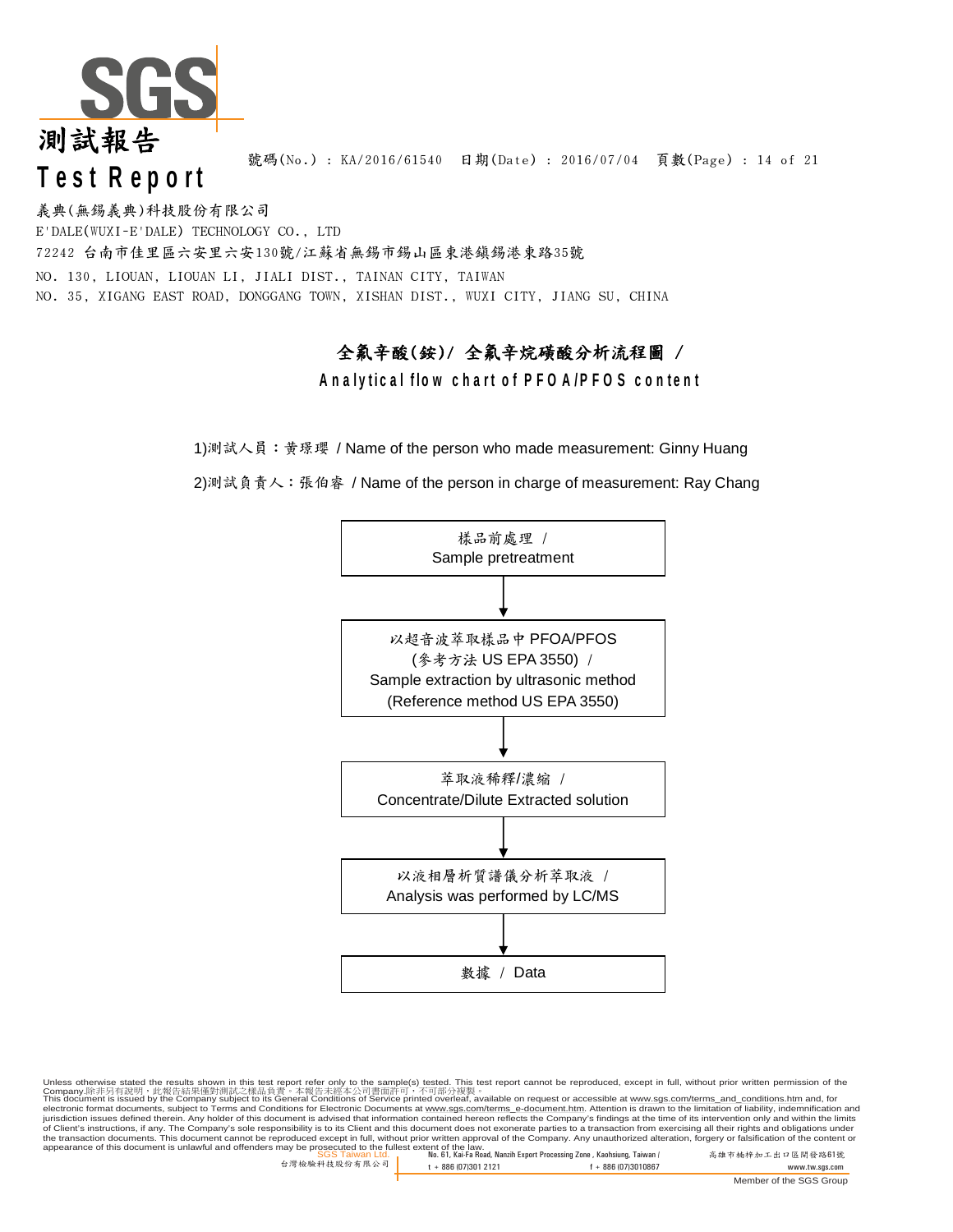

號碼(No.) : KA/2016/61540 日期(Date) : 2016/07/04 頁數(Page) : 15 of 21

義典(無錫義典)科技股份有限公司 E'DALE(WUXI-E'DALE) TECHNOLOGY CO., LTD 72242 台南市佳里區六安里六安130號/江蘇省無錫市錫山區東港鎮錫港東路35號 NO. 130, LIOUAN, LIOUAN LI, JIALI DIST., TAINAN CITY, TAIWAN NO. 35, XIGANG EAST ROAD, DONGGANG TOWN, XISHAN DIST., WUXI CITY, JIANG SU, CHINA

### 六溴環十二烷分析流程圖 / HBCDD analytical flow chart

1) 測試人員:陳威錚/ Name of the person who made measurement: Dorothy Chen

2) 測試負責人: 張伯睿/ Name of the person in charge of measurement: Ray Chang



Unless otherwise stated the results shown in this test report refer only to the sample(s) tested. This test report cannot be reproduced, except in full, without prior written permission of the<br>Company.除非另有說明,此當告誤果僅對測試之樣品 of Client's instructions, if any. The Company's sole responsibility is to its Client and this document does not exonerate parties to a transaction from exercising all their rights and obligations under<br>the transaction docu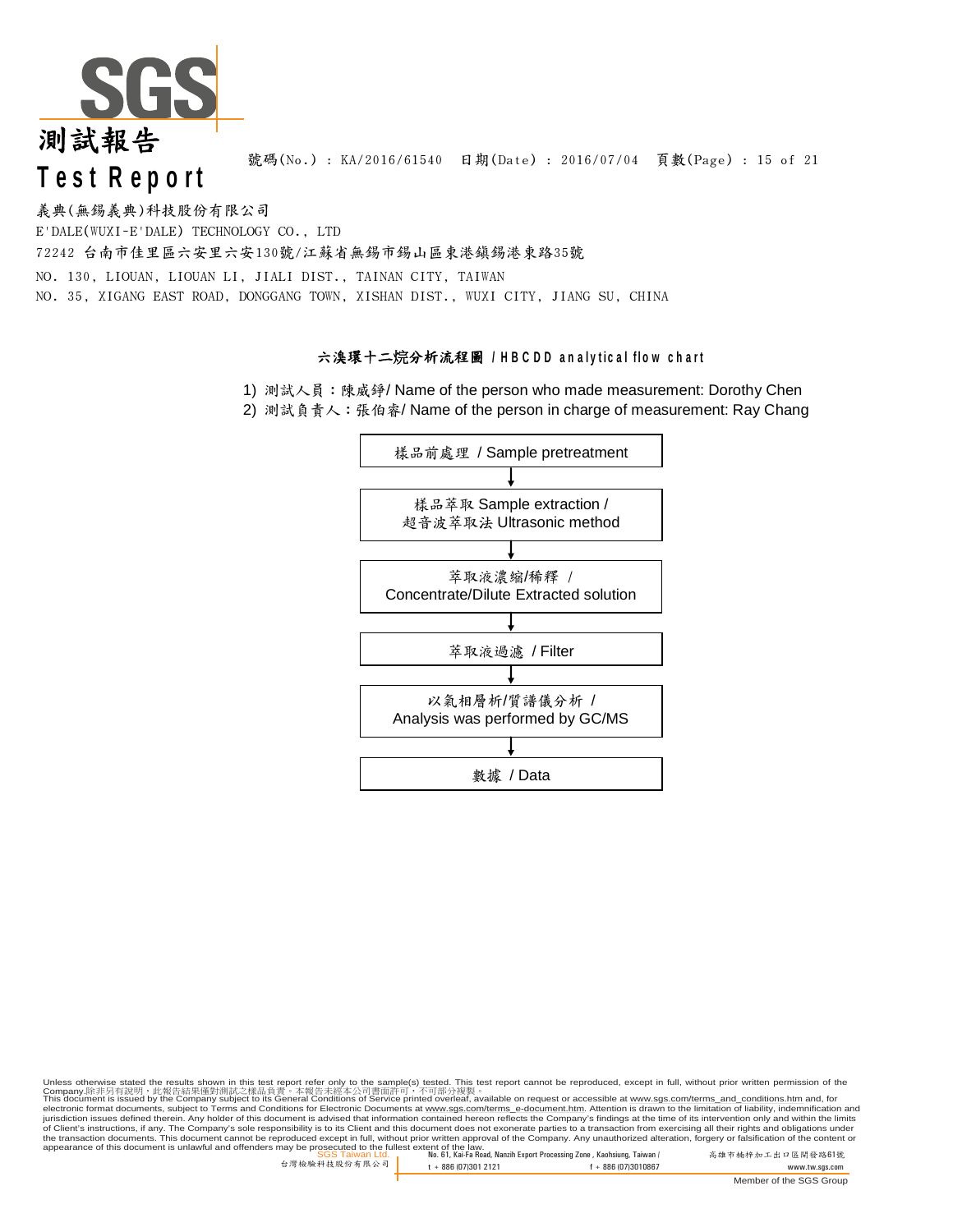

號碼(No.) : KA/2016/61540 日期(Date) : 2016/07/04 頁數(Page) : 16 of 21

E'DALE(WUXI-E'DALE) TECHNOLOGY CO., LTD 72242 台南市佳里區六安里六安130號/江蘇省無錫市錫山區東港鎮錫港東路35號 NO. 130, LIOUAN, LIOUAN LI, JIALI DIST., TAINAN CITY, TAIWAN NO. 35, XIGANG EAST ROAD, DONGGANG TOWN, XISHAN DIST., WUXI CITY, JIANG SU, CHINA 義典(無錫義典)科技股份有限公司

#### **四溴雙酚-A分析流程圖 / TBBP-A analytical flow chart**

- 測試人員: 黃璟瓔/ Name of the person who made measurement: Ginny Huang
- 測試負責人: 張伯睿/ Name of the person in charge of measurement: Ray Chang



Unless otherwise stated the results shown in this test report refer only to the sample(s) tested. This test report cannot be reproduced, except in full, without prior written permission of the<br>Company.除非另有說明,此當告誤果僅對測試之樣品 of Client's instructions, if any. The Company's sole responsibility is to its Client and this document does not exonerate parties to a transaction from exercising all their rights and obligations under<br>the transaction docu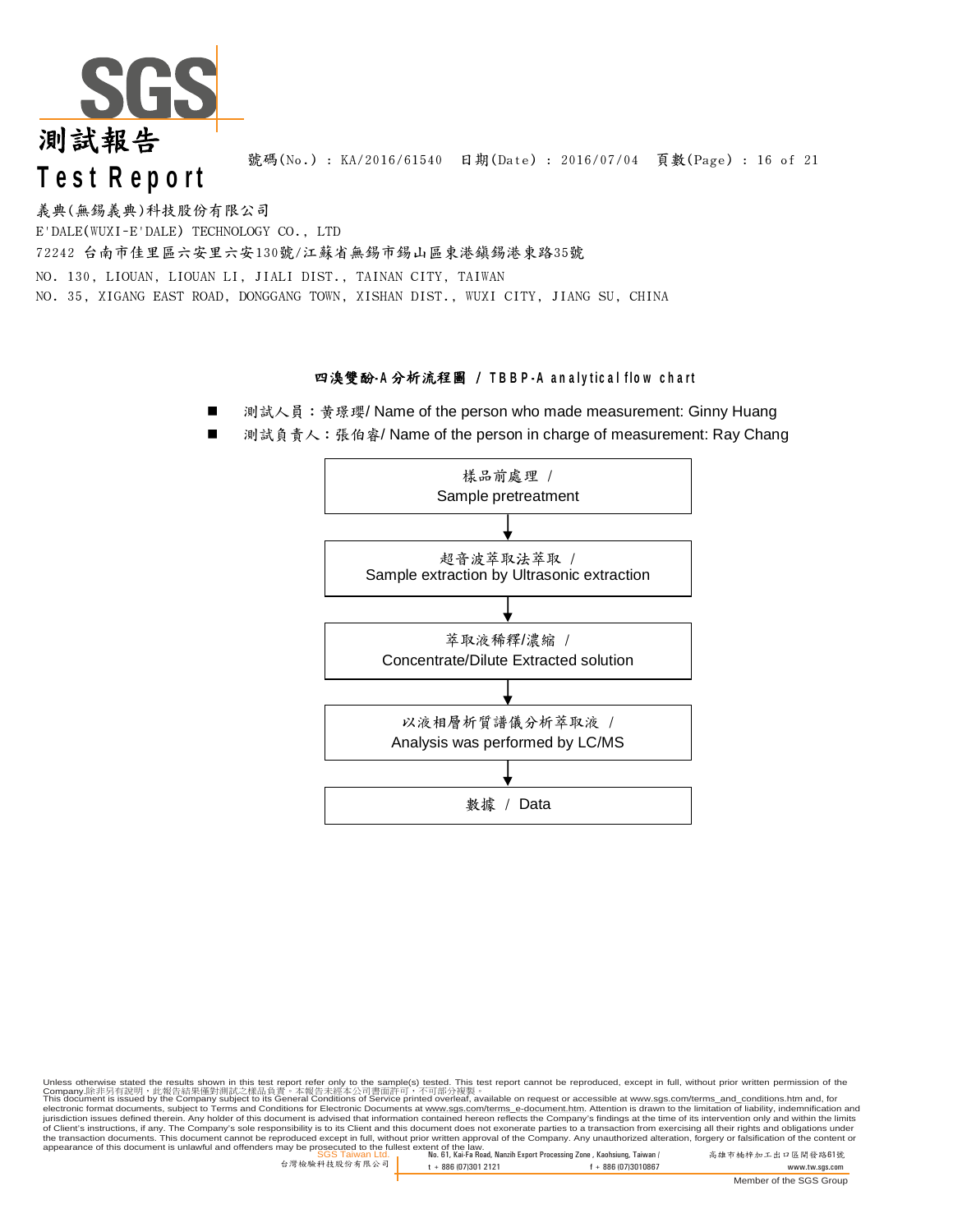

號碼(No.) : KA/2016/61540 日期(Date) : 2016/07/04 頁數(Page) : 17 of 21

義典(無錫義典)科技股份有限公司 E'DALE(WUXI-E'DALE) TECHNOLOGY CO., LTD 72242 台南市佳里區六安里六安130號/江蘇省無錫市錫山區東港鎮錫港東路35號 NO. 130, LIOUAN, LIOUAN LI, JIALI DIST., TAINAN CITY, TAIWAN NO. 35, XIGANG EAST ROAD, DONGGANG TOWN, XISHAN DIST., WUXI CITY, JIANG SU, CHINA

#### **雙酚A分析流程圖 / Bisphenol A analytical flow chart**

- 測試人員: 黄璟瓔 / Name of the person who made measurement: Ginny Huang
- 測試負責人: 張伯睿/ Name of the person in charge of measurement: Ray Chang



SGS Taiwan Ltd. No. 61, Kai-Fa Road, Nanzih Export Processing Zone , Kaohsiung, Taiwan / 高雄市楠梓加工出口區開發路61號 appearance of this document is unlawful and offenders may be prosecuted to the fullest extent of the law. Unless otherwise stated the results shown in this test report refer only to the sample(s) tested. This test report cannot be reproduced, except in full, without prior written permission of the<br>Company.除非另有說明,此當告誤果僅對測試之樣品 of Client's instructions, if any. The Company's sole responsibility is to its Client and this document does not exonerate parties to a transaction from exercising all their rights and obligations under<br>the transaction docu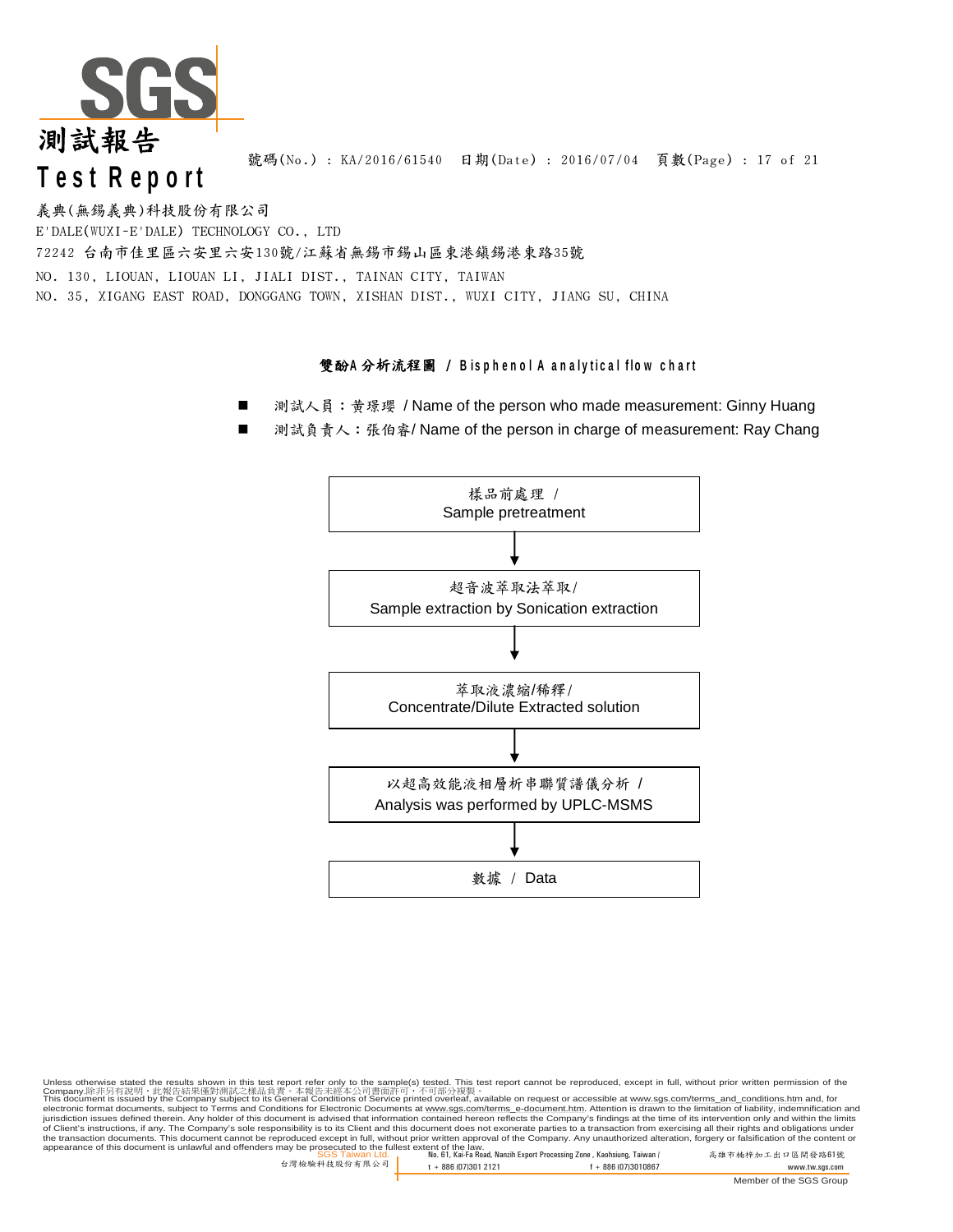

號碼(No.): KA/2016/61540 日期(Date): 2016/07/04 頁數(Page): 18 of 21

72242 台南市佳里區六安里六安130號/江蘇省無錫市錫山區東港鎮錫港東路35號 NO. 130, LIOUAN, LIOUAN LI, JIALI DIST., TAINAN CITY, TAIWAN NO. 35, XIGANG EAST ROAD, DONGGANG TOWN, XISHAN DIST., WUXI CITY, JIANG SU, CHINA 義典(無錫義典)科技股份有限公司 E'DALE(WUXI-E'DALE) TECHNOLOGY CO., LTD

### 多苯環芳香族化合物分析流程圖 /

### **PAHs (Poly Aromatic Hydrocarbons) analytical flow chart**

1)測試人員:陳威錚 / Name of the person who made measurement: Dorothy Chen

2)測試負責人:張伯睿 / Name of the person in charge of measurement: Ray Chang



Unless otherwise stated the results shown in this test report refer only to the sample(s) tested. This test report cannot be reproduced, except in full, without prior written permission of the Company.除非另有說明,此報告結果僅對測試之樣品負責。本報告未經本公司書面許可,不可部分複製。<br>This document is issued by the Company subject to its General Conditions of Service printed overleaf, available on request or accessible at <u>www.sgs.com/terms\_and\_conditi</u>

SGS Taiwan Ltd. No. 61, Kai-Fa Road, Nanzih Export Processing Zone , Kaohsiung, Taiwan / 高雄市楠梓加工出口區開發路61號 appearance of this document is unlawful and offenders may be prosecuted to the fullest extent of the law. of Client's instructions, if any. The Company's sole responsibility is to its Client and this document does not exonerate parties to a transaction from exercising all their rights and obligations under<br>the transaction docu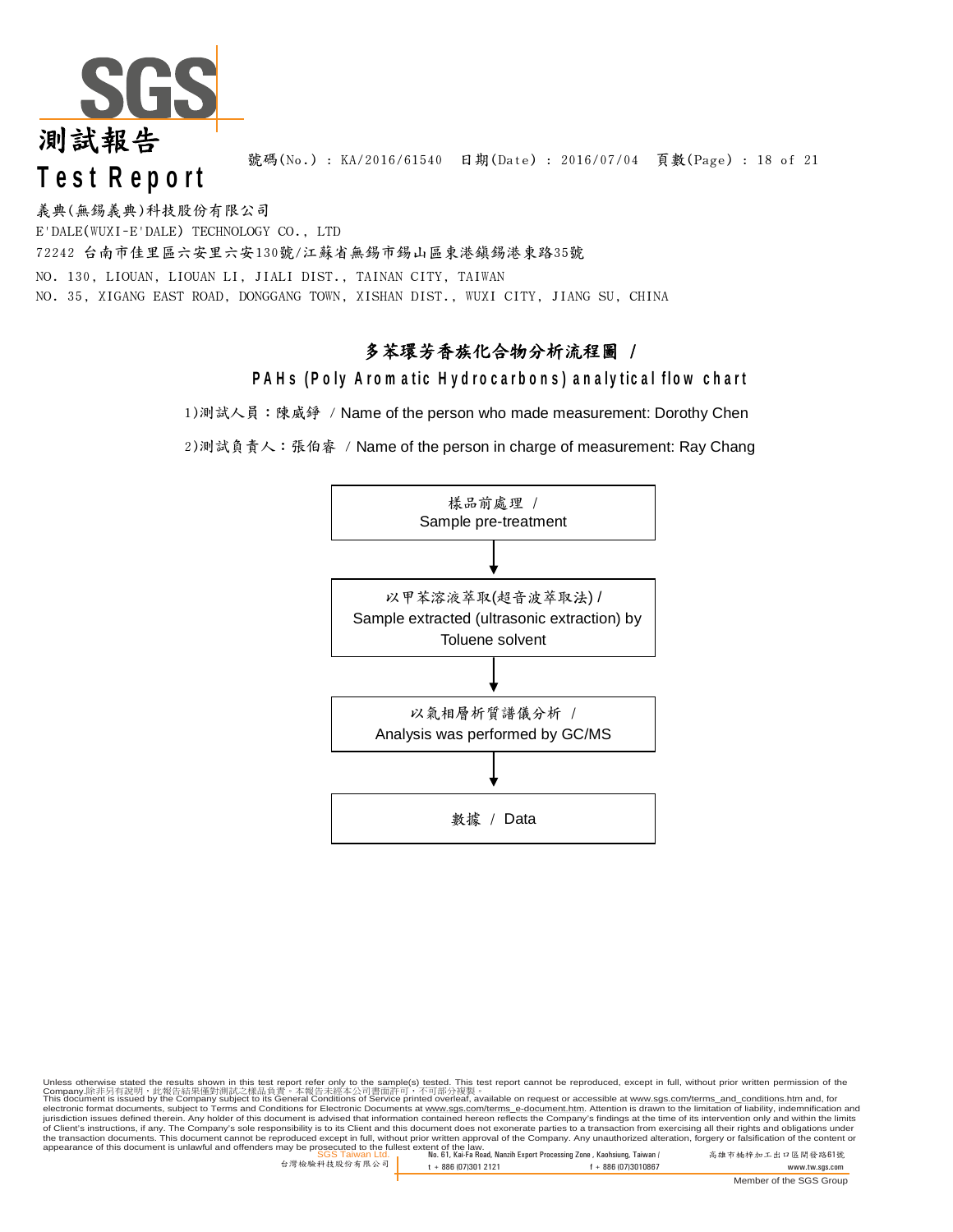

號碼(No.): KA/2016/61540 日期(Date): 2016/07/04 頁數(Page): 19 of 21

NO. 130, LIOUAN, LIOUAN LI, JIALI DIST., TAINAN CITY, TAIWAN NO. 35, XIGANG EAST ROAD, DONGGANG TOWN, XISHAN DIST., WUXI CITY, JIANG SU, CHINA 義典(無錫義典)科技股份有限公司 E'DALE(WUXI-E'DALE) TECHNOLOGY CO., LTD 72242 台南市佳里區六安里六安130號/江蘇省無錫市錫山區東港鎮錫港東路35號

### **鹵素分析流程圖 / Analytical flow chart of halogen content**

- 1) 測試人員:洪秀真/ Name of the person who made measurement: Jean Hung
- 2) 測試負責人: 張伯睿/ Name of the person in charge of measurement: Ray Chang



Unless otherwise stated the results shown in this test report refer only to the sample(s) tested. This test report cannot be reproduced, except in full, without prior written permission of the Company.除非另有說明,此報告結果僅對測試之樣品負責。本報告未經本公司書面許可,不可部分複製。<br>This document is issued by the Company subject to its General Conditions of Service printed overleaf, available on request or accessible at <u>www.sgs.com/terms\_and\_conditi</u>

SGS Taiwan Ltd. No. 61, Kai-Fa Road, Nanzih Export Processing Zone , Kaohsiung, Taiwan / 高雄市楠梓加工出口區開發路61號 appearance of this document is unlawful and offenders may be prosecuted to the fullest extent of the law. of Client's instructions, if any. The Company's sole responsibility is to its Client and this document does not exonerate parties to a transaction from exercising all their rights and obligations under<br>the transaction docu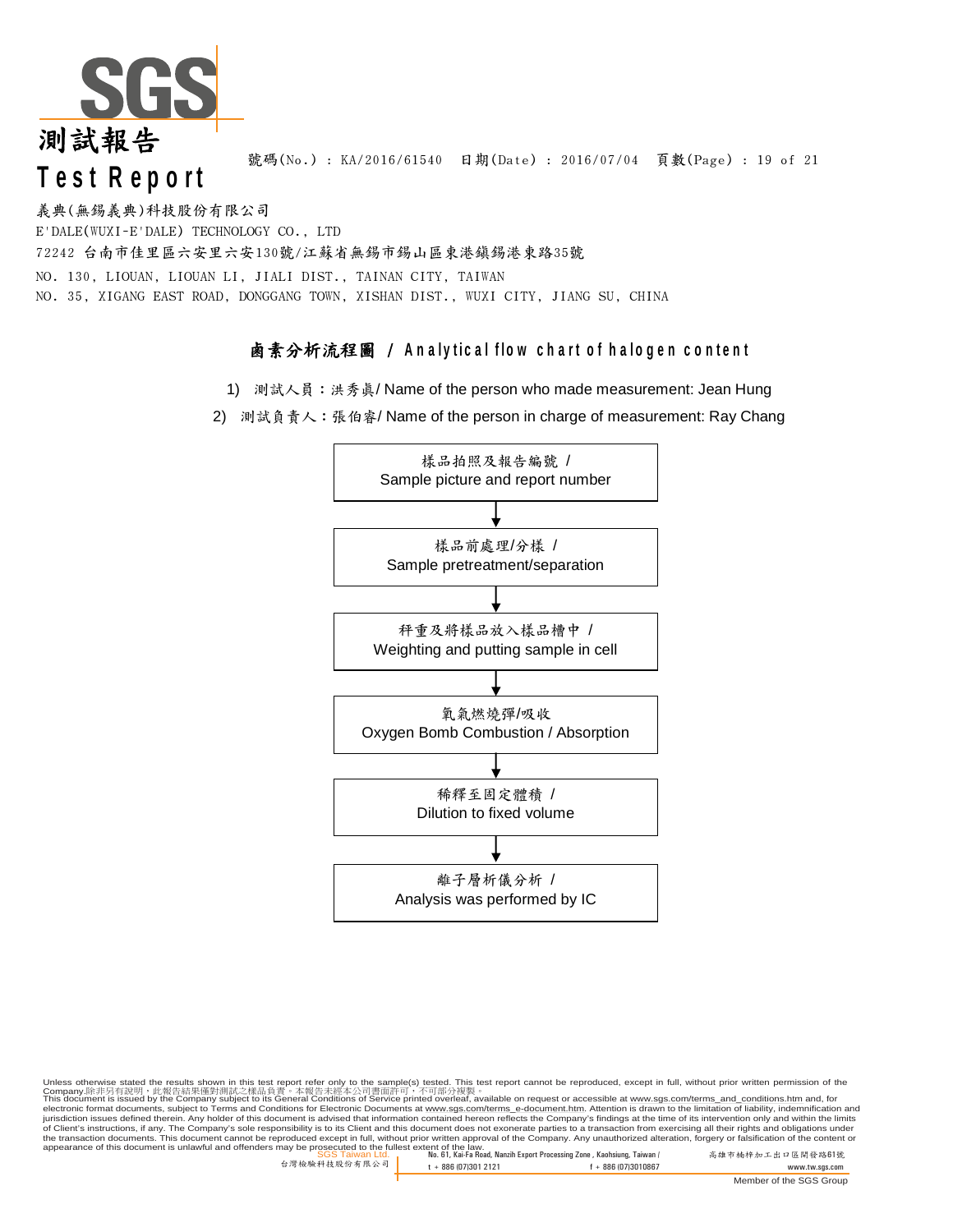

號碼(No.) : KA/2016/61540 日期(Date) : 2016/07/04 頁數(Page) : 20 of 21

義典(無錫義典)科技股份有限公司 E'DALE(WUXI-E'DALE) TECHNOLOGY CO., LTD 72242 台南市佳里區六安里六安130號/江蘇省無錫市錫山區東港鎮錫港東路35號 NO. 130, LIOUAN, LIOUAN LI, JIALI DIST., TAINAN CITY, TAIWAN NO. 35, XIGANG EAST ROAD, DONGGANG TOWN, XISHAN DIST., WUXI CITY, JIANG SU, CHINA

### 可塑劑分析流程圖 / Analytical flow chart of phthalate content

- 測試人員: 陳威錚 / Name of the person who made measurement: Dorothy Chen
- 測試負責人: 張伯睿 / Name of the person in charge of measurement: Ray Chang

#### 【測試方法/Test method: IEC 62321-8】



Unless otherwise stated the results shown in this test report refer only to the sample(s) tested. This test report cannot be reproduced, except in full, without prior written permission of the<br>Company.除非另有說明,此當告誤果僅對測試之樣品 of Client's instructions, if any. The Company's sole responsibility is to its Client and this document does not exonerate parties to a transaction from exercising all their rights and obligations under<br>the transaction docu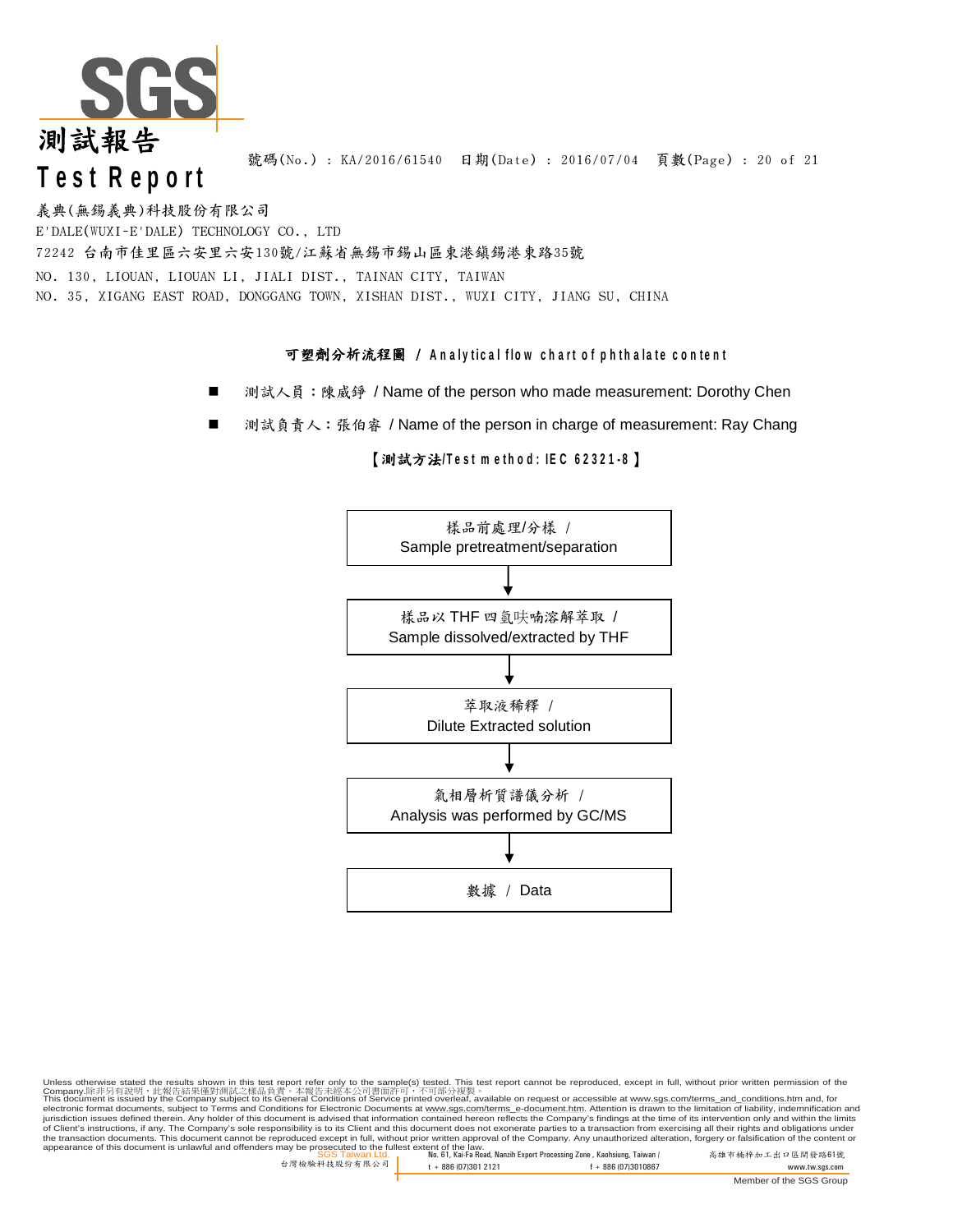

號碼(No.) : KA/2016/61540 日期(Date) : 2016/07/04 頁數(Page) : 21 of 21

義典(無錫義典)科技股份有限公司 E'DALE(WUXI-E'DALE) TECHNOLOGY CO., LTD 72242 台南市佳里區六安里六安130號/江蘇省無錫市錫山區東港鎮錫港東路35號 NO. 130, LIOUAN, LIOUAN LI, JIALI DIST., TAINAN CITY, TAIWAN NO. 35, XIGANG EAST ROAD, DONGGANG TOWN, XISHAN DIST., WUXI CITY, JIANG SU, CHINA

> \* 照片中如有箭頭標示,則表示為實際檢測之樣品/部位. \* (The tested sample / part is marked by an arrow if it's shown on the photo.)



## KA/2016/61540

\*\* 報告結尾(End of Report) \*\*

SGS Taiwan Ltd. No. 61, Kai-Fa Road, Nanzih Export Processing Zone , Kaohsiung, Taiwan / 高雄市楠梓加工出口區開發路61號 appearance of this document is unlawful and offenders may be prosecuted to the fullest extent of the law. Unless otherwise stated the results shown in this test report refer only to the sample(s) tested. This test report cannot be reproduced, except in full, without prior written permission of the<br>Company.除非另有說明,此當告誤果僅對測試之樣品 of Client's instructions, if any. The Company's sole responsibility is to its Client and this document does not exonerate parties to a transaction from exercising all their rights and obligations under<br>the transaction docu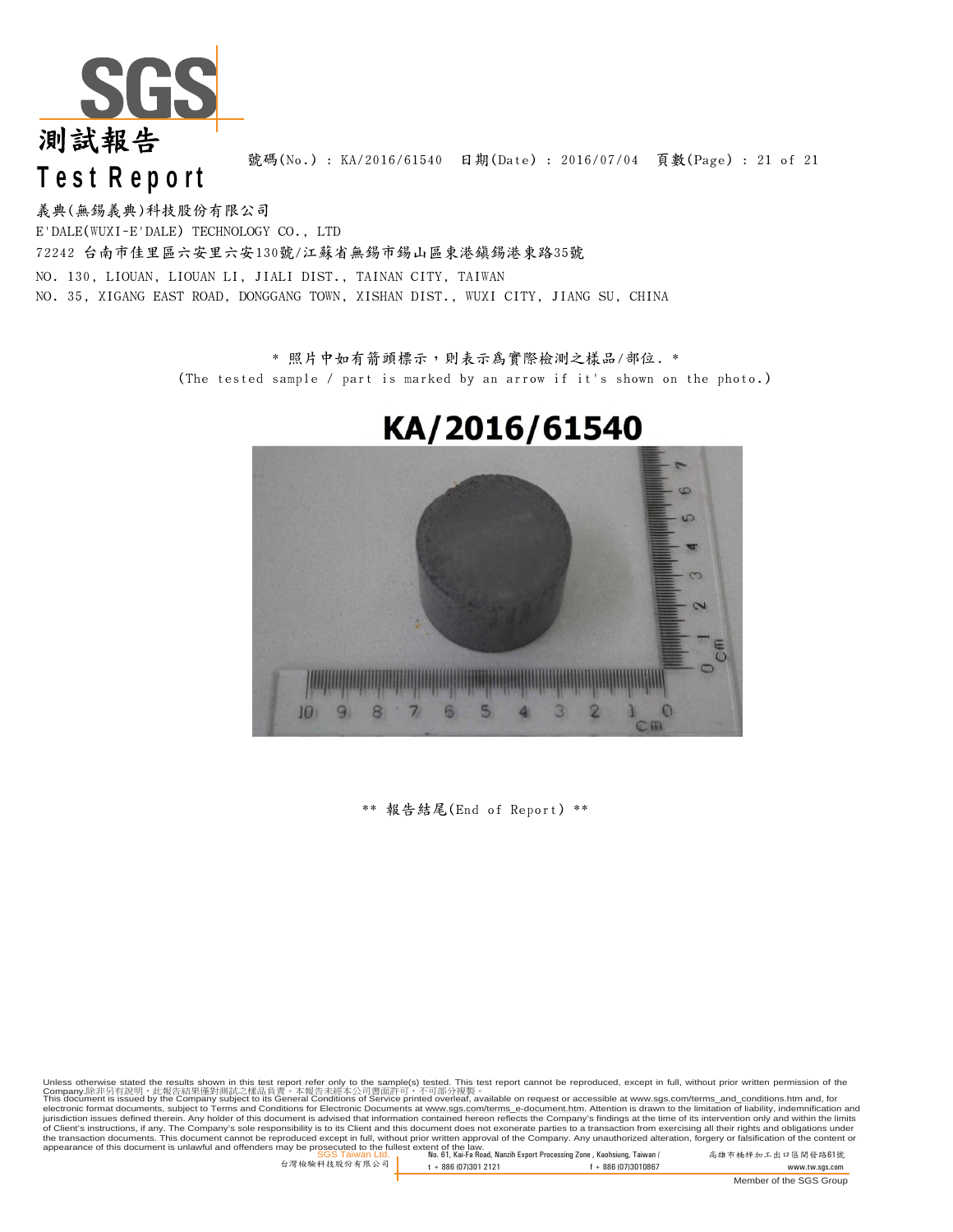

## **Reliability Testing Summary Report**

| Date: 2017/05/12<br>Document No.: SK17 -05-102                           |              |                                                               |        |                                 |                                     |                        |               |
|--------------------------------------------------------------------------|--------------|---------------------------------------------------------------|--------|---------------------------------|-------------------------------------|------------------------|---------------|
| <b>Test Item</b>                                                         | P/N          | <b>Test Condition</b>                                         | (LTPD) | <b>Sample</b><br><b>Numbers</b> | <b>Allow Fall</b><br><b>Numbers</b> | Fall<br><b>Numbers</b> | <b>Result</b> |
| <b>HTRB</b><br><b>High Temp</b><br><b>Reverse Bias</b>                   | SSN3134K-C   | $150^{\circ}$ C ± 5 <sup>°</sup> C, 80% VR,<br>$T = 1000$ hrs |        | 77                              | $\boldsymbol{0}$                    | $\boldsymbol{0}$       | ACC           |
| <b>HTSL</b><br><b>High Temperature</b><br>Storage Life                   | SSN3134K-C   | $150^{\circ}$ C, T = 1000 hrs                                 |        | 77                              | $\boldsymbol{0}$                    | $\boldsymbol{0}$       | <b>ACC</b>    |
| <b>PCT</b><br><b>Pressure Cooker</b><br>Test                             | SSN3134K-C   | 121°C, 29.7PSIG,<br>168 hrs                                   |        | 77                              | $\boldsymbol{0}$                    | $\overline{0}$         | ACC           |
| <b>TCT</b><br>Temperature Cycle<br>Test                                  | SSN3134K-C   | $-55^{\circ}$ C/30min,<br>150℃/30min,<br>For 1000 Cycle       |        | 77                              | $\boldsymbol{0}$                    | $\boldsymbol{0}$       | <b>ACC</b>    |
| <b>THT</b><br><b>High Temperature</b><br><b>High Humidity</b><br>Test    | SSN3134K-C   | $85 \pm 2^{\circ}$ C, RH= $85 \pm 5\%$ ,<br>1000 hrs          |        | 77                              | $\boldsymbol{0}$                    | $\boldsymbol{0}$       | <b>ACC</b>    |
| H3TRB<br>High Temper High<br><b>Humidity Reverse</b><br><b>Bies Test</b> | SSN3134K-C   | $85 \pm 2^{\circ}$ C, RH= $85 \pm 5\%$ ,<br>80% VR, 1000 hrs  |        | 77                              | $\boldsymbol{0}$                    | $\boldsymbol{0}$       | <b>ACC</b>    |
| Resistance to<br><b>Solder Heat Test</b>                                 | SSN3134K-C   | 270℃±5℃,<br>7Sec +2/-0Sec                                     |        | 77                              | $\mathbf{0}$                        | $\boldsymbol{0}$       | <b>ACC</b>    |
|                                                                          |              |                                                               |        |                                 |                                     |                        |               |
| Judgment:                                                                |              |                                                               |        |                                 |                                     |                        |               |
| qualified                                                                | Junqualified | Testing Start Date: 2017.03.20 Testing End Date: 2017.05.12   |        |                                 |                                     |                        |               |
| Tester: King Huang                                                       |              | Approval: Peter Yang                                          |        |                                 |                                     |                        |               |
|                                                                          |              |                                                               |        |                                 |                                     |                        |               |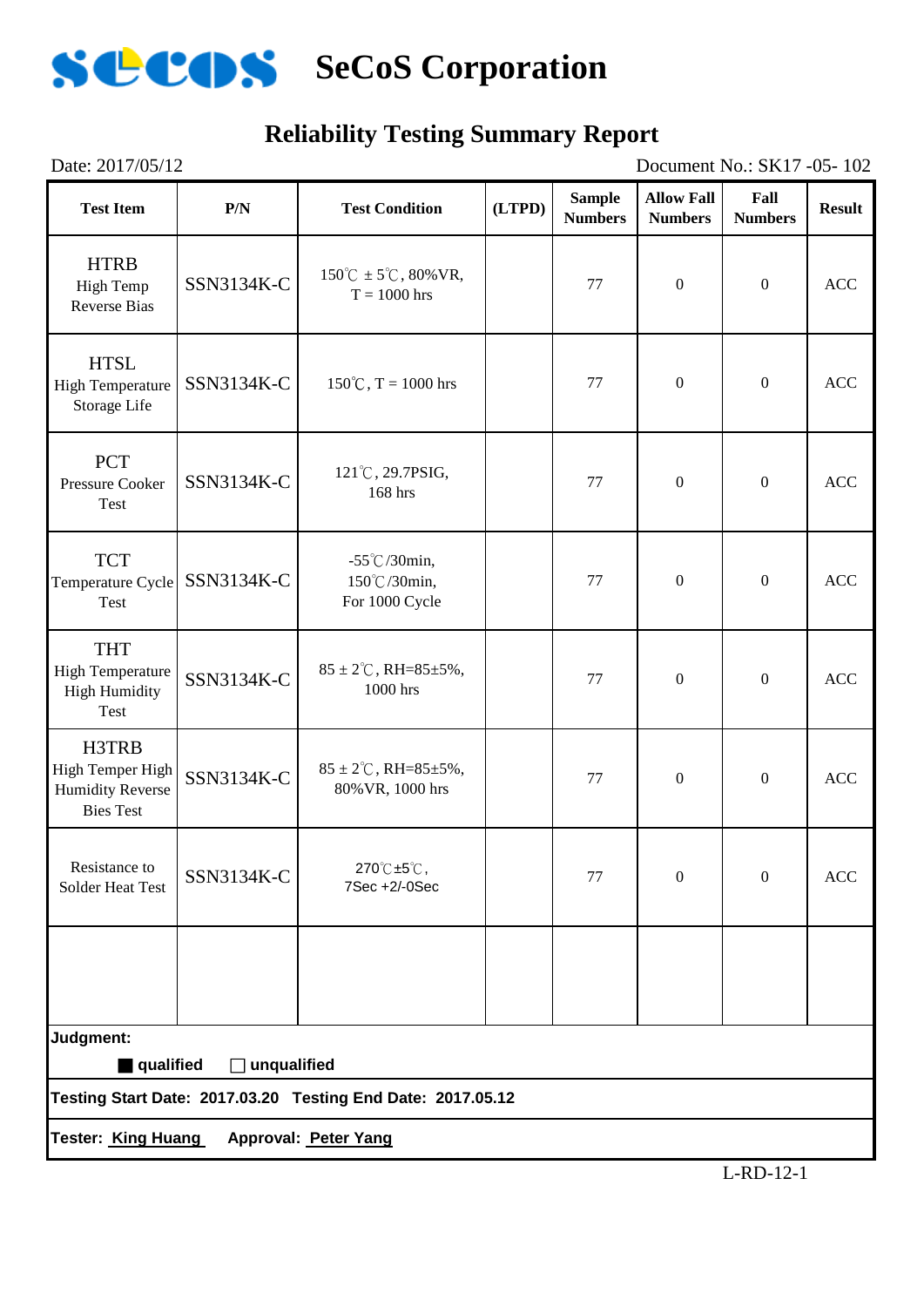

## **High Temperature Reverse Bias Test Data**

Report No : T170512-102 Part No : SSN3134K-C Test Equipment: JUNO Test System DTS-1000 Test Condition:  $150^{\circ}\text{C} \pm 5^{\circ}\text{C}$ ,  $80\% \text{VR}$ , T = 1000 hrs Test Date: 2017.03.20 ~ 2017.05.02 Test Standard : JESD22 STANDARD Method-A108 Operator: Leo Hsia Test Condition : 20V <V(BR)DSS @ID=250µA ;IDSS < 1.0µA@VDS=20V RDS(ON) <  $380 \text{m}\Omega$  ( $\omega$ VGS=4.5V, ID=650mA

|                | <b>Before</b> |            |                      | After    |            |                      |
|----------------|---------------|------------|----------------------|----------|------------|----------------------|
| N <sub>o</sub> | V(BR)DSS      | IDSS       | RDS(ON)              | V(BR)DSS | IDSS       | RDS(ON)              |
| 1              | 26.37V        | 0.035uA    | $315 \text{m}\Omega$ | 26.01V   | $0.028$ uA | $308 \text{m}\Omega$ |
| $\overline{2}$ | 26.32V        | 0.019uA    | $314 \text{m}\Omega$ | 26.02V   | 0.035uA    | $309m\Omega$         |
| $\overline{3}$ | 26.61V        | 0.018uA    | $313 \text{mA}$      | 26.76V   | $0.025$ uA | $313 \text{mA}$      |
| $\overline{4}$ | 26.21V        | $0.025$ uA | $314m\Omega$         | 26.20V   | 0.030uA    | $309m\Omega$         |
| 5              | 25.98V        | 0.034uA    | $312m\Omega$         | 26.96V   | 0.031uA    | $316m\Omega$         |
| 6              | 25.87V        | 0.018uA    | $310 \text{m}\Omega$ | 26.20V   | 0.017uA    | $313 \text{m}\Omega$ |
| $\overline{7}$ | 27.21V        | 0.024uA    | $315 \text{m}\Omega$ | 27.22V   | 0.035uA    | $313 \text{m}\Omega$ |
| 8              | 26.36V        | 0.020uA    | $313 \text{mA}$      | 26.62V   | 0.027uA    | $312m\Omega$         |
| 9              | 26.64V        | 0.029uA    | $310 \text{m}\Omega$ | 26.16V   | 0.023uA    | $316m\Omega$         |
| 10             | 26.43V        | 0.036uA    | $314 \text{m}\Omega$ | 26.63V   | 0.022uA    | $311 \text{m}\Omega$ |
| 11             | 25.91V        | 0.033uA    | $313 \text{mA}$      | 25.96V   | 0.021uA    | $311 \text{m}\Omega$ |
| 12             | 26.07V        | 0.028uA    | $315 \text{m}\Omega$ | 27.00V   | 0.026uA    | $315m\Omega$         |
| 13             | 26.88V        | 0.017uA    | $315 \text{m}\Omega$ | 26.40V   | 0.027uA    | $309m\Omega$         |
| 13             | 27.26V        | 0.024uA    | $310 \text{m}\Omega$ | 27.21V   | 0.031uA    | $313 \text{mA}$      |
| 15             | 26.09V        | 0.023uA    | $312m\Omega$         | 26.02V   | 0.036uA    | $316m\Omega$         |
| 16             | 26.88V        | 0.026uA    | $308 \text{m}\Omega$ | 26.72V   | 0.029uA    | $316m\Omega$         |
| 17             | 27.21V        | 0.018uA    | $312m\Omega$         | 26.39V   | 0.036uA    | $312 \text{m}\Omega$ |
| 18             | 25.94V        | 0.023uA    | $315 \text{m}\Omega$ | 26.37V   | 0.029uA    | $310 \text{m}\Omega$ |
| 19             | 26.40V        | 0.031uA    | $308 \text{m}\Omega$ | 26.89V   | 0.033uA    | $310 \text{m}\Omega$ |
| 20             | 26.69V        | 0.035uA    | $316m\Omega$         | 27.18V   | 0.037uA    | $309m\Omega$         |
| 21             | 26.71V        | $0.028$ uA | $313 \text{mA}$      | 25.89V   | $0.035$ uA | $315 \text{m}\Omega$ |
| 22             | 26.88V        | 0.032uA    | $317m\Omega$         | 26.84V   | 0.036uA    | $311 \text{m}\Omega$ |
| 23             | 26.58V        | 0.033uA    | $309m\Omega$         | 25.93V   | $0.025$ uA | $313 \text{mA}$      |
| 24             | 25.93V        | 0.033uA    | $311 \text{m}\Omega$ | 26.53V   | 0.026uA    | $311 \text{m}\Omega$ |
| 25             | 27.16V        | 0.021uA    | $315 \text{m}\Omega$ | 26.94V   | 0.034uA    | $309m\Omega$         |
| 26             | 26.22V        | 0.035uA    | $316m\Omega$         | 26.45V   | $0.027$ uA | $310 \text{m}\Omega$ |
| 27             | 26.88V        | 0.028uA    | $316m\Omega$         | 26.15V   | 0.021uA    | $309m\Omega$         |
| 28             | 26.67V        | 0.035uA    | $315 \text{m}\Omega$ | 26.08V   | 0.035uA    | $317m\Omega$         |
| 29             | 26.36V        | 0.018uA    | $316m\Omega$         | 26.90V   | 0.029uA    | $312m\Omega$         |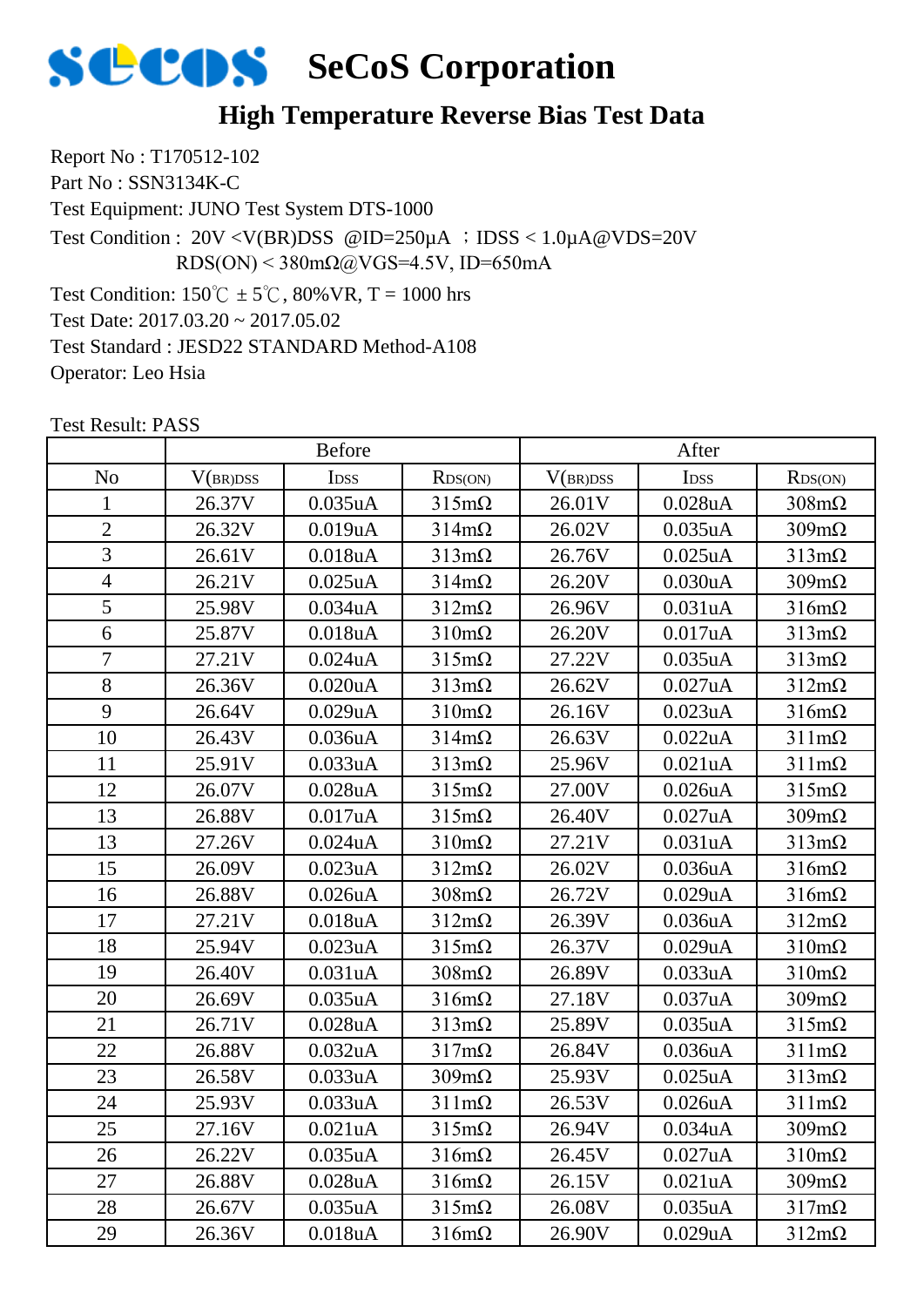

## **High Temperature Reverse Bias Test Data**

Report No : T170512-102 Part No : SSN3134K-C Test Equipment: JUNO Test System DTS-1000 Test Condition:  $150^{\circ}\text{C} \pm 5^{\circ}\text{C}$ ,  $80\% \text{VR}$ , T = 1000 hrs Test Date: 2017.03.20 ~ 2017.05.02 Test Standard : JESD22 STANDARD Method-A108 Operator: Leo Hsia Test Condition : 20V <V(BR)DSS @ID=250µA ;IDSS < 1.0µA@VDS=20V RDS(ON) <  $380 \text{m}\Omega$  ( $\omega$ VGS=4.5V, ID=650mA

|          | <b>Before</b> |               |                      | After    |                  |                      |
|----------|---------------|---------------|----------------------|----------|------------------|----------------------|
| $\rm No$ | V(BR)DSS      | IDSS          | RDS(ON)              | V(BR)DSS | I <sub>DSS</sub> | RDS(ON)              |
| 30       | 27.27V        | $0.026$ u $A$ | $311 \text{mA}$      | 25.98V   | 0.034uA          | $316m\Omega$         |
| 31       | 26.35V        | $0.024$ u $A$ | $312 \text{m}\Omega$ | 26.41V   | 0.035uA          | $311 \text{m}\Omega$ |
| 32       | 26.37V        | 0.020uA       | $314 \text{m}\Omega$ | 26.77V   | 0.031uA          | $316m\Omega$         |
| 33       | 26.49V        | 0.019uA       | $311 \text{m}\Omega$ | 26.77V   | 0.018uA          | $311 \text{m}\Omega$ |
| 34       | 26.66V        | 0.027uA       | $314m\Omega$         | 25.89V   | 0.017uA          | $315m\Omega$         |
| 35       | 27.03V        | 0.027uA       | $316m\Omega$         | 26.58V   | 0.031uA          | $311 \text{m}\Omega$ |
| 36       | 26.26V        | $0.025$ uA    | $312 \text{m}\Omega$ | 27.05V   | 0.032uA          | $314 \text{m}\Omega$ |
| 37       | 26.13V        | 0.023uA       | $316m\Omega$         | 26.50V   | 0.027uA          | $311 \text{m}\Omega$ |
| 38       | 26.09V        | 0.030uA       | $315 \text{m}\Omega$ | 27.03V   | 0.029uA          | $310 \text{m}\Omega$ |
| 39       | 26.88V        | 0.031uA       | $313 \text{mA}$      | 25.98V   | 0.018uA          | $317m\Omega$         |
| 40       | 26.45V        | 0.032uA       | $313 \text{mA}$      | 25.88V   | $0.025$ uA       | $316m\Omega$         |
| 41       | 26.54V        | 0.032uA       | $313 \text{mA}$      | 26.92V   | 0.031uA          | $313 \text{mA}$      |
| 42       | 27.15V        | 0.021uA       | $309 \text{m}\Omega$ | 26.06V   | 0.032uA          | $314 \text{m}\Omega$ |
| 43       | 25.94V        | 0.022uA       | $310 \text{m}\Omega$ | 26.94V   | 0.032uA          | $309m\Omega$         |
| 44       | 27.03V        | 0.022uA       | $310 \text{m}\Omega$ | 26.28V   | 0.021uA          | $314m\Omega$         |
| 45       | 26.95V        | 0.034uA       | $313 \text{mA}$      | 27.16V   | 0.029uA          | $309 \text{m}\Omega$ |
| 46       | 27.16V        | 0.031uA       | $310 \text{m}\Omega$ | 27.22V   | 0.017uA          | $311 \text{m}\Omega$ |
| 47       | 26.65V        | 0.037uA       | $310 \text{m}\Omega$ | 26.04V   | 0.033uA          | $313m\Omega$         |
| 48       | 26.79V        | 0.024uA       | $308 \text{m}\Omega$ | 26.71V   | 0.022uA          | $308 \text{m}\Omega$ |
| 49       | 26.59V        | 0.037uA       | $315 \text{m}\Omega$ | 26.34V   | 0.036uA          | $311 \text{m}\Omega$ |
| 50       | 27.20V        | 0.020uA       | $315 \text{m}\Omega$ | 26.45V   | 0.021uA          | $311 \text{m}\Omega$ |
| 51       | 26.20V        | 0.018uA       | $311 \text{m}\Omega$ | 26.70V   | 0.022uA          | $313 \text{m}\Omega$ |
| 52       | 26.03V        | 0.026uA       | $315 \text{m}\Omega$ | 26.15V   | 0.031uA          | $313m\Omega$         |
| 53       | 25.94V        | 0.033uA       | $313 \text{mA}$      | 26.58V   | 0.033uA          | $317m\Omega$         |
| 54       | 26.38V        | 0.029uA       | $314m\Omega$         | 26.48V   | 0.019uA          | $310 \text{m}\Omega$ |
| 55       | 26.12V        | 0.019uA       | $311 \text{m}\Omega$ | 26.14V   | 0.027uA          | $313m\Omega$         |
| 56       | 27.25V        | $0.025$ uA    | $315 \text{m}\Omega$ | 26.40V   | 0.022uA          | $311 \text{m}\Omega$ |
| 57       | 27.05V        | 0.033uA       | $308 \text{m}\Omega$ | 26.26V   | 0.031uA          | $315 \text{m}\Omega$ |
| 58       | 26.78V        | 0.033uA       | $310 \text{m}\Omega$ | 26.23V   | 0.018uA          | $316m\Omega$         |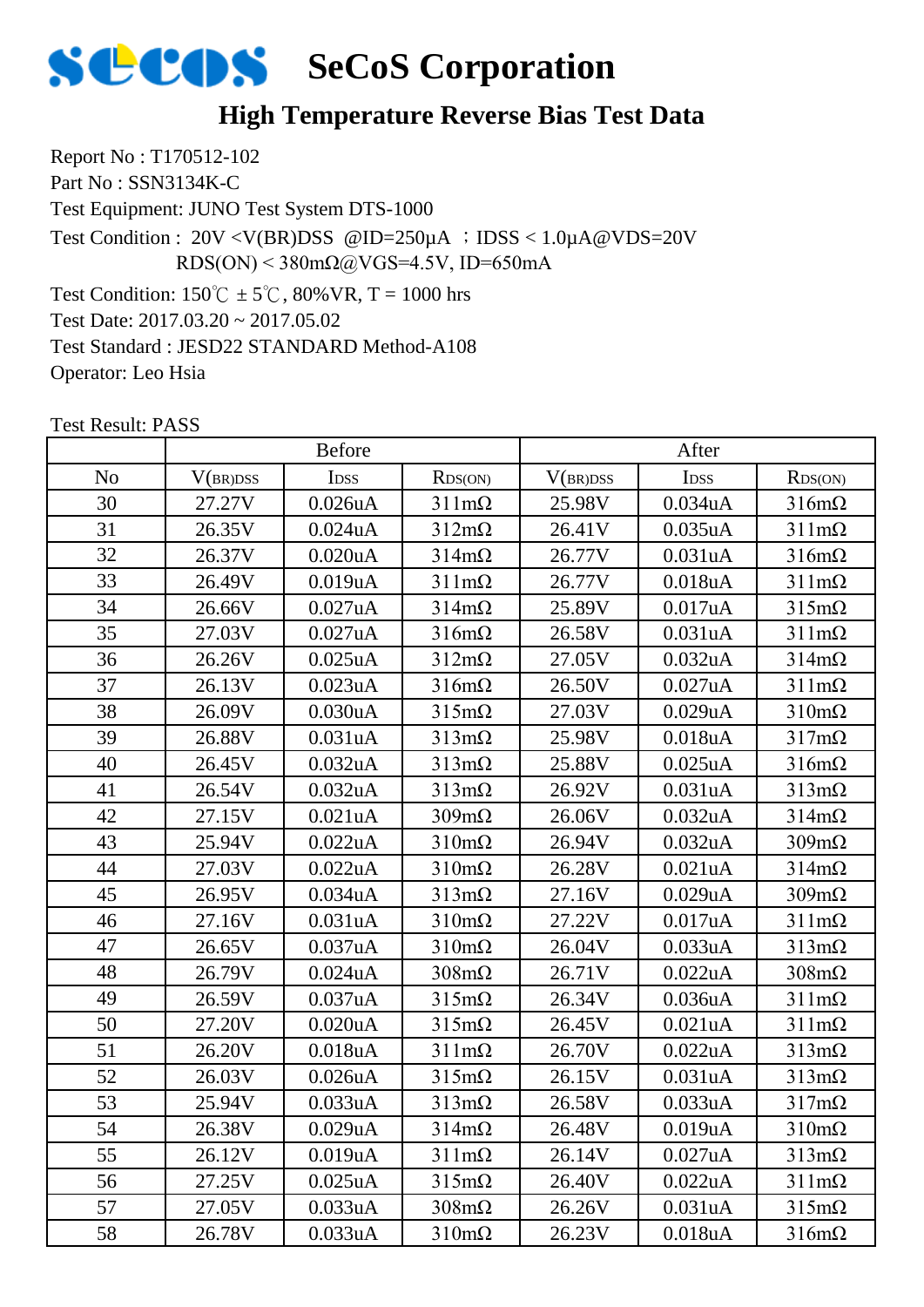

## **High Temperature Reverse Bias Test Data**

Report No : T170512-102 Part No : SSN3134K-C Test Equipment: JUNO Test System DTS-1000 Test Condition:  $150^{\circ}C \pm 5^{\circ}C$ ,  $80\%$  VR, T = 1000 hrs Test Date: 2017.03.20 ~ 2017.05.02 Test Standard : JESD22 STANDARD Method-A108 Operator: Leo Hsia Test Condition :  $20V < V(BR)DSS$  @ID=250 $\mu$ A ; IDSS < 1.0 $\mu$ A @VDS=20V RDS(ON) <  $380 \text{m}\Omega$  ( $\omega$ VGS=4.5V, ID=650mA

Test Result: PASS

|                | <b>Before</b> |                      |                      | After    |                      |                      |
|----------------|---------------|----------------------|----------------------|----------|----------------------|----------------------|
| N <sub>o</sub> | V(BR)DSS      | <b>IDSS</b>          | RDS(ON)              | V(BR)DSS | I <sub>DSS</sub>     | RDS(ON)              |
| 59             | 26.17V        | 0.028uA              | $314 \text{m}\Omega$ | 26.51V   | 0.029uA              | $311 \text{m}\Omega$ |
| 60             | 26.27V        | 0.019uA              | $314 \text{m}\Omega$ | 26.85V   | $0.024$ uA           | $308 \text{m}\Omega$ |
| 61             | 26.65V        | $0.035$ uA           | $308 \text{m}\Omega$ | 26.01V   | 0.029uA              | $315m\Omega$         |
| 62             | 26.63V        | $0.028$ u $A$        | $309m\Omega$         | 26.00V   | 0.023uA              | $315m\Omega$         |
| 63             | 26.44V        | 0.029uA              | $312m\Omega$         | 26.53V   | 0.023uA              | $312m\Omega$         |
| 64             | 27.16V        | 0.031 <sub>u</sub> A | $314 \text{m}\Omega$ | 26.45V   | 0.031 <sub>u</sub> A | $308 \text{m}\Omega$ |
| 65             | 26.12V        | 0.019uA              | $308 \text{m}\Omega$ | 26.40V   | 0.036uA              | $315m\Omega$         |
| 66             | 27.10V        | 0.030uA              | $315 \text{m}\Omega$ | 26.97V   | 0.022uA              | $315m\Omega$         |
| 67             | 26.99V        | 0.031uA              | $309m\Omega$         | 26.09V   | 0.033uA              | $315 \text{m}\Omega$ |
| 68             | 27.03V        | 0.022uA              | $312m\Omega$         | 26.72V   | 0.032 <sub>u</sub> A | $313 \text{mA}$      |
| 69             | 27.24V        | 0.029uA              | $314 \text{m}\Omega$ | 26.84V   | 0.023uA              | $314m\Omega$         |
| 70             | 26.68V        | $0.026$ u $A$        | $313 \text{mA}$      | 26.93V   | $0.028$ uA           | $315m\Omega$         |
| 71             | 26.31V        | 0.020uA              | $313 \text{mA}$      | 27.19V   | 0.036 <sub>u</sub> A | $315m\Omega$         |
| 72             | 26.79V        | 0.031uA              | $313 \text{mA}$      | 27.01V   | $0.028$ uA           | $314 \text{m}\Omega$ |
| 73             | 25.93V        | 0.029uA              | $311 \text{mA}$      | 26.46V   | 0.021uA              | $310 \text{m}\Omega$ |
| 74             | 26.65V        | 0.017uA              | $309m\Omega$         | 26.07V   | 0.022uA              | $312m\Omega$         |
| 75             | 26.60V        | 0.020uA              | $313 \text{mA}$      | 26.92V   | $0.025$ uA           | $317m\Omega$         |
| 76             | 26.07V        | 0.033uA              | $313 \text{mA}$      | 26.70V   | $0.035$ uA           | $312m\Omega$         |
| 77             | 25.93V        | 0.029uA              | $309m\Omega$         | 26.50V   | $0.024$ u $A$        | $313 \text{mA}$      |

Made By: King Huang Approval: Peter Yang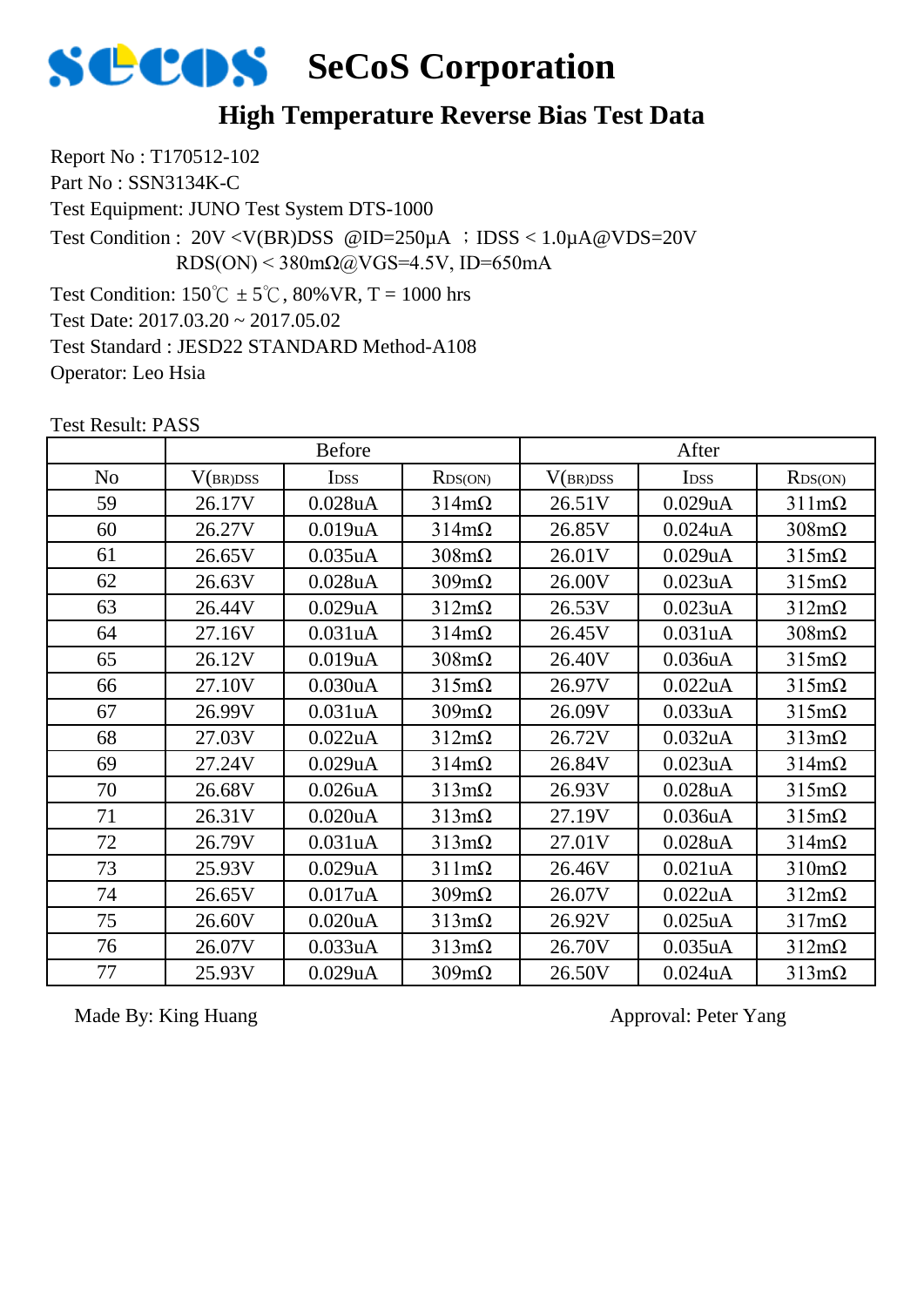

## **High Temperature Storage Life Test Data**

Report No : T170512-102 Part No : SSN3134K-C Test Equipment: JUNO Test System DTS-1000 Test Condition: 150℃, 1000Hrs Test Date: 2017.03.20 ~ 2017.05.02 Test Condition : 20V <V(BR)DSS @ID=250µA ;IDSS < 1.0µA@VDS=20V RDS(ON) <  $380 \text{m}\Omega$ @VGS=4.5V, ID=650mA

Test Standard : JESD22 STANDARD Method-A103

Operator: Leo Hsia

|                | <b>Before</b> |                  |                      | After    |               |                      |
|----------------|---------------|------------------|----------------------|----------|---------------|----------------------|
| N <sub>o</sub> | V(BR)DSS      | I <sub>DSS</sub> | RDS(ON)              | V(BR)DSS | IDSS          | RDS(ON)              |
| $\mathbf{1}$   | 25.90V        | 0.032uA          | $312m\Omega$         | 26.06V   | 0.021uA       | $316m\Omega$         |
| $\overline{2}$ | 26.17V        | $0.026$ u $A$    | $316m\Omega$         | 26.85V   | $0.028$ u $A$ | $309m\Omega$         |
| $\overline{3}$ | 26.80V        | $0.025$ uA       | $313 \text{mA}$      | 27.04V   | 0.037uA       | $313 \text{mA}$      |
| $\overline{4}$ | 26.20V        | 0.036uA          | $316m\Omega$         | 27.22V   | 0.027uA       | $314m\Omega$         |
| 5              | 26.73V        | $0.024$ u $A$    | $317m\Omega$         | 26.12V   | 0.032uA       | $310 \text{m}\Omega$ |
| 6              | 26.49V        | 0.029uA          | $313 \text{mA}$      | 25.92V   | 0.031uA       | $315m\Omega$         |
| $\overline{7}$ | 26.90V        | 0.028uA          | $312m\Omega$         | 26.85V   | 0.019uA       | $310 \text{m}\Omega$ |
| 8              | 26.30V        | $0.025$ uA       | $313 \text{mA}$      | 26.51V   | 0.032uA       | $313 \text{mA}$      |
| 9              | 27.25V        | 0.017uA          | $316m\Omega$         | 26.84V   | 0.032uA       | $312m\Omega$         |
| 10             | 26.40V        | 0.018uA          | $311 \text{m}\Omega$ | 26.29V   | 0.030uA       | $310 \text{m}\Omega$ |
| 11             | 25.94V        | 0.027uA          | $312m\Omega$         | 26.97V   | 0.022uA       | $311 \text{m}\Omega$ |
| 12             | 26.87V        | 0.019uA          | $309m\Omega$         | 27.01V   | $0.024$ uA    | $308 \text{m}\Omega$ |
| 13             | 26.33V        | 0.029uA          | $314 \text{m}\Omega$ | 27.27V   | 0.027uA       | $309 \text{m}\Omega$ |
| 13             | 27.16V        | 0.029uA          | $316m\Omega$         | 26.02V   | 0.027uA       | $313 \text{m}\Omega$ |
| 15             | 26.07V        | 0.018uA          | $309 \text{m}\Omega$ | 26.28V   | $0.025$ uA    | $315m\Omega$         |
| 16             | 26.35V        | $0.028$ uA       | $311 \text{m}\Omega$ | 26.50V   | 0.020uA       | $310 \text{m}\Omega$ |
| 17             | 26.59V        | 0.023uA          | $312m\Omega$         | 27.18V   | 0.031uA       | $310 \text{m}\Omega$ |
| 18             | 26.23V        | 0.027uA          | $316m\Omega$         | 26.56V   | $0.025$ uA    | $314m\Omega$         |
| 19             | 26.40V        | 0.021uA          | $312 \text{m}\Omega$ | 27.23V   | $0.025$ uA    | $309m\Omega$         |
| 20             | 26.40V        | 0.023uA          | $316m\Omega$         | 26.93V   | 0.022uA       | $310 \text{m}\Omega$ |
| 21             | 26.31V        | 0.026uA          | $315 \text{m}\Omega$ | 26.08V   | 0.034uA       | $311 \text{m}\Omega$ |
| 22             | 26.70V        | $0.024$ u $A$    | $312m\Omega$         | 26.89V   | 0.021uA       | $314m\Omega$         |
| 23             | 27.15V        | 0.020uA          | $309 \text{mA}$      | 26.64V   | 0.019uA       | $309m\Omega$         |
| 24             | 26.84V        | 0.018uA          | $312 \text{m}\Omega$ | 26.13V   | 0.035uA       | $308 \text{m}\Omega$ |
| 25             | 27.04V        | 0.029uA          | $309m\Omega$         | 26.32V   | 0.032uA       | $313 \text{mA}$      |
| 26             | 25.88V        | 0.035uA          | $317m\Omega$         | 26.08V   | 0.031uA       | $314 \text{m}\Omega$ |
| 27             | 26.90V        | 0.022uA          | $312m\Omega$         | 26.46V   | 0.031uA       | $311 \text{m}\Omega$ |
| 28             | 26.16V        | 0.030uA          | $317m\Omega$         | 26.81V   | 0.033uA       | $309 \text{m}\Omega$ |
| 29             | 26.12V        | 0.037uA          | $309m\Omega$         | 26.99V   | 0.032uA       | $315m\Omega$         |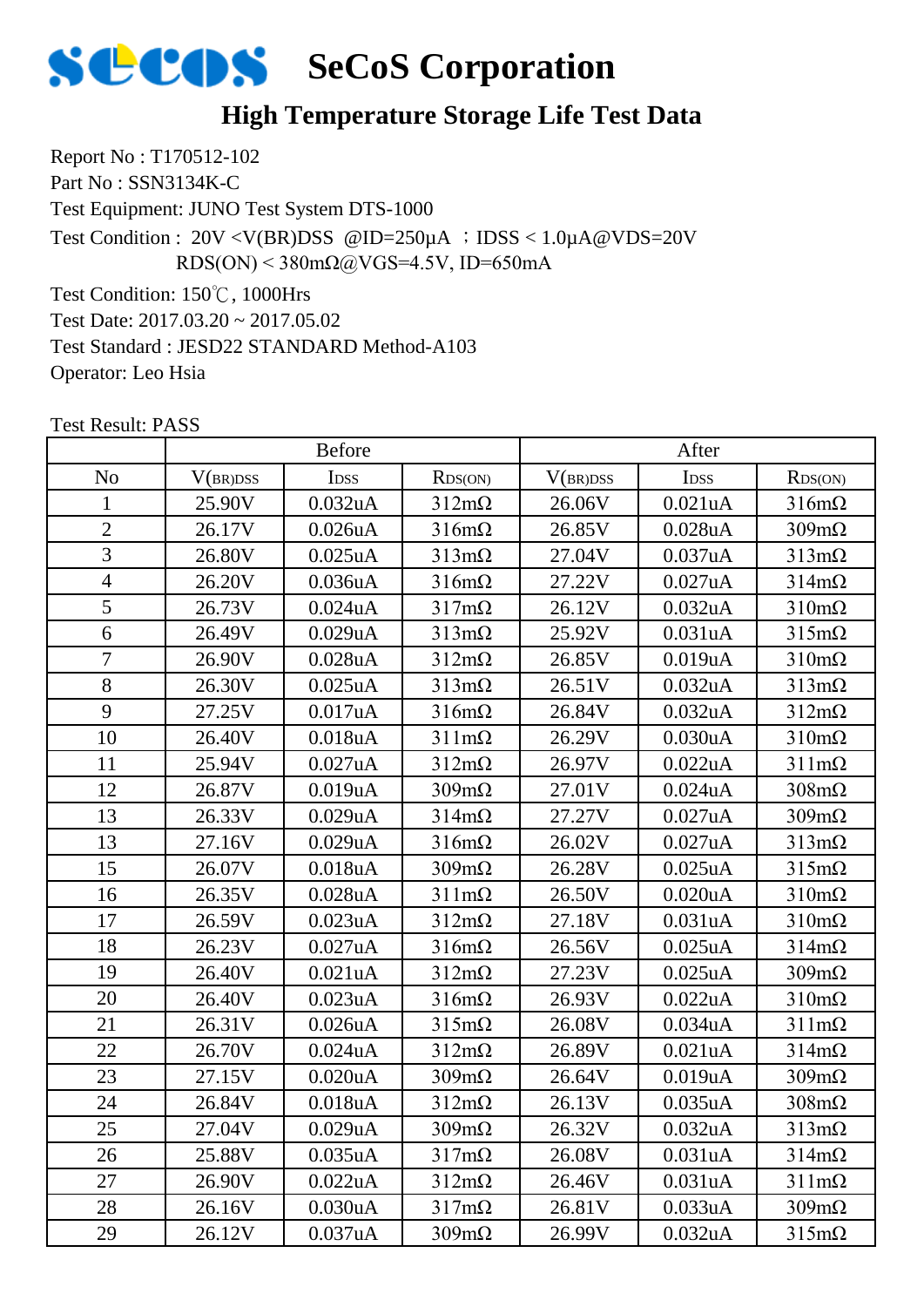

## **High Temperature Storage Life Test Data**

Report No : T170512-102 Part No : SSN3134K-C Test Equipment: JUNO Test System DTS-1000 Test Condition: 150℃, 1000Hrs Test Date: 2017.03.20 ~ 2017.05.02 Test Condition : 20V <V(BR)DSS @ID=250µA ;IDSS < 1.0µA@VDS=20V RDS(ON) <  $380 \text{m}\Omega$ @VGS=4.5V, ID=650mA

Test Standard : JESD22 STANDARD Method-A103

Operator: Leo Hsia

|                | <b>Before</b> |                      |                      | After    |                      |                      |
|----------------|---------------|----------------------|----------------------|----------|----------------------|----------------------|
| N <sub>o</sub> | V(BR)DSS      | <b>IDSS</b>          | RDS(ON)              | V(BR)DSS | I <sub>DSS</sub>     | RDS(ON)              |
| 30             | 26.67V        | 0.036uA              | $309m\Omega$         | 26.89V   | $0.035$ uA           | $317m\Omega$         |
| 31             | 27.00V        | 0.030uA              | $311 \text{m}\Omega$ | 26.32V   | 0.023uA              | $310 \text{m}\Omega$ |
| 32             | 26.12V        | 0.028uA              | $311 \text{m}\Omega$ | 26.62V   | $0.028$ uA           | $314 \text{m}\Omega$ |
| 33             | 26.64V        | $0.026$ u $A$        | $315m\Omega$         | 26.84V   | $0.025$ uA           | $310 \text{m}\Omega$ |
| 34             | 26.14V        | 0.033uA              | $310 \text{m}\Omega$ | 26.99V   | 0.030uA              | $312m\Omega$         |
| 35             | 27.18V        | $0.035$ uA           | $308 \text{m}\Omega$ | 26.25V   | 0.037uA              | $314m\Omega$         |
| 36             | 26.97V        | $0.026$ u $A$        | $317m\Omega$         | 26.94V   | $0.027$ uA           | $311 \text{m}\Omega$ |
| 37             | 26.24V        | 0.034uA              | $309m\Omega$         | 26.17V   | $0.024$ uA           | $313 \text{mA}$      |
| 38             | 26.59V        | 0.033uA              | $310 \text{m}\Omega$ | 26.61V   | 0.029uA              | $311 \text{m}\Omega$ |
| 39             | 26.13V        | 0.027uA              | $309m\Omega$         | 26.29V   | $0.018$ u $A$        | $309m\Omega$         |
| 40             | 25.93V        | 0.023uA              | $311 \text{m}\Omega$ | 27.27V   | 0.020uA              | $308 \text{m}\Omega$ |
| 41             | 26.91V        | 0.018uA              | $313 \text{mA}$      | 26.13V   | 0.034uA              | $309m\Omega$         |
| 42             | 26.72V        | 0.028uA              | $314m\Omega$         | 26.88V   | $0.024$ uA           | $308 \text{m}\Omega$ |
| 43             | 27.02V        | 0.036uA              | $315m\Omega$         | 26.46V   | $0.029$ uA           | $310 \text{m}\Omega$ |
| 44             | 26.91V        | $0.020$ u $A$        | $310 \text{m}\Omega$ | 26.01V   | 0.029uA              | $315 \text{m}\Omega$ |
| 45             | 26.54V        | 0.033uA              | $314m\Omega$         | 27.22V   | 0.031uA              | $312m\Omega$         |
| 46             | 27.04V        | 0.036uA              | $316m\Omega$         | 26.85V   | 0.032 <sub>u</sub> A | $311 \text{m}\Omega$ |
| 47             | 26.42V        | 0.026uA              | $315m\Omega$         | 26.71V   | $0.035$ uA           | $314 \text{m}\Omega$ |
| 48             | 26.53V        | 0.018uA              | $309m\Omega$         | 25.99V   | $0.026$ u $A$        | $316m\Omega$         |
| 49             | 26.30V        | 0.033uA              | $309m\Omega$         | 26.75V   | $0.025$ uA           | $313 \text{mA}$      |
| 50             | 25.91V        | 0.030uA              | $310 \text{m}\Omega$ | 27.07V   | 0.020 <sub>u</sub> A | $310 \text{m}\Omega$ |
| 51             | 26.50V        | 0.021uA              | $309 \text{mA}$      | 27.17V   | $0.025$ uA           | $311 \text{m}\Omega$ |
| 52             | 27.09V        | 0.035uA              | $311 \text{m}\Omega$ | 26.96V   | 0.033uA              | $314 \text{m}\Omega$ |
| 53             | 26.92V        | 0.028uA              | $312m\Omega$         | 26.78V   | $0.028$ u $A$        | $312m\Omega$         |
| 54             | 25.99V        | 0.021uA              | $311 \text{m}\Omega$ | 26.62V   | 0.023uA              | $317m\Omega$         |
| 55             | 26.74V        | 0.020 <sub>u</sub> A | $309 \text{m}\Omega$ | 26.70V   | $0.025$ uA           | $312m\Omega$         |
| 56             | 26.13V        | $0.024$ uA           | $315 \text{m}\Omega$ | 26.67V   | 0.028 <sub>u</sub> A | $314 \text{m}\Omega$ |
| 57             | 26.04V        | 0.033uA              | $308 \text{m}\Omega$ | 26.48V   | 0.032 <sub>u</sub> A | $312m\Omega$         |
| 58             | 26.38V        | 0.037uA              | $317m\Omega$         | 26.93V   | 0.019uA              | $311 \text{m}\Omega$ |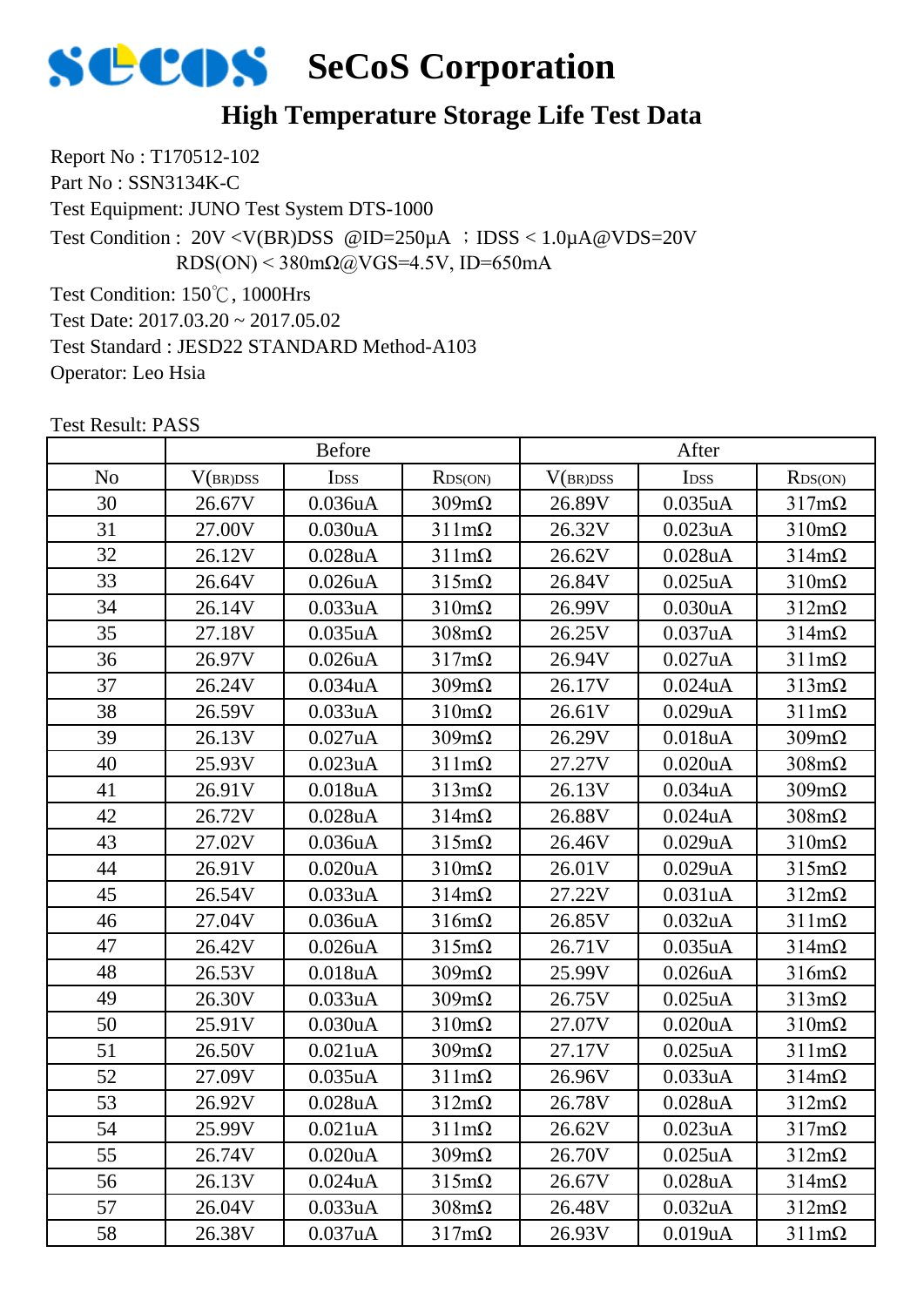

### **High Temperature Storage Life Test Data**

Report No : T170512-102 Part No : SSN3134K-C Test Equipment: JUNO Test System DTS-1000 Test Condition: 150℃, 1000Hrs Test Date: 2017.03.20 ~ 2017.05.02 Test Condition :  $20V < V(BR)DSS$  @ID=250 $\mu$ A ; IDSS < 1.0 $\mu$ A @VDS=20V RDS(ON) <  $380 \text{m}\Omega$ @VGS=4.5V, ID=650mA

Test Standard : JESD22 STANDARD Method-A103

Operator: Leo Hsia

No | V(br)dss | Idss | Rds(on) | V(br)dss | Idss | Rds(on) Before After 59 | 27.21V | 0.031uA | 310mΩ | 26.83V | 0.034uA | 315mΩ 26.74V 0.029uA 310mΩ 26.75V 0.024uA 312mΩ 27.03V 0.035uA 309mΩ 26.33V 0.032uA 311mΩ 62 | 26.15V | 0.019uA | 310mΩ | 26.70V | 0.036uA | 308mΩ 26.07V 0.027uA 315mΩ 27.17V 0.021uA 309mΩ 27.03V 0.033uA 309mΩ 26.43V 0.020uA 313mΩ 26.81V 0.024uA 310mΩ 26.41V 0.018uA 309mΩ 26.24V 0.029uA 312mΩ 26.64V 0.025uA 313mΩ 26.20V 0.036uA 309mΩ 26.70V 0.035uA 309mΩ 26.06V 0.023uA 310mΩ 26.27V 0.027uA 314mΩ 26.29V 0.030uA 317mΩ 26.25V 0.036uA 316mΩ 26.02V 0.036uA 309mΩ 27.03V 0.023uA 316mΩ 26.01V 0.033uA 310mΩ 26.94V 0.035uA 315mΩ 26.29V 0.025uA 311mΩ 26.73V 0.024uA 317mΩ 27.08V 0.023uA 309mΩ 27.23V 0.026uA 310mΩ 26.77V 0.021uA 317mΩ 27.03V 0.024uA 309mΩ 26.92V 0.030uA 312mΩ 26.93V 0.034uA 308mΩ 27.01V 0.020uA 312mΩ 27.26V 0.024uA 308mΩ 26.87V 0.031uA 316mΩ 26.23V 0.032uA 312mΩ

Test Result: PASS

Made By: King Huang Approval: Peter Yang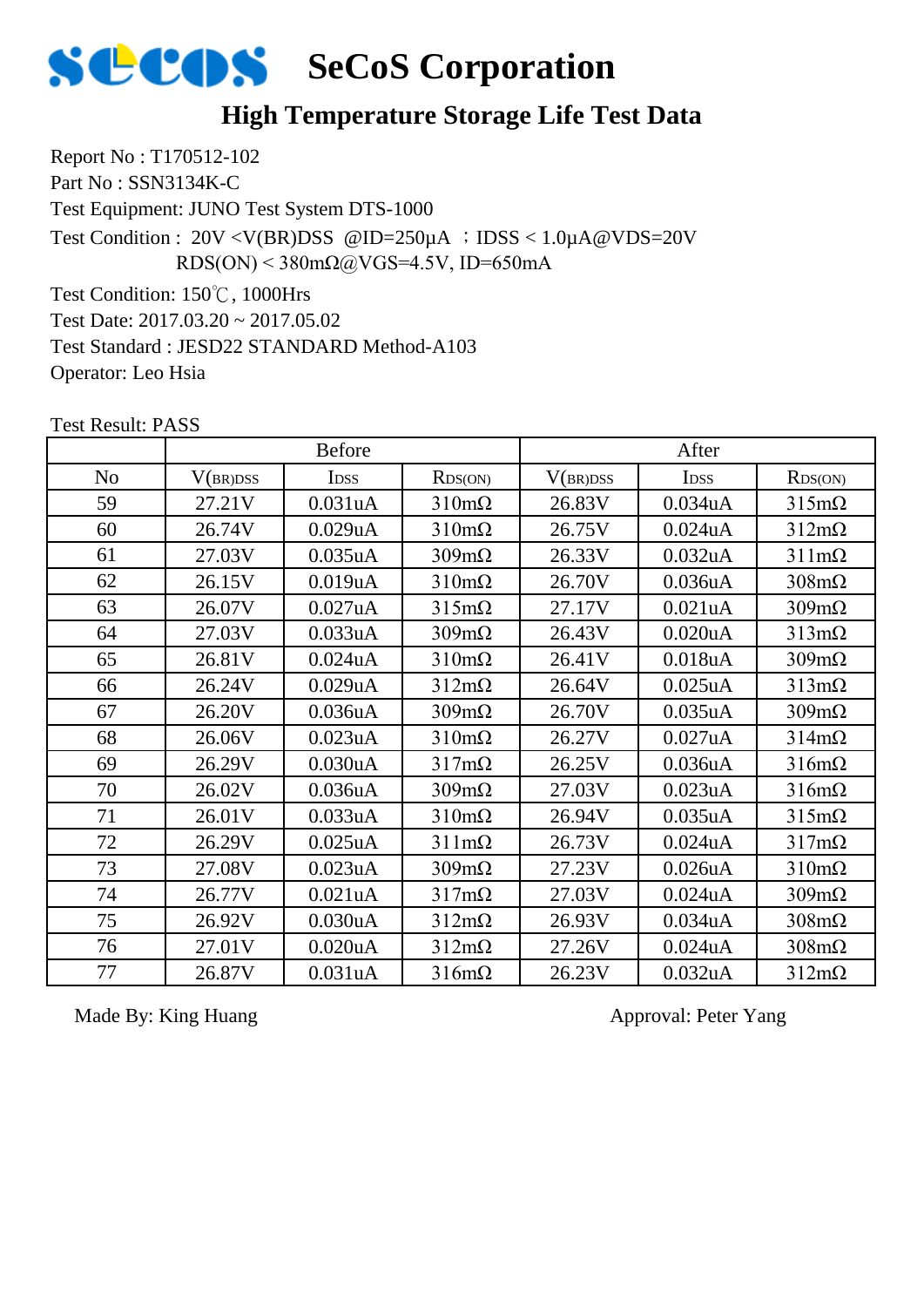

## **Pressure Cooker Test Data**

Report No : T170512-102 Part No : SSN3134K-C Test Equipment: JUNO Test System DTS-1000 Test Condition: 121℃, 100%RH, 29.7PSIG, 168Hrs Test Date: 2017.03.20 ~ 2017.03.28 Test Standard : JESD22 STANDARD Method-A102 Operator: Leo Hsia Test Condition : 20V <V(BR)DSS @ID=250µA ;IDSS < 1.0µA@VDS=20V RDS(ON) <  $380 \text{m}\Omega$ @VGS=4.5V, ID=650mA

|                | <b>Before</b> |                  |                      | After    |            |                      |
|----------------|---------------|------------------|----------------------|----------|------------|----------------------|
| N <sub>o</sub> | V(BR)DSS      | I <sub>DSS</sub> | RDS(ON)              | V(BR)DSS | IDSS       | RDS(ON)              |
| $\mathbf{1}$   | 25.98V        | 0.034uA          | $311 \text{m}\Omega$ | 26.83V   | 0.027uA    | $310 \text{m}\Omega$ |
| $\overline{2}$ | 26.95V        | 0.027uA          | $309m\Omega$         | 26.84V   | 0.037uA    | $309m\Omega$         |
| 3              | 26.43V        | 0.027uA          | $315 \text{m}\Omega$ | 26.90V   | 0.030uA    | $312m\Omega$         |
| $\overline{4}$ | 25.99V        | 0.030uA          | $312m\Omega$         | 27.22V   | 0.019uA    | $309m\Omega$         |
| 5              | 26.23V        | $0.028$ uA       | $314 \text{m}\Omega$ | 26.77V   | 0.035uA    | $309m\Omega$         |
| 6              | 26.55V        | 0.033uA          | $315 \text{m}\Omega$ | 26.69V   | $0.025$ uA | $313m\Omega$         |
| $\overline{7}$ | 27.18V        | 0.023uA          | $309m\Omega$         | 26.39V   | 0.033uA    | $313 \text{mA}$      |
| 8              | 26.12V        | 0.019uA          | $312m\Omega$         | 26.83V   | 0.018uA    | $312m\Omega$         |
| 9              | 25.96V        | $0.026$ u $A$    | $316m\Omega$         | 26.28V   | 0.037uA    | $314 \text{m}\Omega$ |
| 10             | 26.70V        | 0.032uA          | $316m\Omega$         | 26.05V   | 0.032uA    | $315m\Omega$         |
| 11             | 26.77V        | $0.025$ uA       | $310 \text{m}\Omega$ | 26.67V   | 0.033uA    | $313m\Omega$         |
| 12             | 26.91V        | $0.025$ uA       | $316m\Omega$         | 26.10V   | 0.036uA    | $308 \text{m}\Omega$ |
| 13             | 26.66V        | 0.018uA          | $315m\Omega$         | 27.00V   | 0.029uA    | $309 \text{m}\Omega$ |
| 13             | 26.98V        | 0.025uA          | $310 \text{m}\Omega$ | 27.18V   | 0.018uA    | $309 \text{m}\Omega$ |
| 15             | 27.19V        | 0.021uA          | $311 \text{m}\Omega$ | 25.94V   | 0.018uA    | $311 \text{m}\Omega$ |
| 16             | 26.58V        | 0.028uA          | $314m\Omega$         | 25.91V   | 0.036uA    | $317m\Omega$         |
| 17             | 26.35V        | 0.027uA          | $309m\Omega$         | 26.51V   | 0.018uA    | $310 \text{m}\Omega$ |
| 18             | 26.41V        | 0.033uA          | $315 \text{m}\Omega$ | 26.16V   | 0.023uA    | $313 \text{mA}$      |
| 19             | 26.73V        | 0.037uA          | $314 \text{m}\Omega$ | 25.89V   | 0.037uA    | $312m\Omega$         |
| 20             | 26.66V        | $0.024$ u $A$    | $314m\Omega$         | 26.75V   | 0.023uA    | $313 \text{mA}$      |
| 21             | 26.06V        | 0.034uA          | $309m\Omega$         | 26.07V   | $0.025$ uA | $313 \text{mA}$      |
| 22             | 26.81V        | 0.036uA          | $316m\Omega$         | 27.11V   | 0.023uA    | $316m\Omega$         |
| 23             | 26.28V        | 0.031uA          | $315m\Omega$         | 27.00V   | $0.026$ uA | $311 \text{m}\Omega$ |
| 24             | 26.74V        | 0.035uA          | $310 \text{m}\Omega$ | 27.08V   | 0.028uA    | $309 \text{m}\Omega$ |
| 25             | 27.06V        | 0.019uA          | $317m\Omega$         | 27.12V   | 0.028uA    | $316m\Omega$         |
| 26             | 26.35V        | 0.019uA          | $312m\Omega$         | 26.26V   | 0.031uA    | $317m\Omega$         |
| 27             | 27.06V        | $0.024$ u $A$    | $313 \text{mA}$      | 26.04V   | 0.028uA    | $312m\Omega$         |
| 28             | 25.92V        | 0.029uA          | $311 \text{m}\Omega$ | 26.01V   | 0.019uA    | $315 \text{m}\Omega$ |
| 29             | 26.64V        | 0.027uA          | $314m\Omega$         | 27.04V   | 0.029uA    | $317m\Omega$         |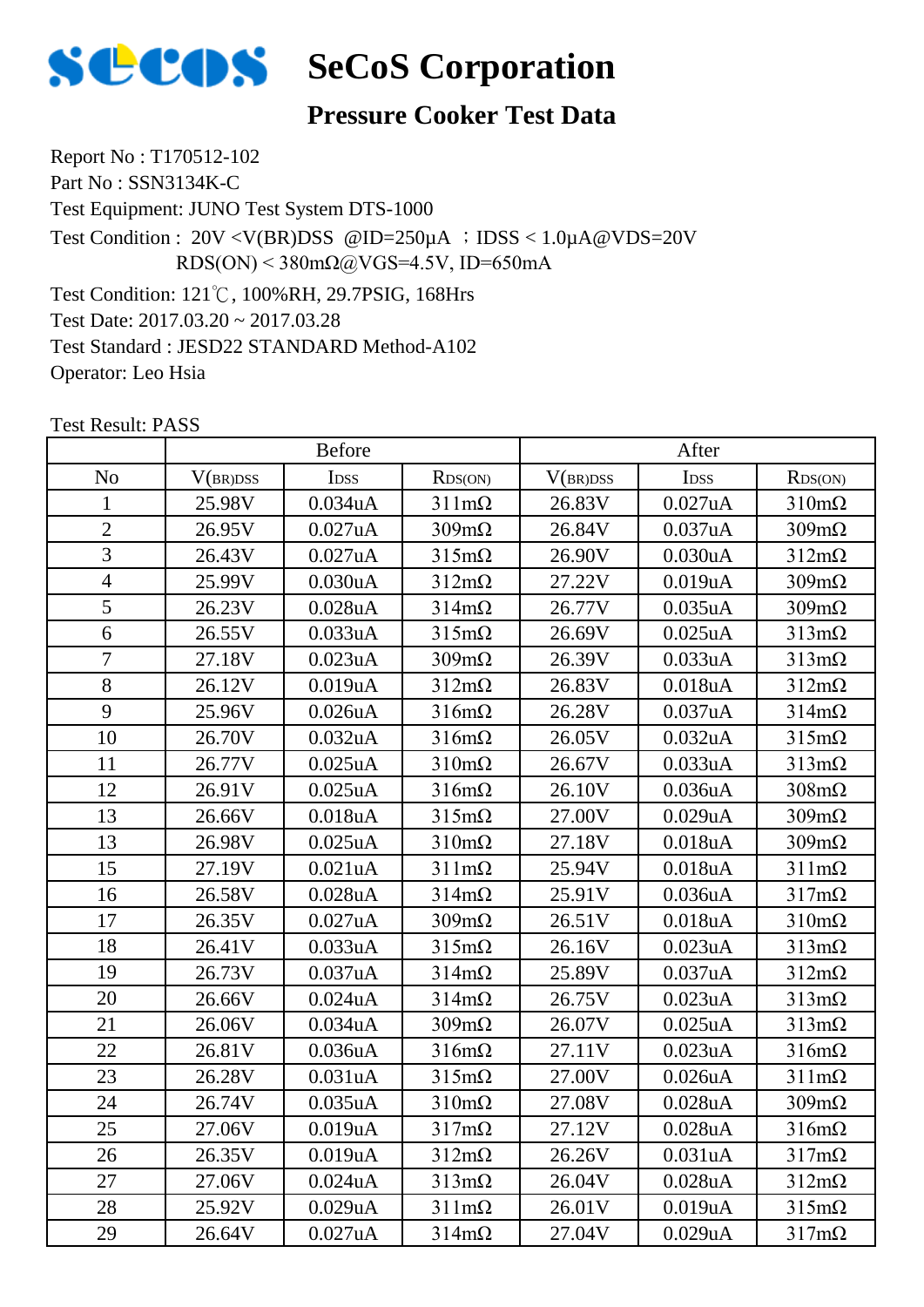

## **Pressure Cooker Test Data**

Report No : T170512-102 Part No : SSN3134K-C Test Equipment: JUNO Test System DTS-1000 Test Condition: 121℃, 100%RH, 29.7PSIG, 168Hrs Test Date: 2017.03.20 ~ 2017.03.28 Test Standard : JESD22 STANDARD Method-A102 Operator: Leo Hsia Test Condition : 20V <V(BR)DSS @ID=250µA ;IDSS < 1.0µA@VDS=20V RDS(ON) <  $380 \text{m}\Omega$ @VGS=4.5V, ID=650mA

|                | Before   |               |                      | After    |               |                      |
|----------------|----------|---------------|----------------------|----------|---------------|----------------------|
| N <sub>o</sub> | V(BR)DSS | IDSS          | RDS(ON)              | V(BR)DSS | IDSS          | RDS(ON)              |
| 30             | 27.15V   | 0.023uA       | $310 \text{m}\Omega$ | 26.42V   | $0.028$ u $A$ | $312m\Omega$         |
| 31             | 26.55V   | 0.023uA       | $312m\Omega$         | 26.69V   | 0.018uA       | $316m\Omega$         |
| 32             | 26.34V   | 0.034uA       | $315 \text{m}\Omega$ | 26.69V   | 0.032uA       | $315 \text{m}\Omega$ |
| 33             | 26.47V   | 0.019uA       | $309m\Omega$         | 26.57V   | 0.022uA       | $315 \text{m}\Omega$ |
| 34             | 25.91V   | 0.035uA       | $312m\Omega$         | 26.69V   | 0.026uA       | $313 \text{mA}$      |
| 35             | 26.10V   | 0.031uA       | $311 \text{m}\Omega$ | 25.89V   | 0.035uA       | $313 \text{mA}$      |
| 36             | 26.01V   | 0.022uA       | $312m\Omega$         | 26.82V   | 0.022uA       | $311 \text{m}\Omega$ |
| 37             | 27.10V   | 0.019uA       | $309m\Omega$         | 26.28V   | 0.028uA       | $314m\Omega$         |
| 38             | 26.39V   | 0.036uA       | $316m\Omega$         | 26.35V   | 0.022uA       | $310 \text{m}\Omega$ |
| 39             | 26.95V   | $0.024$ u $A$ | $310 \text{m}\Omega$ | 25.89V   | 0.029uA       | $312m\Omega$         |
| 40             | 26.93V   | $0.024$ uA    | $316m\Omega$         | 26.20V   | 0.019uA       | $317m\Omega$         |
| 41             | 25.95V   | 0.033uA       | $316m\Omega$         | 26.67V   | 0.034uA       | $309m\Omega$         |
| 42             | 26.76V   | $0.024$ u $A$ | $317m\Omega$         | 26.45V   | 0.029uA       | $314 \text{m}\Omega$ |
| 43             | 26.84V   | 0.031uA       | $316m\Omega$         | 26.63V   | 0.031uA       | $309m\Omega$         |
| 44             | 26.70V   | 0.029uA       | $310 \text{m}\Omega$ | 27.19V   | 0.017uA       | $311 \text{m}\Omega$ |
| 45             | 26.26V   | $0.026$ u $A$ | $315 \text{m}\Omega$ | 26.12V   | 0.034uA       | $308 \text{m}\Omega$ |
| 46             | 27.11V   | 0.030uA       | $311 \text{m}\Omega$ | 26.30V   | 0.030uA       | $312m\Omega$         |
| 47             | 26.41V   | 0.027uA       | $316m\Omega$         | 26.72V   | 0.030uA       | $312m\Omega$         |
| 48             | 26.48V   | 0.020uA       | $313 \text{mA}$      | 27.10V   | $0.035$ uA    | $309 \text{m}\Omega$ |
| 49             | 26.72V   | 0.037uA       | $309 \text{m}\Omega$ | 26.14V   | 0.031uA       | $312m\Omega$         |
| 50             | 26.51V   | 0.021uA       | $310 \text{m}\Omega$ | 26.92V   | 0.019uA       | $310 \text{m}\Omega$ |
| 51             | 27.10V   | 0.034uA       | $313 \text{mA}$      | 27.05V   | 0.031uA       | $309m\Omega$         |
| 52             | 25.95V   | 0.019uA       | $316m\Omega$         | 26.84V   | 0.036uA       | $308 \text{m}\Omega$ |
| 53             | 26.64V   | 0.028uA       | $313 \text{m}\Omega$ | 26.21V   | 0.035uA       | $316m\Omega$         |
| 54             | 25.92V   | 0.029uA       | $314 \text{m}\Omega$ | 25.90V   | $0.026$ uA    | $312 \text{m}\Omega$ |
| 55             | 26.88V   | 0.029uA       | $311 \text{m}\Omega$ | 25.97V   | 0.037uA       | $309m\Omega$         |
| 56             | 26.39V   | 0.027uA       | $314 \text{m}\Omega$ | 25.96V   | 0.025uA       | $309 \text{m}\Omega$ |
| 57             | 27.10V   | 0.021uA       | $317m\Omega$         | 27.01V   | 0.031uA       | $309 \text{m}\Omega$ |
| 58             | 27.11V   | 0.020uA       | $308 \text{m}\Omega$ | 26.75V   | $0.026$ uA    | $312m\Omega$         |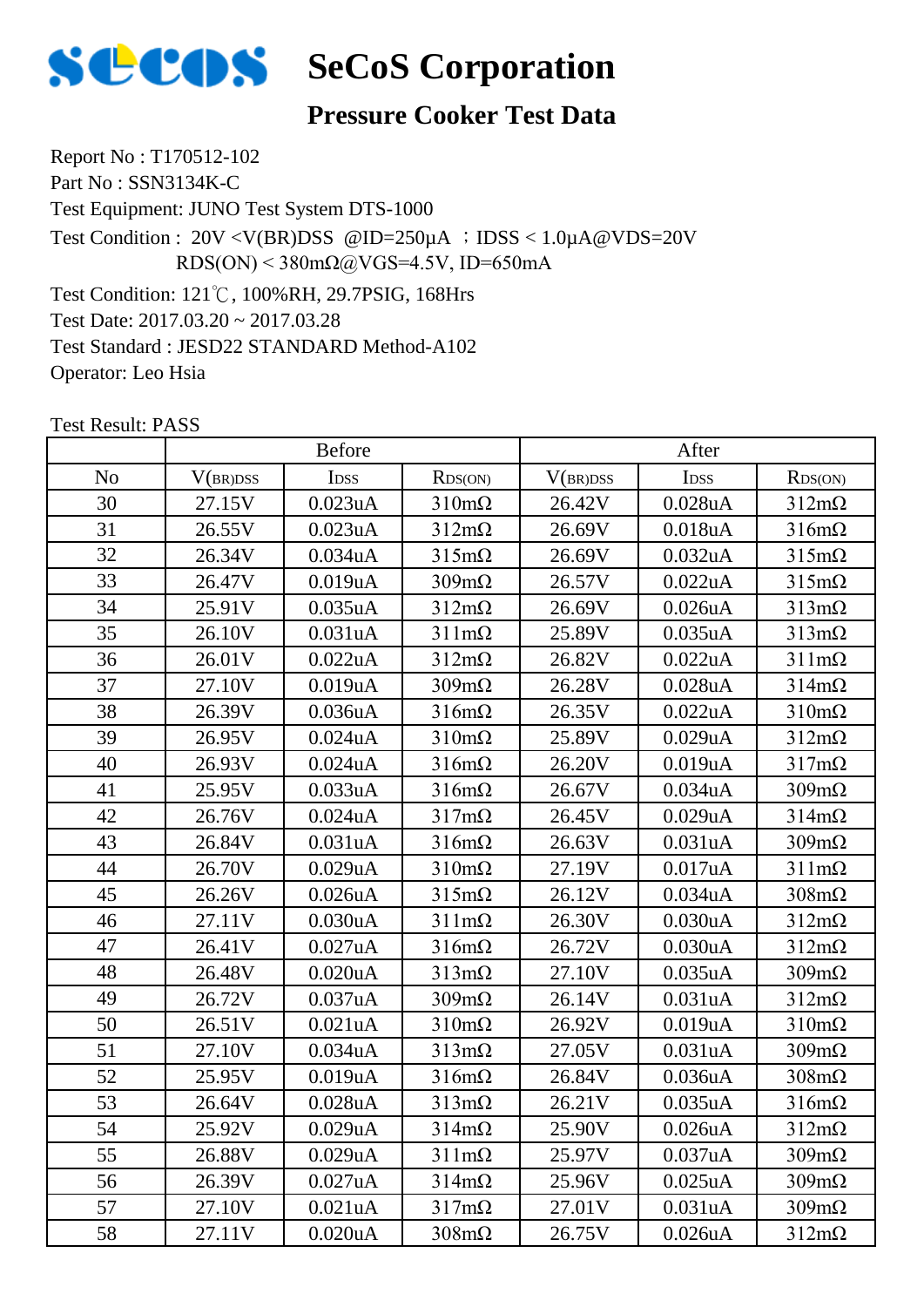

## **Pressure Cooker Test Data**

Report No : T170512-102 Part No : SSN3134K-C Test Equipment: JUNO Test System DTS-1000 Test Condition: 121℃, 100%RH, 29.7PSIG, 168Hrs Test Date: 2017.03.20 ~ 2017.03.28 Test Standard : JESD22 STANDARD Method-A102 Operator: Leo Hsia Test Condition :  $20V < V(BR)DSS$  @ID=250 $\mu$ A ; IDSS < 1.0 $\mu$ A @VDS=20V RDS(ON) <  $380 \text{m}\Omega$  ( $\omega$ VGS=4.5V, ID=650mA

Test Result: PASS

|                | <b>Before</b> |                      |                      | After    |                      |                      |
|----------------|---------------|----------------------|----------------------|----------|----------------------|----------------------|
| N <sub>o</sub> | V(BR)DSS      | <b>IDSS</b>          | RDS(ON)              | V(BR)DSS | <b>IDSS</b>          | RDS(ON)              |
| 59             | 25.92V        | 0.032 <sub>u</sub> A | $316m\Omega$         | 25.92V   | 0.030uA              | $309m\Omega$         |
| 60             | 26.86V        | $0.025$ uA           | $316m\Omega$         | 26.05V   | 0.020 <sub>u</sub> A | $316m\Omega$         |
| 61             | 26.75V        | $0.026$ u $A$        | $313m\Omega$         | 26.35V   | $0.028$ u $A$        | $311 \text{m}\Omega$ |
| 62             | 25.97V        | 0.036 <sub>u</sub> A | $310 \text{m}\Omega$ | 26.41V   | 0.033uA              | $308 \text{m}\Omega$ |
| 63             | 26.87V        | $0.035$ uA           | $309m\Omega$         | 26.98V   | 0.029uA              | $308 \text{m}\Omega$ |
| 64             | 26.74V        | 0.020uA              | $313m\Omega$         | 26.31V   | 0.019uA              | $310 \text{m}\Omega$ |
| 65             | 27.20V        | 0.017uA              | $312m\Omega$         | 26.25V   | 0.021uA              | $313 \text{mA}$      |
| 66             | 26.07V        | 0.029uA              | $314m\Omega$         | 26.63V   | 0.035uA              | $310 \text{m}\Omega$ |
| 67             | 26.49V        | $0.028$ u $A$        | $311 \text{m}\Omega$ | 26.97V   | 0.034uA              | $317m\Omega$         |
| 68             | 26.87V        | 0.032 <sub>u</sub> A | $316m\Omega$         | 26.78V   | 0.037uA              | $310 \text{m}\Omega$ |
| 69             | 26.50V        | 0.022uA              | $309m\Omega$         | 26.97V   | 0.029uA              | $314m\Omega$         |
| 70             | 26.90V        | 0.036 <sub>u</sub> A | $311 \text{m}\Omega$ | 26.54V   | 0.019uA              | $311 \text{m}\Omega$ |
| 71             | 27.11V        | $0.024$ uA           | $315m\Omega$         | 25.99V   | 0.032uA              | $311 \text{m}\Omega$ |
| 72             | 26.27V        | 0.021 <sub>u</sub> A | $308 \text{m}\Omega$ | 26.47V   | 0.027uA              | $311 \text{m}\Omega$ |
| 73             | 26.09V        | 0.033uA              | $312m\Omega$         | 26.73V   | 0.026 <sub>u</sub> A | $309m\Omega$         |
| 74             | 26.93V        | 0.018uA              | $313m\Omega$         | 26.22V   | 0.023uA              | $314m\Omega$         |
| 75             | 27.24V        | 0.021uA              | $317m\Omega$         | 26.91V   | 0.032uA              | $309m\Omega$         |
| 76             | 26.76V        | 0.032uA              | $316m\Omega$         | 26.12V   | 0.019uA              | $311 \text{m}\Omega$ |
| 77             | 27.17V        | 0.020 <sub>u</sub> A | $311 \text{m}\Omega$ | 26.30V   | $0.035$ uA           | $314 \text{m}\Omega$ |

Made By: King Huang Approval: Peter Yang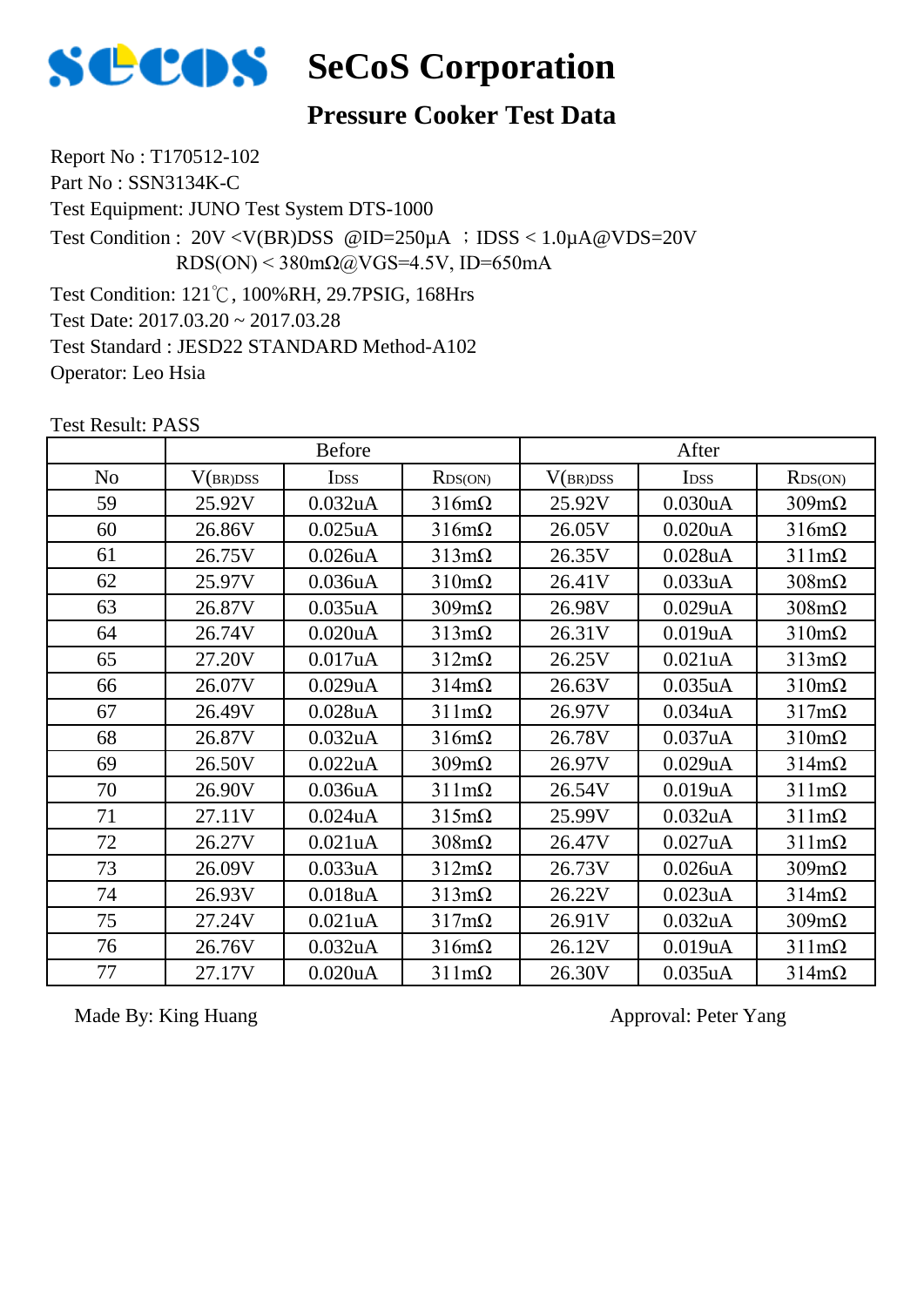

## **Temperature Cycle Test Data**

Report No : T170512-102 Part No : SSN3134K-C Test Equipment: JUNO Test System DTS-1000 Test Condition :  $20V < V(BR)DSS$  @ID=250 $\mu$ A ; IDSS < 1.0 $\mu$ A @VDS=20V RDS(ON) <  $380 \text{m}\Omega$  ( $\omega$ VGS=4.5V, ID=650mA

Test Condition: -55℃/30min, 150℃/30min, for1000 Cycle Test Date: 2017.03.21 ~ 2017.05.12 Test Standard : JESD22 STANDARD Method-A104 Operator: Leo Hsia

|                | <b>Before</b> |               |                      | After    |            |                      |
|----------------|---------------|---------------|----------------------|----------|------------|----------------------|
| N <sub>o</sub> | V(BR)DSS      | IDSS          | RDS(ON)              | V(BR)DSS | IDSS       | RDS(ON)              |
| 1              | 26.45V        | 0.021uA       | $312m\Omega$         | 26.27V   | 0.037uA    | $310 \text{m}\Omega$ |
| $\overline{2}$ | 26.73V        | 0.037uA       | $311 \text{m}\Omega$ | 26.11V   | 0.036uA    | $317m\Omega$         |
| $\overline{3}$ | 26.32V        | $0.025$ uA    | $310 \text{m}\Omega$ | 26.31V   | 0.019uA    | $308 \text{m}\Omega$ |
| $\overline{4}$ | 25.87V        | 0.028uA       | $316m\Omega$         | 26.32V   | 0.030uA    | $316m\Omega$         |
| 5              | 27.15V        | 0.019uA       | $309m\Omega$         | 26.84V   | 0.033uA    | $313 \text{mA}$      |
| 6              | 26.51V        | $0.024$ uA    | $312m\Omega$         | 25.91V   | 0.023uA    | $314m\Omega$         |
| $\overline{7}$ | 26.49V        | 0.019uA       | $313 \text{mA}$      | 26.53V   | 0.021uA    | $312m\Omega$         |
| 8              | 27.10V        | $0.025$ uA    | $315m\Omega$         | 26.56V   | 0.024uA    | $312m\Omega$         |
| 9              | 27.03V        | 0.028uA       | $309 \text{m}\Omega$ | 26.74V   | 0.034uA    | $310 \text{m}\Omega$ |
| 10             | 26.84V        | 0.035uA       | $317m\Omega$         | 26.56V   | 0.036uA    | $311 \text{m}\Omega$ |
| 11             | 26.84V        | 0.031uA       | $314m\Omega$         | 25.95V   | $0.035$ uA | $314m\Omega$         |
| 12             | 27.10V        | 0.023uA       | $312m\Omega$         | 26.24V   | 0.034uA    | $313 \text{mA}$      |
| 13             | 26.70V        | 0.036uA       | $314m\Omega$         | 26.29V   | 0.030uA    | $313 \text{mA}$      |
| 13             | 25.90V        | 0.034uA       | $311 \text{m}\Omega$ | 26.13V   | 0.037uA    | $309m\Omega$         |
| 15             | 26.11V        | $0.024$ uA    | $315 \text{m}\Omega$ | 26.94V   | 0.037uA    | $312m\Omega$         |
| 16             | 26.69V        | 0.035uA       | $311 \text{m}\Omega$ | 26.30V   | 0.018uA    | $316m\Omega$         |
| 17             | 26.20V        | 0.037uA       | $309m\Omega$         | 25.97V   | 0.022uA    | $313 \text{mA}$      |
| 18             | 26.42V        | $0.024$ u $A$ | $313 \text{mA}$      | 26.50V   | 0.021uA    | $312m\Omega$         |
| 19             | 25.98V        | 0.029uA       | $314m\Omega$         | 26.85V   | 0.030uA    | $312m\Omega$         |
| 20             | 26.87V        | 0.022uA       | $312m\Omega$         | 26.78V   | 0.031uA    | $313 \text{mA}$      |
| 21             | 26.92V        | 0.027uA       | $313 \text{mA}$      | 26.93V   | 0.030uA    | $309m\Omega$         |
| 22             | 26.18V        | 0.026uA       | $315 \text{m}\Omega$ | 26.15V   | 0.033uA    | $311 \text{m}\Omega$ |
| 23             | 26.77V        | $0.025$ uA    | $311 \text{m}\Omega$ | 26.11V   | 0.018uA    | $315 \text{m}\Omega$ |
| 24             | 26.61V        | 0.021uA       | $317m\Omega$         | 26.53V   | 0.034uA    | $311 \text{m}\Omega$ |
| 25             | 26.12V        | 0.034uA       | $312m\Omega$         | 26.71V   | 0.027uA    | $316m\Omega$         |
| 26             | 27.15V        | 0.019uA       | $310 \text{m}\Omega$ | 26.99V   | 0.030uA    | $311 \text{m}\Omega$ |
| 27             | 26.58V        | 0.020uA       | $311 \text{m}\Omega$ | 26.89V   | 0.033uA    | $310 \text{m}\Omega$ |
| 28             | 26.27V        | 0.035uA       | $315 \text{m}\Omega$ | 25.92V   | $0.024$ uA | $311 \text{m}\Omega$ |
| 29             | 27.08V        | $0.035$ uA    | $310 \text{m}\Omega$ | 27.23V   | 0.019uA    | $312m\Omega$         |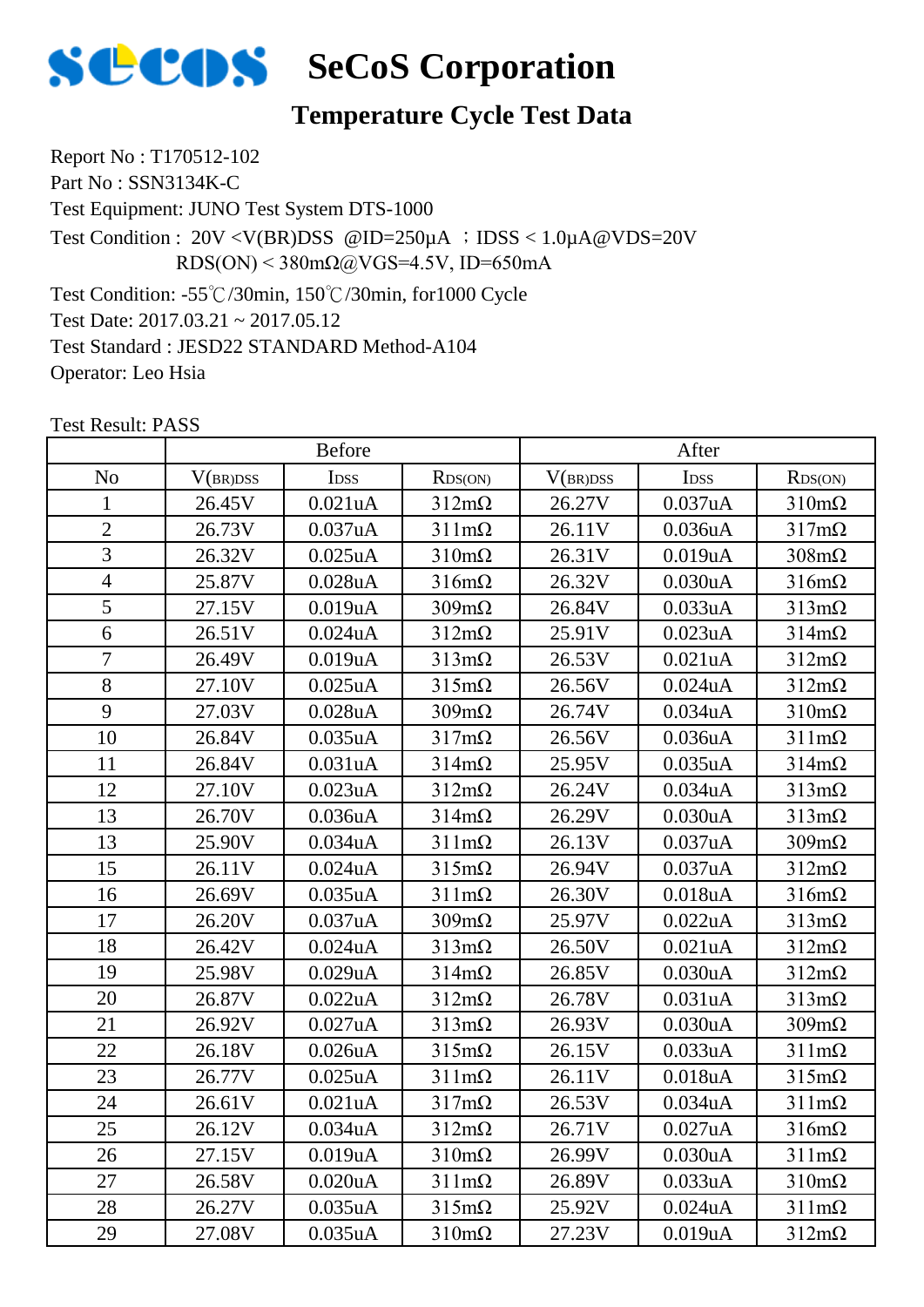

## **Temperature Cycle Test Data**

Report No : T170512-102 Part No : SSN3134K-C Test Equipment: JUNO Test System DTS-1000 Test Condition :  $20V < V(BR)DSS$  @ID=250 $\mu$ A ; IDSS < 1.0 $\mu$ A @VDS=20V RDS(ON) <  $380 \text{m}\Omega$  ( $\omega$ VGS=4.5V, ID=650mA

Test Condition: -55℃/30min, 150℃/30min, for1000 Cycle Test Date: 2017.03.21 ~ 2017.05.12 Test Standard : JESD22 STANDARD Method-A104 Operator: Leo Hsia

|                | <b>Before</b> |               |                      | After    |            |                      |
|----------------|---------------|---------------|----------------------|----------|------------|----------------------|
| N <sub>o</sub> | V(BR)DSS      | IDSS          | RDS(ON)              | V(BR)DSS | IDSS       | RDS(ON)              |
| 30             | 27.05V        | $0.025$ uA    | $308 \text{m}\Omega$ | 26.90V   | 0.023uA    | $317m\Omega$         |
| 31             | 26.18V        | 0.036uA       | $310 \text{m}\Omega$ | 26.59V   | 0.022uA    | $316m\Omega$         |
| 32             | 26.33V        | 0.022uA       | $315 \text{m}\Omega$ | 26.31V   | 0.034uA    | $314m\Omega$         |
| 33             | 26.52V        | 0.027uA       | $317m\Omega$         | 26.04V   | $0.035$ uA | $314m\Omega$         |
| 34             | 26.54V        | 0.027uA       | $311 \text{m}\Omega$ | 26.93V   | 0.026uA    | $317m\Omega$         |
| 35             | 26.34V        | $0.026$ u $A$ | $311 \text{mA}$      | 25.95V   | 0.034uA    | $316m\Omega$         |
| 36             | 26.68V        | 0.034uA       | $309m\Omega$         | 25.95V   | 0.022uA    | $311 \text{m}\Omega$ |
| 37             | 25.95V        | 0.034uA       | $314 \text{m}\Omega$ | 26.97V   | 0.032uA    | $313 \text{mA}$      |
| 38             | 25.95V        | 0.023uA       | $310 \text{m}\Omega$ | 26.05V   | 0.033uA    | $313 \text{mA}$      |
| 39             | 26.66V        | 0.033uA       | $316m\Omega$         | 26.10V   | 0.023uA    | $315m\Omega$         |
| 40             | 26.16V        | $0.036$ u $A$ | $314 \text{m}\Omega$ | 25.98V   | 0.021uA    | $310 \text{m}\Omega$ |
| 41             | 25.90V        | 0.025uA       | $314 \text{m}\Omega$ | 26.98V   | 0.033uA    | $314 \text{m}\Omega$ |
| 42             | 27.11V        | 0.036uA       | $315 \text{m}\Omega$ | 26.53V   | 0.030uA    | $313 \text{mA}$      |
| 43             | 27.10V        | 0.022uA       | $316m\Omega$         | 26.78V   | 0.029uA    | $310 \text{m}\Omega$ |
| 44             | 25.92V        | 0.037uA       | $309m\Omega$         | 26.48V   | 0.027uA    | $311m\Omega$         |
| 45             | 26.31V        | $0.035$ uA    | $312m\Omega$         | 27.00V   | 0.022uA    | $311 \text{m}\Omega$ |
| 46             | 26.56V        | 0.018uA       | $313 \text{mA}$      | 26.17V   | 0.027uA    | $308 \text{m}\Omega$ |
| 47             | 26.93V        | 0.022uA       | $309 \text{mA}$      | 27.20V   | 0.031uA    | $310 \text{m}\Omega$ |
| 48             | 26.12V        | 0.022uA       | $317m\Omega$         | 26.32V   | 0.028uA    | $313 \text{mA}$      |
| 49             | 26.00V        | 0.036uA       | $314 \text{m}\Omega$ | 25.92V   | 0.034uA    | $309m\Omega$         |
| 50             | 26.33V        | 0.034uA       | $311 \text{m}\Omega$ | 26.51V   | 0.030uA    | $309m\Omega$         |
| 51             | 26.50V        | 0.030uA       | $314 \text{m}\Omega$ | 26.45V   | 0.020uA    | $308 \text{m}\Omega$ |
| 52             | 26.90V        | 0.030uA       | $316m\Omega$         | 26.01V   | $0.025$ uA | $316m\Omega$         |
| 53             | 26.26V        | 0.026uA       | $308 \text{m}\Omega$ | 25.89V   | 0.034uA    | $310 \text{m}\Omega$ |
| 54             | 27.22V        | $0.035$ uA    | $315 \text{m}\Omega$ | 26.29V   | 0.022uA    | $311 \text{m}\Omega$ |
| 55             | 26.13V        | 0.020uA       | $312m\Omega$         | 26.54V   | 0.019uA    | $308 \text{m}\Omega$ |
| 56             | 26.93V        | 0.030uA       | $312m\Omega$         | 26.38V   | 0.030uA    | $314 \text{m}\Omega$ |
| 57             | 26.83V        | 0.033uA       | $313 \text{mA}$      | 27.16V   | 0.032uA    | $316m\Omega$         |
| 58             | 26.41V        | 0.019uA       | $310 \text{m}\Omega$ | 26.37V   | 0.021uA    | $314m\Omega$         |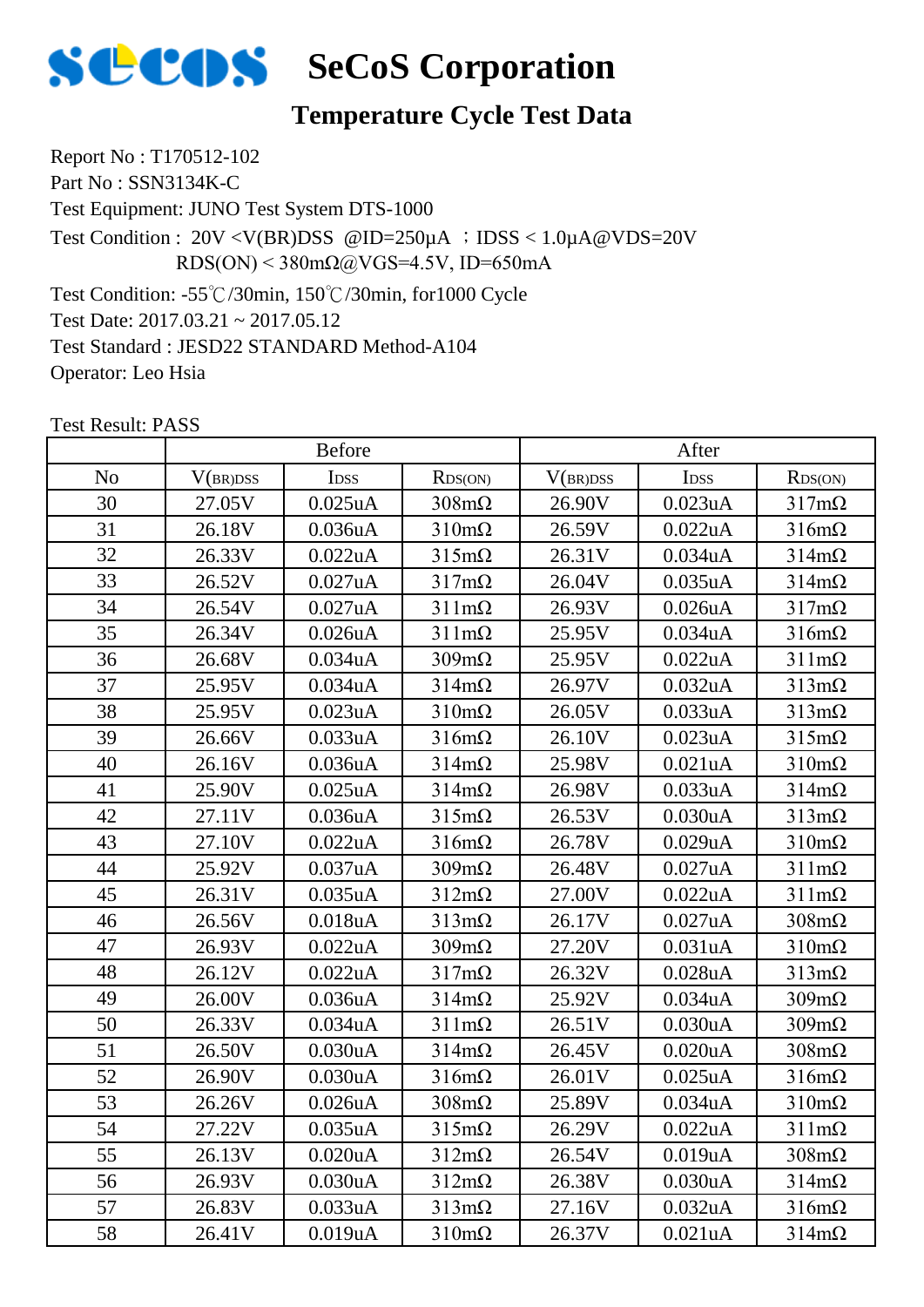

## **Temperature Cycle Test Data**

Report No : T170512-102 Part No : SSN3134K-C Test Equipment: JUNO Test System DTS-1000 Test Condition: -55℃/30min, 150℃/30min, for1000 Cycle Test Condition :  $20V < V(BR)DSS$  @ID=250 $\mu$ A ; IDSS < 1.0 $\mu$ A @VDS=20V RDS(ON) <  $380 \text{m}\Omega$  ( $\omega$ VGS=4.5V, ID=650mA

Test Date: 2017.03.21 ~ 2017.05.12 Test Standard : JESD22 STANDARD Method-A104 Operator: Leo Hsia

Test Result: PASS

|                | <b>Before</b> |                      |                      | After    |                      |                      |
|----------------|---------------|----------------------|----------------------|----------|----------------------|----------------------|
| N <sub>o</sub> | V(BR)DSS      | <b>IDSS</b>          | RDS(ON)              | V(BR)DSS | <b>IDSS</b>          | RDS(ON)              |
| 59             | 27.22V        | 0.020 <sub>u</sub> A | $314m\Omega$         | 26.52V   | $0.028$ u $A$        | $309m\Omega$         |
| 60             | 26.66V        | $0.028$ u $A$        | $313 \text{mA}$      | 27.07V   | 0.022uA              | $310 \text{m}\Omega$ |
| 61             | 26.49V        | $0.028$ u $A$        | $311 \text{m}\Omega$ | 26.51V   | 0.027uA              | $312m\Omega$         |
| 62             | 26.84V        | $0.024$ uA           | $314 \text{m}\Omega$ | 27.09V   | 0.023uA              | $311 \text{m}\Omega$ |
| 63             | 26.05V        | $0.025$ uA           | $310 \text{m}\Omega$ | 26.71V   | $0.020$ u $A$        | $311 \text{m}\Omega$ |
| 64             | 26.14V        | 0.019uA              | $309 \text{mA}$      | 27.05V   | 0.022uA              | $310 \text{m}\Omega$ |
| 65             | 27.23V        | 0.018uA              | $311 \text{mA}$      | 26.98V   | 0.023uA              | $312m\Omega$         |
| 66             | 26.34V        | 0.033uA              | $313 \text{mA}$      | 26.77V   | 0.021uA              | $312m\Omega$         |
| 67             | 26.43V        | 0.031uA              | $311 \text{mA}$      | 27.01V   | $0.024$ uA           | $316m\Omega$         |
| 68             | 26.75V        | 0.027uA              | $316m\Omega$         | 25.89V   | $0.018$ u $A$        | $311 \text{m}\Omega$ |
| 69             | 25.97V        | 0.023uA              | $314 \text{m}\Omega$ | 27.16V   | 0.029uA              | $314m\Omega$         |
| 70             | 26.71V        | $0.024$ u $A$        | $317m\Omega$         | 26.40V   | 0.020 <sub>u</sub> A | $316m\Omega$         |
| 71             | 26.25V        | 0.021uA              | $316m\Omega$         | 26.83V   | 0.030uA              | $316m\Omega$         |
| 72             | 26.99V        | 0.019uA              | $312m\Omega$         | 25.98V   | 0.030uA              | $313 \text{mA}$      |
| 73             | 26.47V        | 0.034 <sub>u</sub> A | $313 \text{mA}$      | 26.23V   | 0.032 <sub>u</sub> A | $309m\Omega$         |
| 74             | 26.26V        | 0.031uA              | $312m\Omega$         | 27.05V   | 0.022uA              | $317m\Omega$         |
| 75             | 26.55V        | 0.033uA              | $311 \text{mA}$      | 27.16V   | 0.036 <sub>u</sub> A | $314m\Omega$         |
| 76             | 26.91V        | 0.022uA              | $313 \text{mA}$      | 26.59V   | 0.035uA              | $310 \text{m}\Omega$ |
| 77             | 26.34V        | $0.025$ uA           | $315 \text{m}\Omega$ | 26.68V   | 0.018uA              | $313 \text{mA}$      |

Made By: King Huang Approval: Peter Yang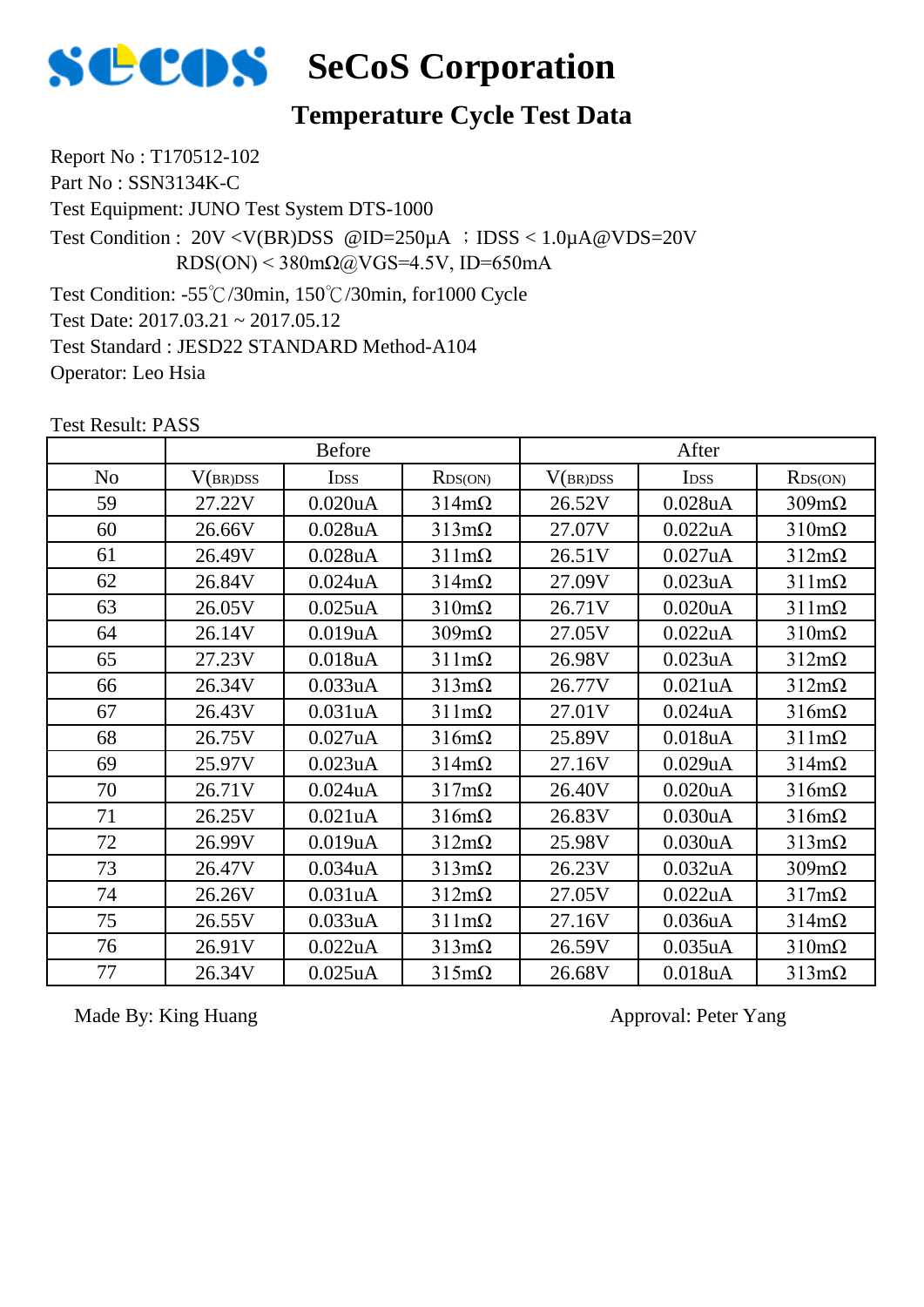

## **High Temperature High Humidity Test Data**

Report No : T170512-102 Part No : SSN3134K-C Test Equipment: JUNO Test System DTS-1000 Test Condition: 85±2℃, 85±5%RH, 1000Hrs Test Date: 2017.03.28 ~ 2017.05.10 Test Standard : JESD22 STANDARD Method-A101 Test Condition : 20V <V(BR)DSS @ID=250µA ;IDSS < 1.0µA@VDS=20V RDS(ON) <  $380 \text{m}\Omega$  (a) VGS=4.5V, ID=650mA

Test Result: PASS

Operator: Leo Hsia

|                | <b>Before</b> |                  |                      | After    |            |                      |
|----------------|---------------|------------------|----------------------|----------|------------|----------------------|
| N <sub>o</sub> | V(BR)DSS      | I <sub>DSS</sub> | RDS(ON)              | V(BR)DSS | IDSS       | RDS(ON)              |
| $\mathbf{1}$   | 26.55V        | 0.030uA          | $313 \text{mA}$      | 26.58V   | $0.024$ uA | $313 \text{mA}$      |
| $\overline{2}$ | 26.43V        | 0.032uA          | $310 \text{m}\Omega$ | 26.97V   | 0.019uA    | $310 \text{m}\Omega$ |
| $\overline{3}$ | 26.11V        | 0.018uA          | $313 \text{mA}$      | 27.12V   | 0.029uA    | $311 \text{m}\Omega$ |
| $\overline{4}$ | 26.47V        | 0.030uA          | $311 \text{m}\Omega$ | 26.45V   | 0.020uA    | $315 \text{m}\Omega$ |
| 5              | 27.25V        | 0.019uA          | $309 \text{m}\Omega$ | 26.74V   | 0.022uA    | $315m\Omega$         |
| 6              | 26.18V        | 0.036uA          | $315 \text{m}\Omega$ | 26.83V   | $0.026$ uA | $314 \text{m}\Omega$ |
| $\overline{7}$ | 25.97V        | 0.017uA          | $311 \text{m}\Omega$ | 26.93V   | 0.022uA    | $311 \text{m}\Omega$ |
| 8              | 26.36V        | 0.034uA          | $315 \text{m}\Omega$ | 26.60V   | 0.034uA    | $317m\Omega$         |
| 9              | 26.22V        | 0.035uA          | $314 \text{m}\Omega$ | 27.21V   | 0.035uA    | $313 \text{mA}$      |
| 10             | 26.91V        | 0.032uA          | $308 \text{m}\Omega$ | 27.15V   | 0.020uA    | $312m\Omega$         |
| 11             | 27.22V        | 0.019uA          | $315m\Omega$         | 26.70V   | 0.036uA    | $316m\Omega$         |
| 12             | 27.06V        | 0.023uA          | $313 \text{mA}$      | 26.41V   | 0.019uA    | $312m\Omega$         |
| 13             | 26.64V        | 0.032uA          | $312m\Omega$         | 26.36V   | 0.029uA    | $314 \text{m}\Omega$ |
| 13             | 26.19V        | 0.032uA          | $314 \text{m}\Omega$ | 26.79V   | 0.033uA    | $308 \text{m}\Omega$ |
| 15             | 26.88V        | 0.031uA          | $311 \text{m}\Omega$ | 26.02V   | 0.034uA    | $314 \text{m}\Omega$ |
| 16             | 26.82V        | 0.032uA          | $315m\Omega$         | 26.59V   | $0.025$ uA | $313 \text{m}\Omega$ |
| 17             | 26.82V        | 0.028uA          | $313 \text{mA}$      | 26.41V   | 0.020uA    | $314 \text{m}\Omega$ |
| 18             | 26.84V        | 0.027uA          | $314 \text{m}\Omega$ | 26.03V   | 0.036uA    | $309m\Omega$         |
| 19             | 26.48V        | 0.027uA          | $312m\Omega$         | 26.93V   | 0.032uA    | $309m\Omega$         |
| 20             | 26.20V        | 0.029uA          | $309m\Omega$         | 26.85V   | 0.028uA    | $313 \text{mA}$      |
| 21             | 26.94V        | 0.023uA          | $314m\Omega$         | 26.95V   | 0.023uA    | $314m\Omega$         |
| 22             | 25.87V        | 0.036uA          | $310 \text{m}\Omega$ | 26.85V   | 0.034uA    | $308 \text{m}\Omega$ |
| 23             | 26.14V        | $0.026$ u $A$    | $313 \text{mA}$      | 26.45V   | 0.017uA    | $309m\Omega$         |
| 24             | 26.25V        | 0.017uA          | $311 \text{m}\Omega$ | 27.00V   | 0.032uA    | $310 \text{m}\Omega$ |
| 25             | 26.12V        | $0.024$ u $A$    | $314 \text{m}\Omega$ | 26.87V   | $0.024$ uA | $309m\Omega$         |
| 26             | 26.06V        | 0.030uA          | $312 \text{m}\Omega$ | 26.27V   | 0.017uA    | $309 \text{m}\Omega$ |
| 27             | 26.98V        | 0.029uA          | $315 \text{m}\Omega$ | 26.08V   | 0.033uA    | $311 \text{m}\Omega$ |
| 28             | 25.98V        | 0.033uA          | $311 \text{m}\Omega$ | 25.94V   | 0.034uA    | $314 \text{m}\Omega$ |
| 29             | 26.31V        | 0.031uA          | $311 \text{m}\Omega$ | 26.69V   | 0.027uA    | $311 \text{m}\Omega$ |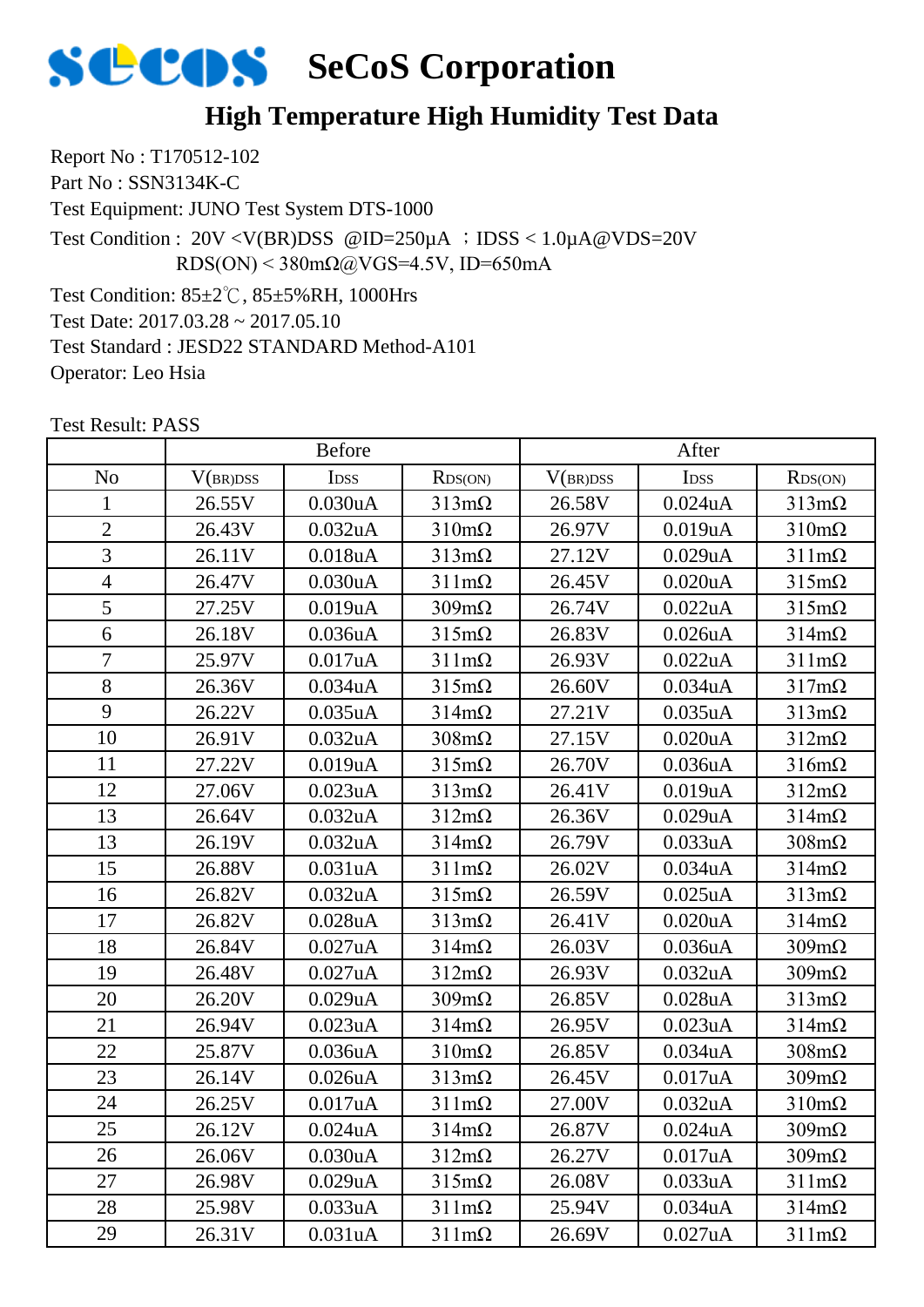

## **High Temperature High Humidity Test Data**

Report No : T170512-102 Part No : SSN3134K-C Test Equipment: JUNO Test System DTS-1000 Test Condition: 85±2℃, 85±5%RH, 1000Hrs Test Date: 2017.03.28 ~ 2017.05.10 Test Standard : JESD22 STANDARD Method-A101 Test Condition : 20V <V(BR)DSS @ID=250µA ;IDSS < 1.0µA@VDS=20V RDS(ON) <  $380 \text{m}\Omega$  (a) VGS=4.5V, ID=650mA

Test Result: PASS

Operator: Leo Hsia

|                | <b>Before</b> |             |                      | After    |                      |                      |
|----------------|---------------|-------------|----------------------|----------|----------------------|----------------------|
| N <sub>o</sub> | V(BR)DSS      | <b>IDSS</b> | RDS(ON)              | V(BR)DSS | <b>IDSS</b>          | RDS(ON)              |
| 30             | 27.25V        | 0.032uA     | $314m\Omega$         | 26.54V   | $0.024$ u $A$        | $311 \text{m}\Omega$ |
| 31             | 26.01V        | 0.035uA     | $316m\Omega$         | 26.85V   | 0.029uA              | $308 \text{m}\Omega$ |
| 32             | 27.21V        | 0.036uA     | $312m\Omega$         | 27.18V   | 0.032 <sub>u</sub> A | $309m\Omega$         |
| 33             | 25.95V        | 0.030uA     | $315 \text{m}\Omega$ | 25.89V   | 0.021uA              | $309m\Omega$         |
| 34             | 27.09V        | 0.019uA     | $310 \text{m}\Omega$ | 26.67V   | 0.019uA              | $312m\Omega$         |
| 35             | 26.61V        | 0.033uA     | $315m\Omega$         | 26.02V   | 0.022uA              | $313 \text{mA}$      |
| 36             | 26.76V        | 0.028uA     | $311 \text{m}\Omega$ | 26.95V   | $0.028$ u $A$        | $312m\Omega$         |
| 37             | 26.07V        | 0.027uA     | $316m\Omega$         | 26.75V   | 0.021uA              | $310 \text{m}\Omega$ |
| 38             | 27.10V        | 0.032uA     | $316m\Omega$         | 26.35V   | $0.020$ u $A$        | $313 \text{mA}$      |
| 39             | 27.20V        | 0.031uA     | $311 \text{m}\Omega$ | 26.41V   | 0.031uA              | $310 \text{m}\Omega$ |
| 40             | 26.20V        | 0.022uA     | $316m\Omega$         | 26.84V   | 0.032 <sub>u</sub> A | $314 \text{m}\Omega$ |
| 41             | 26.61V        | 0.026uA     | $308 \text{m}\Omega$ | 26.90V   | $0.024$ uA           | $309m\Omega$         |
| 42             | 26.09V        | 0.037uA     | $314m\Omega$         | 26.44V   | 0.018 <sub>u</sub> A | $312m\Omega$         |
| 43             | 26.29V        | 0.026uA     | $310 \text{m}\Omega$ | 26.51V   | 0.019uA              | $309m\Omega$         |
| 44             | 27.11V        | 0.028uA     | $310 \text{m}\Omega$ | 26.90V   | 0.017uA              | $310 \text{m}\Omega$ |
| 45             | 26.61V        | $0.024$ uA  | $313 \text{mA}$      | 26.71V   | $0.018$ u $A$        | $312m\Omega$         |
| 46             | 26.70V        | 0.020uA     | $311 \text{m}\Omega$ | 27.15V   | 0.023uA              | $317m\Omega$         |
| 47             | 27.12V        | 0.018uA     | $309m\Omega$         | 26.99V   | 0.034 <sub>u</sub> A | $316m\Omega$         |
| 48             | 26.61V        | 0.021uA     | $311 \text{m}\Omega$ | 26.65V   | 0.032uA              | $311 \text{m}\Omega$ |
| 49             | 26.17V        | 0.033uA     | $315 \text{m}\Omega$ | 27.04V   | 0.033uA              | $317m\Omega$         |
| 50             | 26.16V        | 0.029uA     | $309m\Omega$         | 26.95V   | $0.025$ uA           | $309m\Omega$         |
| 51             | 26.59V        | 0.027uA     | $311 \text{m}\Omega$ | 27.03V   | 0.021uA              | $316m\Omega$         |
| 52             | 26.53V        | $0.024$ uA  | $311 \text{m}\Omega$ | 26.97V   | $0.028$ u $A$        | $316m\Omega$         |
| 53             | 26.94V        | 0.020uA     | $312m\Omega$         | 26.62V   | 0.022uA              | $313 \text{mA}$      |
| 54             | 27.07V        | 0.020uA     | $308 \text{m}\Omega$ | 25.98V   | 0.024uA              | $308 \text{m}\Omega$ |
| 55             | 26.59V        | 0.021uA     | $313 \text{mA}$      | 26.99V   | 0.032 <sub>u</sub> A | $316m\Omega$         |
| 56             | 26.80V        | 0.023uA     | $311 \text{m}\Omega$ | 26.11V   | $0.022$ uA           | $308 \text{m}\Omega$ |
| 57             | 26.15V        | 0.027uA     | $312m\Omega$         | 27.00V   | 0.029uA              | $312m\Omega$         |
| 58             | 26.40V        | 0.036uA     | $316m\Omega$         | 26.15V   | $0.035$ uA           | $312m\Omega$         |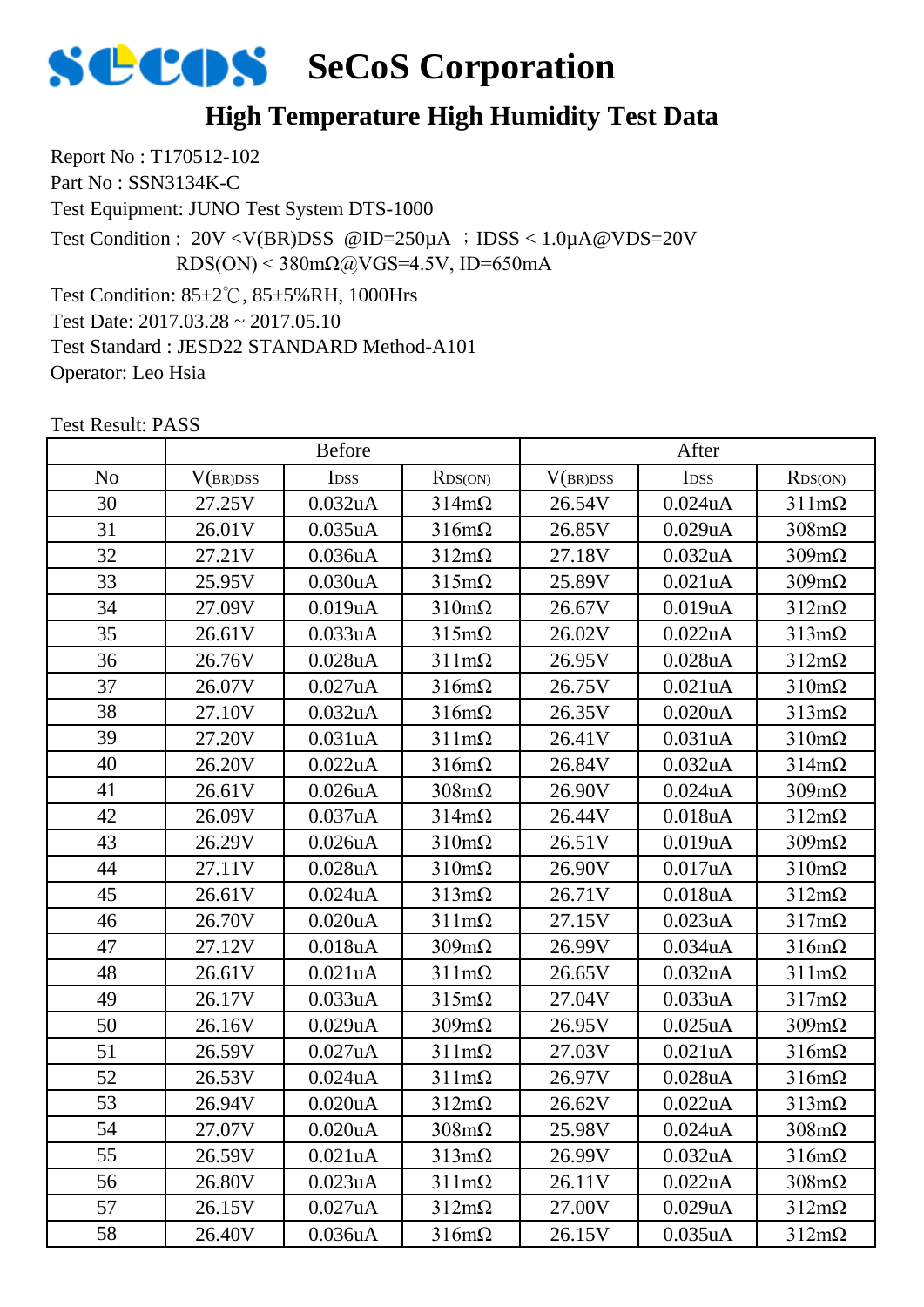

## **High Temperature High Humidity Test Data**

Report No : T170512-102 Part No : SSN3134K-C Test Equipment: JUNO Test System DTS-1000 Test Condition: 85±2℃, 85±5%RH, 1000Hrs Test Date: 2017.03.28 ~ 2017.05.10 Test Standard : JESD22 STANDARD Method-A101 Operator: Leo Hsia Test Condition : 20V <V(BR)DSS @ID=250µA ;IDSS < 1.0µA@VDS=20V  $RDS(ON)$  < 380m $\Omega$ @VGS=4.5V, ID=650mA

Test Result: PASS

|                | <b>Before</b> |             |                      | After    |                      |                      |
|----------------|---------------|-------------|----------------------|----------|----------------------|----------------------|
| N <sub>o</sub> | V(BR)DSS      | <b>IDSS</b> | RDS(ON)              | V(BR)DSS | <b>IDSS</b>          | RDS(ON)              |
| 59             | 26.81V        | 0.022uA     | $313m\Omega$         | 26.14V   | $0.028$ u $A$        | $312m\Omega$         |
| 60             | 25.96V        | $0.025$ uA  | $311 \text{m}\Omega$ | 25.94V   | 0.032 <sub>u</sub> A | $315m\Omega$         |
| 61             | 26.66V        | 0.019uA     | $316m\Omega$         | 26.59V   | 0.032 <sub>u</sub> A | $313 \text{mA}$      |
| 62             | 25.93V        | 0.035uA     | $314 \text{m}\Omega$ | 25.92V   | 0.031uA              | $313 \text{mA}$      |
| 63             | 26.42V        | $0.025$ uA  | $311 \text{mA}$      | 26.42V   | 0.032 <sub>u</sub> A | $315m\Omega$         |
| 64             | 26.28V        | 0.023uA     | $310 \text{m}\Omega$ | 26.05V   | 0.022uA              | $316m\Omega$         |
| 65             | 27.25V        | 0.021uA     | $315 \text{m}\Omega$ | 26.52V   | 0.032uA              | $317m\Omega$         |
| 66             | 26.46V        | 0.020uA     | $316m\Omega$         | 26.00V   | $0.025$ uA           | $310 \text{m}\Omega$ |
| 67             | 26.33V        | 0.027uA     | $314 \text{m}\Omega$ | 27.01V   | $0.028$ u $A$        | $312m\Omega$         |
| 68             | 26.56V        | 0.026uA     | $310 \text{m}\Omega$ | 26.19V   | 0.029uA              | $313 \text{mA}$      |
| 69             | 26.49V        | 0.036uA     | $314m\Omega$         | 25.88V   | 0.022uA              | $315m\Omega$         |
| 70             | 26.84V        | 0.020uA     | $312m\Omega$         | 26.95V   | 0.017uA              | $316m\Omega$         |
| 71             | 25.90V        | 0.022uA     | $308 \text{m}\Omega$ | 26.96V   | $0.024$ uA           | $309m\Omega$         |
| 72             | 27.14V        | 0.032uA     | $316m\Omega$         | 27.26V   | 0.031uA              | $314m\Omega$         |
| 73             | 27.11V        | 0.035uA     | $315 \text{m}\Omega$ | 26.01V   | $0.025$ uA           | $315m\Omega$         |
| 74             | 27.10V        | 0.034uA     | $317m\Omega$         | 26.18V   | 0.018uA              | $312m\Omega$         |
| 75             | 26.18V        | 0.019uA     | $313 \text{mA}$      | 27.19V   | $0.024$ u $A$        | $314m\Omega$         |
| 76             | 26.27V        | 0.027uA     | $317m\Omega$         | 26.79V   | 0.023uA              | $312m\Omega$         |
| 77             | 25.93V        | 0.018uA     | $312m\Omega$         | 27.25V   | 0.018 <sub>u</sub> A | $310 \text{m}\Omega$ |

Made By: King Huang Approval: Peter Yang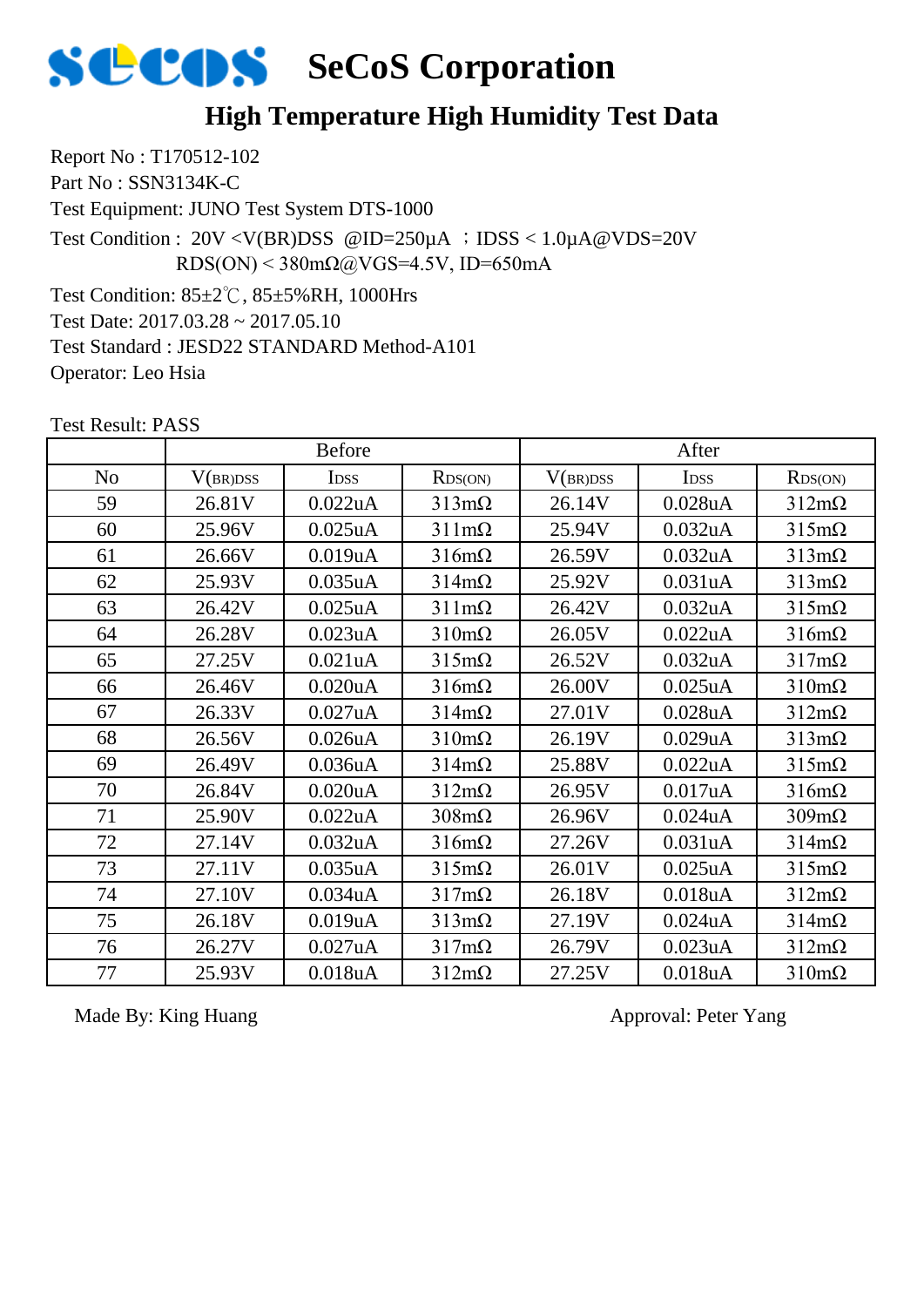## **High Temper High Humidity Reverse Bies Test Data**

Report No : T170512-102 Part No : SSN3134K-C Test Equipment: JUNO Test System DTS-1000 Test Condition: 85±2℃, 85±5%RH, 80%VR, 1000Hrs Test Date: 2017.03.28 ~ 2017.05.10 Test Standard : JESD22 STANDARD Method-A101 Operator: Leo Hsia Test Condition : 20V <V(BR)DSS @ID=250µA ;IDSS < 1.0µA@VDS=20V RDS(ON) <  $380 \text{m}\Omega$  (a) VGS=4.5V, ID=650mA

|                | <b>Before</b> |                      |                      | After    |                  |                      |
|----------------|---------------|----------------------|----------------------|----------|------------------|----------------------|
| N <sub>o</sub> | V(BR)DSS      | I <sub>DSS</sub>     | RDS(ON)              | V(BR)DSS | I <sub>DSS</sub> | RDS(ON)              |
| 1              | 27.00V        | 0.029uA              | $309m\Omega$         | 26.76V   | 0.020uA          | $312m\Omega$         |
| $\overline{2}$ | 26.74V        | 0.027uA              | $316m\Omega$         | 26.80V   | 0.034uA          | $308 \text{m}\Omega$ |
| $\overline{3}$ | 26.87V        | 0.023uA              | $314 \text{m}\Omega$ | 27.19V   | $0.035$ uA       | $311 \text{m}\Omega$ |
| $\overline{4}$ | 26.11V        | 0.034uA              | $316m\Omega$         | 26.32V   | 0.033uA          | $316m\Omega$         |
| 5              | 27.09V        | 0.019uA              | $308 \text{m}\Omega$ | 26.50V   | $0.025$ uA       | $312m\Omega$         |
| 6              | 25.94V        | 0.031uA              | $312m\Omega$         | 26.30V   | 0.023uA          | $316m\Omega$         |
| $\overline{7}$ | 26.04V        | 0.027uA              | $310 \text{m}\Omega$ | 26.65V   | 0.019uA          | $310 \text{m}\Omega$ |
| 8              | 26.11V        | 0.030 <sub>u</sub> A | $312m\Omega$         | 26.28V   | $0.036$ u $A$    | $315 \text{m}\Omega$ |
| 9              | 27.19V        | 0.020uA              | $312m\Omega$         | 26.61V   | 0.022uA          | $310 \text{m}\Omega$ |
| 10             | 27.06V        | 0.018uA              | $315 \text{m}\Omega$ | 26.03V   | 0.030uA          | $312m\Omega$         |
| 11             | 27.13V        | 0.030uA              | $314 \text{m}\Omega$ | 26.88V   | 0.033uA          | $310 \text{m}\Omega$ |
| 12             | 27.01V        | 0.035uA              | $310 \text{m}\Omega$ | 25.89V   | 0.034uA          | $314 \text{m}\Omega$ |
| 13             | 25.90V        | 0.019uA              | $314 \text{m}\Omega$ | 26.95V   | $0.025$ uA       | $313 \text{mA}$      |
| 13             | 25.98V        | 0.036uA              | $315 \text{m}\Omega$ | 27.27V   | 0.029uA          | $310 \text{m}\Omega$ |
| 15             | 26.98V        | $0.024$ uA           | $310 \text{m}\Omega$ | 26.03V   | 0.026uA          | $311 \text{m}\Omega$ |
| 16             | 26.53V        | $0.024$ u $A$        | $309m\Omega$         | 26.61V   | $0.028$ u $A$    | $308 \text{m}\Omega$ |
| 17             | 26.79V        | 0.020uA              | $312m\Omega$         | 27.17V   | 0.019uA          | $315m\Omega$         |
| 18             | 26.98V        | $0.024$ u $A$        | $312m\Omega$         | 26.56V   | 0.017uA          | $312m\Omega$         |
| 19             | 26.02V        | 0.020uA              | $313 \text{mA}$      | 26.51V   | 0.018uA          | $314 \text{m}\Omega$ |
| 20             | 26.56V        | 0.019uA              | $315 \text{m}\Omega$ | 25.92V   | 0.019uA          | $312m\Omega$         |
| 21             | 27.15V        | 0.031uA              | $309m\Omega$         | 27.25V   | 0.033uA          | $314m\Omega$         |
| 22             | 26.58V        | 0.033uA              | $315 \text{m}\Omega$ | 26.57V   | 0.017uA          | $309m\Omega$         |
| 23             | 26.35V        | 0.021uA              | $310 \text{m}\Omega$ | 25.94V   | $0.028$ uA       | $310 \text{m}\Omega$ |
| 24             | 26.86V        | 0.033uA              | $315 \text{m}\Omega$ | 26.47V   | 0.033uA          | $315 \text{m}\Omega$ |
| 25             | 26.55V        | 0.033uA              | $309 \text{m}\Omega$ | 26.65V   | 0.028uA          | $310 \text{m}\Omega$ |
| 26             | 27.00V        | 0.019uA              | $312m\Omega$         | 27.10V   | 0.033uA          | $313 \text{mA}$      |
| 27             | 26.78V        | 0.030uA              | $316m\Omega$         | 26.57V   | 0.021uA          | $316m\Omega$         |
| 28             | 27.13V        | 0.035uA              | $315 \text{m}\Omega$ | 26.71V   | 0.017uA          | $316m\Omega$         |
| 29             | 26.88V        | $0.024$ u $A$        | $316m\Omega$         | 26.16V   | 0.032uA          | $315m\Omega$         |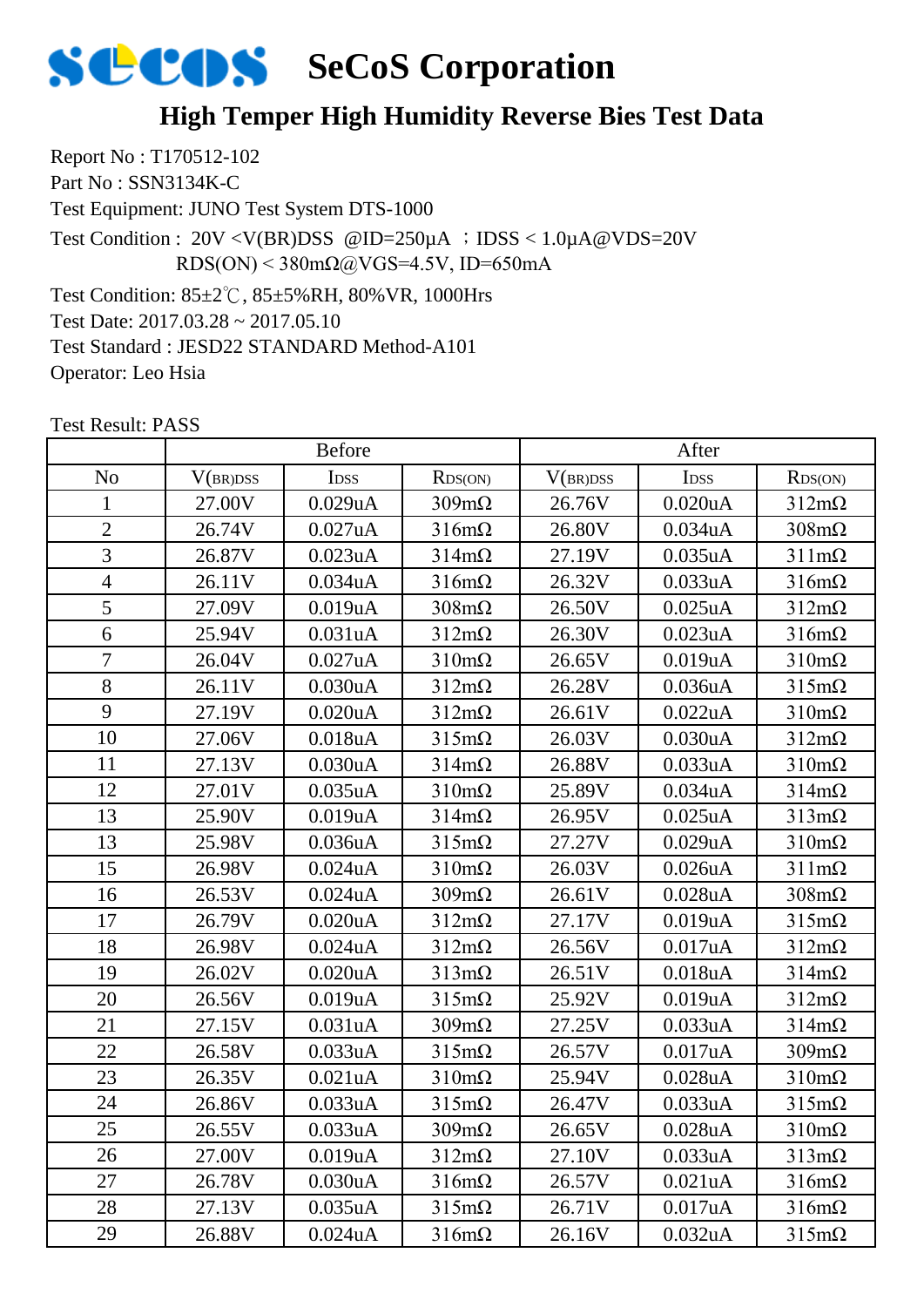## **High Temper High Humidity Reverse Bies Test Data**

Report No : T170512-102 Part No : SSN3134K-C Test Equipment: JUNO Test System DTS-1000 Test Condition: 85±2℃, 85±5%RH, 80%VR, 1000Hrs Test Date: 2017.03.28 ~ 2017.05.10 Test Standard : JESD22 STANDARD Method-A101 Operator: Leo Hsia Test Condition : 20V <V(BR)DSS @ID=250µA ;IDSS < 1.0µA@VDS=20V RDS(ON) <  $380 \text{m}\Omega$  (a) VGS=4.5V, ID=650mA

|                | <b>Before</b> |                      |                      | After    |                      |                      |
|----------------|---------------|----------------------|----------------------|----------|----------------------|----------------------|
| N <sub>o</sub> | V(BR)DSS      | IDSS                 | RDS(ON)              | V(BR)DSS | I <sub>DSS</sub>     | RDS(ON)              |
| 30             | 26.86V        | 0.033uA              | $314m\Omega$         | 26.37V   | $0.025$ uA           | $315 \text{m}\Omega$ |
| 31             | 27.24V        | $0.024$ uA           | $310 \text{m}\Omega$ | 26.75V   | 0.032uA              | $310 \text{m}\Omega$ |
| 32             | 26.54V        | 0.023uA              | $315m\Omega$         | 26.24V   | 0.035uA              | $311 \text{m}\Omega$ |
| 33             | 26.60V        | 0.035uA              | $313 \text{mA}$      | 27.18V   | 0.037uA              | $311 \text{m}\Omega$ |
| 34             | 26.25V        | 0.030uA              | $310 \text{m}\Omega$ | 26.42V   | 0.022uA              | $314m\Omega$         |
| 35             | 26.62V        | 0.037uA              | $311 \text{mA}$      | 26.78V   | 0.035uA              | $309m\Omega$         |
| 36             | 26.11V        | 0.029uA              | $314 \text{m}\Omega$ | 26.18V   | 0.026 <sub>u</sub> A | $309m\Omega$         |
| 37             | 27.12V        | 0.021uA              | $313 \text{mA}$      | 26.64V   | $0.025$ uA           | $317m\Omega$         |
| 38             | 26.84V        | 0.021uA              | $310 \text{m}\Omega$ | 26.41V   | 0.022uA              | $313 \text{mA}$      |
| 39             | 26.45V        | 0.022uA              | $311 \text{mA}$      | 25.91V   | 0.036uA              | $315 \text{m}\Omega$ |
| 40             | 26.16V        | 0.022uA              | $313 \text{mA}$      | 26.88V   | 0.018uA              | $309m\Omega$         |
| 41             | 26.04V        | 0.020uA              | $313 \text{m}\Omega$ | 26.58V   | $0.020$ uA           | $317m\Omega$         |
| 42             | 26.67V        | 0.032uA              | $314 \text{m}\Omega$ | 26.47V   | 0.027uA              | $309m\Omega$         |
| 43             | 26.47V        | 0.027uA              | $315 \text{m}\Omega$ | 26.13V   | 0.032uA              | $313 \text{mA}$      |
| 44             | 27.15V        | $0.025$ uA           | $312m\Omega$         | 26.20V   | 0.021uA              | $309m\Omega$         |
| 45             | 26.65V        | 0.031uA              | $310 \text{m}\Omega$ | 26.28V   | 0.036uA              | $316m\Omega$         |
| 46             | 26.02V        | $0.028$ uA           | $315 \text{m}\Omega$ | 26.93V   | $0.025$ uA           | $316m\Omega$         |
| 47             | 26.50V        | 0.022uA              | $314 \text{m}\Omega$ | 27.23V   | 0.021uA              | $312m\Omega$         |
| 48             | 25.91V        | 0.029uA              | $315 \text{m}\Omega$ | 27.01V   | 0.021uA              | $311 \text{m}\Omega$ |
| 49             | 26.85V        | 0.030uA              | $316m\Omega$         | 26.11V   | $0.035$ uA           | $315 \text{m}\Omega$ |
| 50             | 26.75V        | 0.033uA              | $315 \text{m}\Omega$ | 27.13V   | 0.031uA              | $313 \text{mA}$      |
| 51             | 26.99V        | 0.020uA              | $310 \text{m}\Omega$ | 26.06V   | 0.036uA              | $308 \text{m}\Omega$ |
| 52             | 26.60V        | 0.028uA              | $316m\Omega$         | 25.97V   | 0.027uA              | $310 \text{m}\Omega$ |
| 53             | 26.07V        | 0.020uA              | $313 \text{mA}$      | 27.19V   | 0.035uA              | $313 \text{mA}$      |
| 54             | 26.07V        | 0.019uA              | $313 \text{mA}$      | 27.06V   | 0.025uA              | $311 \text{m}\Omega$ |
| 55             | 25.98V        | 0.018 <sub>u</sub> A | $311 \text{m}\Omega$ | 26.06V   | 0.022uA              | $311 \text{m}\Omega$ |
| 56             | 26.07V        | 0.029uA              | $313 \text{mA}$      | 26.56V   | $0.024$ uA           | $316m\Omega$         |
| 57             | 27.06V        | 0.028uA              | $315 \text{m}\Omega$ | 25.88V   | 0.023uA              | $316m\Omega$         |
| 58             | 26.82V        | 0.030uA              | $315 \text{m}\Omega$ | 26.04V   | 0.023uA              | $311 \text{m}\Omega$ |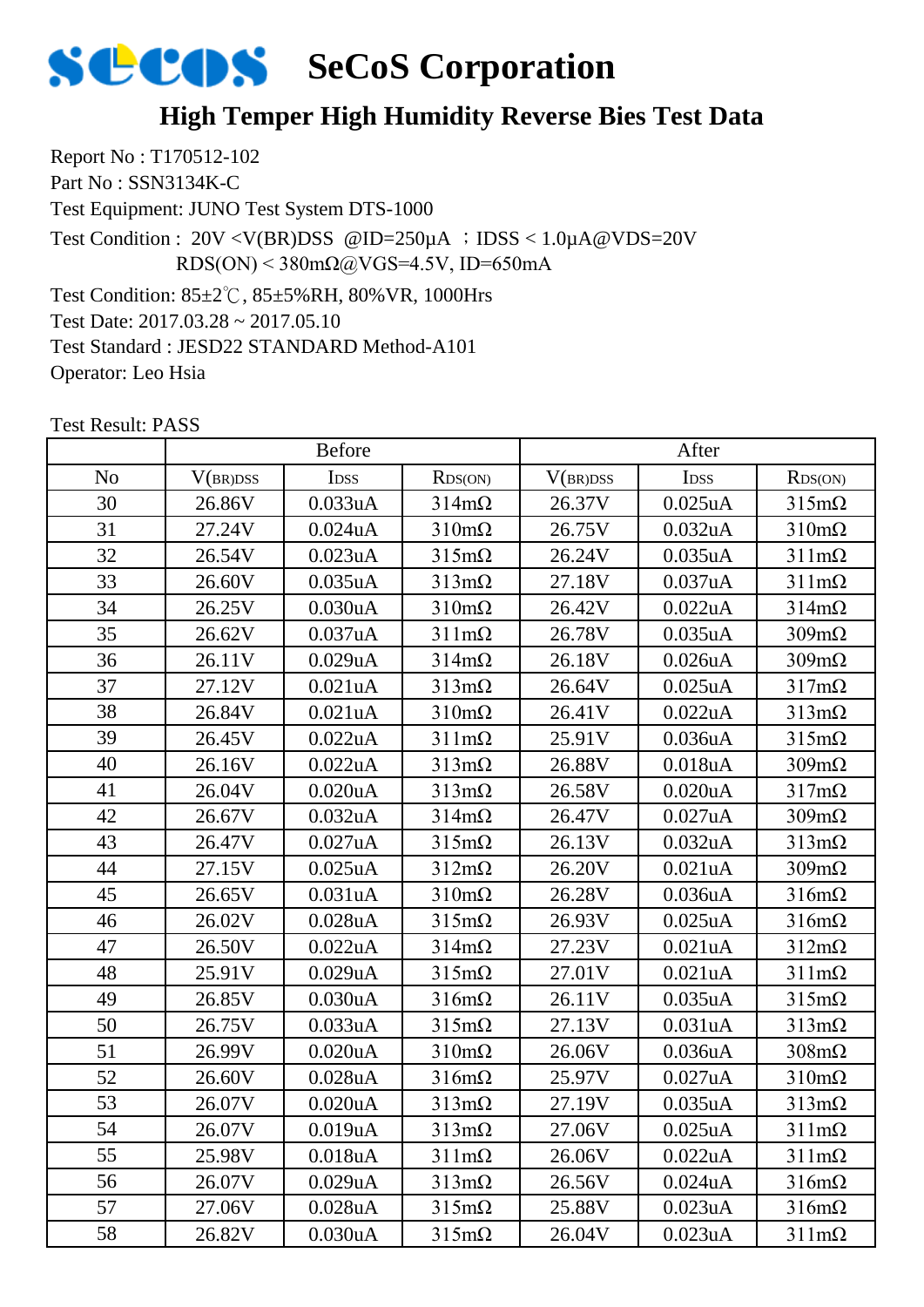## **High Temper High Humidity Reverse Bies Test Data**

Report No : T170512-102 Part No : SSN3134K-C Test Equipment: JUNO Test System DTS-1000 Test Condition: 85±2℃, 85±5%RH, 80%VR, 1000Hrs Test Date: 2017.03.28 ~ 2017.05.10 Test Standard : JESD22 STANDARD Method-A101 Operator: Leo Hsia Test Condition : 20V <V(BR)DSS @ID=250µA ;IDSS < 1.0µA@VDS=20V RDS(ON) <  $380 \text{m}\Omega$  ( $\omega$ VGS=4.5V, ID=650mA

Test Result: PASS

|                | <b>Before</b> |                      |                      | After    |                      |                      |
|----------------|---------------|----------------------|----------------------|----------|----------------------|----------------------|
| N <sub>o</sub> | V(BR)DSS      | <b>IDSS</b>          | RDS(ON)              | V(BR)DSS | <b>IDSS</b>          | RDS(ON)              |
| 59             | 25.90V        | 0.026uA              | $310 \text{m}\Omega$ | 26.26V   | 0.017uA              | $313 \text{mA}$      |
| 60             | 26.06V        | 0.031uA              | $316m\Omega$         | 26.61V   | $0.028$ u $A$        | $309m\Omega$         |
| 61             | 27.16V        | 0.031uA              | $313 \text{mA}$      | 27.05V   | 0.031uA              | $311 \text{m}\Omega$ |
| 62             | 26.95V        | 0.020 <sub>u</sub> A | $309m\Omega$         | 26.31V   | 0.033uA              | $315m\Omega$         |
| 63             | 26.05V        | 0.020uA              | $314m\Omega$         | 25.92V   | 0.020 <sub>u</sub> A | $314m\Omega$         |
| 64             | 27.07V        | 0.022uA              | $310 \text{m}\Omega$ | 26.66V   | 0.034 <sub>u</sub> A | $313 \text{mA}$      |
| 65             | 26.85V        | 0.030uA              | $312m\Omega$         | 25.88V   | 0.027uA              | $316m\Omega$         |
| 66             | 26.70V        | 0.020uA              | $309m\Omega$         | 27.25V   | $0.020$ u $A$        | $313 \text{m}\Omega$ |
| 67             | 26.83V        | 0.017uA              | $311 \text{mA}$      | 26.29V   | 0.022uA              | $310 \text{m}\Omega$ |
| 68             | 25.93V        | 0.033uA              | $314 \text{m}\Omega$ | 26.82V   | 0.027uA              | $313 \text{mA}$      |
| 69             | 26.74V        | 0.036uA              | $316m\Omega$         | 26.40V   | $0.026$ uA           | $315m\Omega$         |
| 70             | 26.61V        | 0.022uA              | $316m\Omega$         | 26.42V   | 0.022uA              | $315m\Omega$         |
| 71             | 26.64V        | 0.034uA              | $312m\Omega$         | 25.96V   | 0.018uA              | $315m\Omega$         |
| 72             | 26.23V        | 0.028uA              | $316m\Omega$         | 26.48V   | 0.021uA              | $315m\Omega$         |
| 73             | 25.94V        | 0.029uA              | $308 \text{m}\Omega$ | 26.90V   | 0.036 <sub>u</sub> A | $315m\Omega$         |
| 74             | 26.63V        | 0.037uA              | $314m\Omega$         | 26.94V   | 0.036uA              | $308 \text{m}\Omega$ |
| 75             | 27.06V        | 0.018uA              | $314 \text{m}\Omega$ | 26.80V   | $0.026$ uA           | $312m\Omega$         |
| 76             | 27.06V        | 0.022uA              | $310 \text{m}\Omega$ | 26.29V   | 0.020 <sub>u</sub> A | $316m\Omega$         |
| 77             | 26.68V        | 0.018uA              | $314m\Omega$         | 26.50V   | 0.023uA              | $312m\Omega$         |

Made By: King Huang Approval: Peter Yang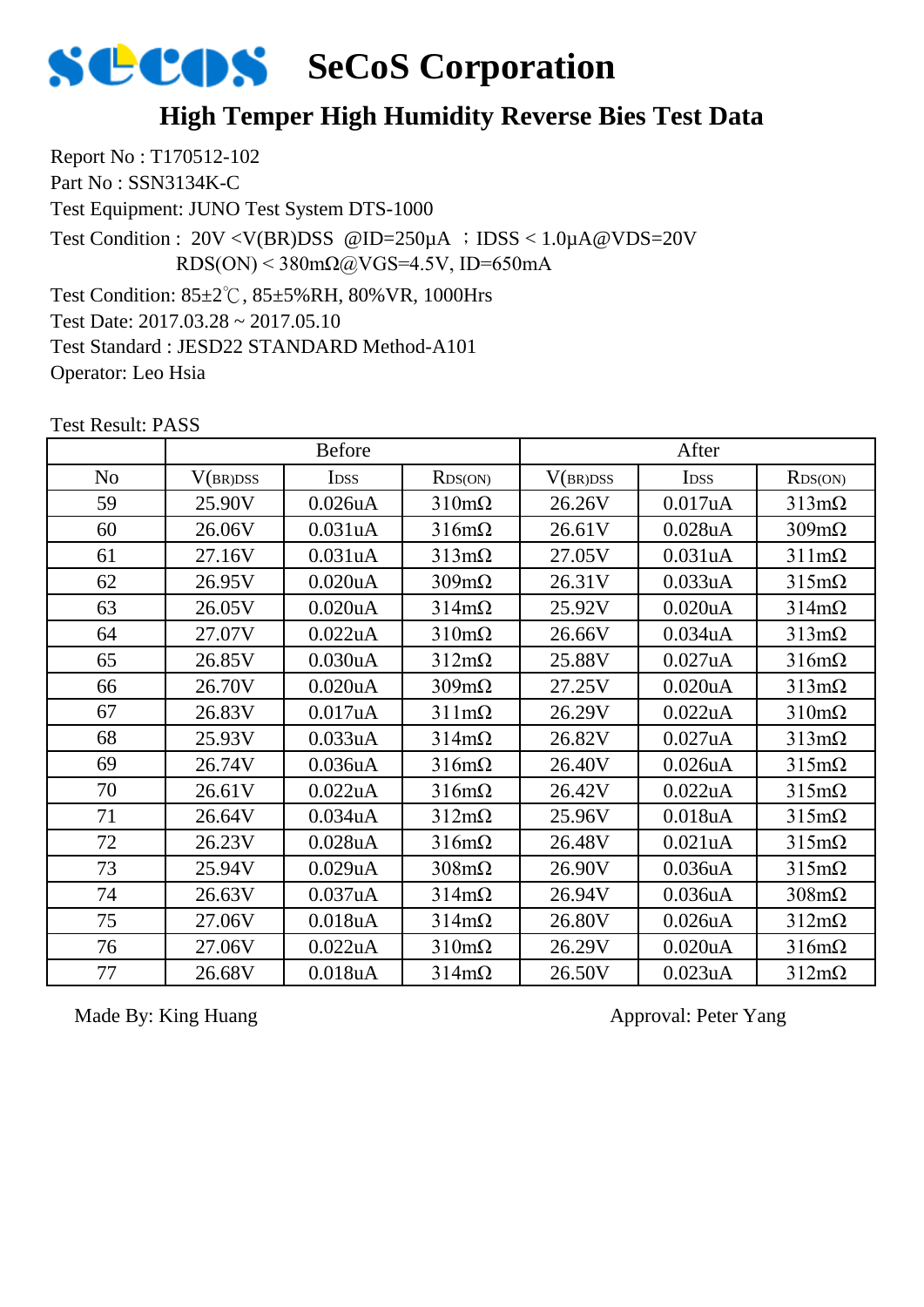### **Resistance to Solder Heat Test Test Data**

Report No : T170512-102 Part No : SSN3134K-C

Test Equipment: JUNO Test System DTS-1000

Test Condition : 20V <V(BR)DSS @ID=250µA ;IDSS < 1.0µA@VDS=20V RDS(ON) <  $380 \text{m}\Omega$ @VGS=4.5V, ID=650mA

Test Condition:  $270^{\circ}\text{C} \pm 5^{\circ}\text{C}$ ,  $7\text{Sec} + 2\text{Sec}$ /-0Sec

Test Date: 2017.05.12

Test Standard : JESD22 STANDARD Method-B106

Operator: Leo Hsia

No | V(br)dss | Idss | Rds(on) | V(br)dss | Idss | Rds(on) 1 | 26.54V | 0.021uA | 315mΩ | 26.41V | 0.024uA | 308mΩ 2 | 26.36V | 0.032uA | 314mΩ | 26.40V | 0.033uA | 308mΩ 3 | 27.18V | 0.028uA | 313mΩ | 26.12V | 0.021uA | 311mΩ 4 | 26.89V | 0.019uA | 308mΩ | 26.10V | 0.029uA | 308mΩ 5 | 26.47V | 0.036uA | 317mΩ | 26.29V | 0.020uA | 310mΩ 6 26.86V 0.027uA 309mΩ 26.90V 0.034uA 313mΩ 7 26.74V 0.028uA 314mΩ 26.35V 0.020uA 309mΩ 8 | 27.23V | 0.021uA | 315mΩ | 26.11V | 0.035uA | 309mΩ 9 | 25.88V | 0.025uA | 314mΩ | 27.00V | 0.020uA | 311mΩ 10 | 26.43V | 0.018uA | 313mΩ | 26.29V | 0.018uA | 315mΩ 11 | 27.06V | 0.031uA | 315mΩ | 27.01V | 0.021uA | 309mΩ 12 | 26.48V | 0.027uA | 312mΩ | 27.05V | 0.022uA | 314mΩ 13 | 26.03V | 0.023uA | 315mΩ | 26.04V | 0.032uA | 316mΩ 13 | 26.53V | 0.022uA | 309mΩ | 26.62V | 0.020uA | 311mΩ 15 | 25.95V | 0.032uA | 311mΩ | 26.36V | 0.021uA | 308mΩ 16 | 25.94V | 0.035uA | 316mΩ | 26.49V | 0.022uA | 310mΩ 17 | 26.39V | 0.034uA | 312mΩ | 26.65V | 0.036uA | 310mΩ 18 | 26.51V | 0.034uA | 315mΩ | 26.05V | 0.029uA | 312mΩ 19 | 26.33V | 0.018uA | 311mΩ | 26.23V | 0.017uA | 312mΩ 20 | 26.77V | 0.023uA | 309mΩ | 26.26V | 0.025uA | 308mΩ 21 | 26.07V | 0.019uA | 312mΩ | 26.67V | 0.020uA | 315mΩ 22 | 26.30V | 0.017uA | 313mΩ | 26.36V | 0.033uA | 313mΩ 23 | 26.06V | 0.019uA | 317mΩ | 26.09V | 0.018uA | 317mΩ 24 | 25.90V | 0.031uA | 310mΩ | 26.94V | 0.020uA | 317mΩ 25 25.95V 0.029uA 309mΩ 25.92V 0.022uA 314mΩ 26 | 26.58V | 0.028uA | 309mΩ | 27.15V | 0.024uA | 315mΩ 27 | 26.53V | 0.026uA | 310mΩ | 27.25V | 0.032uA | 317mΩ 28 | 26.56V | 0.021uA | 316mΩ | 26.60V | 0.028uA | 310mΩ Before After

29 | 26.86V | 0.032uA | 316mΩ | 25.94V | 0.024uA | 314mΩ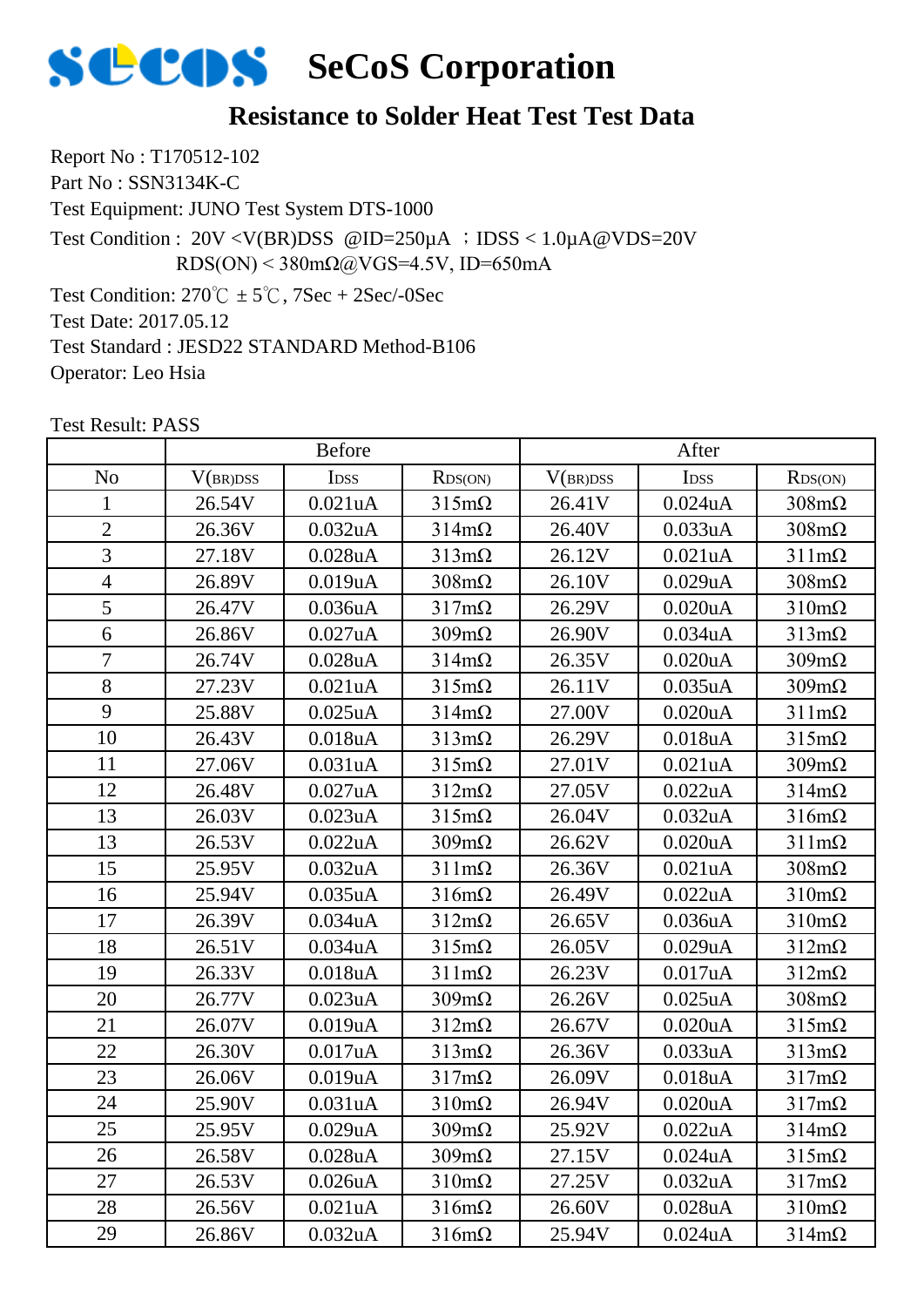### **Resistance to Solder Heat Test Test Data**

Report No : T170512-102 Part No : SSN3134K-C

Test Equipment: JUNO Test System DTS-1000

Test Condition : 20V <V(BR)DSS @ID=250µA ;IDSS < 1.0µA@VDS=20V RDS(ON) <  $380 \text{m}\Omega$ @VGS=4.5V, ID=650mA

Test Condition:  $270^{\circ}\text{C} \pm 5^{\circ}\text{C}$ ,  $7\text{Sec} + 2\text{Sec}$ /-0Sec

Test Date: 2017.05.12

Test Standard : JESD22 STANDARD Method-B106

Operator: Leo Hsia

No | V(br)dss | Idss | Rds(on) | V(br)dss | Idss | Rds(on) Before After 30 | 26.68V | 0.019uA | 309mΩ | 26.78V | 0.023uA | 310mΩ 31 | 26.59V | 0.018uA | 311mΩ | 26.23V | 0.025uA | 309mΩ 32 | 26.16V | 0.035uA | 316mΩ | 26.14V | 0.019uA | 315mΩ 33 | 25.93V | 0.033uA | 312mΩ | 26.08V | 0.017uA | 310mΩ 34 | 27.14V | 0.017uA | 313mΩ | 26.24V | 0.021uA | 316mΩ 35 26.77V 0.029uA 312mΩ 26.95V 0.031uA 309mΩ 36 | 26.14V | 0.024uA | 316mΩ | 26.40V | 0.019uA | 315mΩ 37 | 26.33V | 0.017uA | 315mΩ | 26.06V | 0.036uA | 313mΩ 38 | 26.76V | 0.030uA | 311mΩ | 26.46V | 0.021uA | 317mΩ 39 | 26.59V | 0.021uA | 314mΩ | 27.27V | 0.021uA | 316mΩ 40 | 26.84V | 0.022uA | 310mΩ | 26.26V | 0.036uA | 310mΩ 41 | 26.78V | 0.032uA | 312mΩ | 27.26V | 0.029uA | 315mΩ 42 | 27.08V | 0.034uA | 310mΩ | 26.48V | 0.020uA | 311mΩ 43 | 26.36V | 0.037uA | 310mΩ | 26.22V | 0.018uA | 315mΩ 44 | 26.49V | 0.032uA | 309mΩ | 27.20V | 0.036uA | 316mΩ 45 | 26.49V | 0.033uA | 312mΩ | 26.26V | 0.034uA | 313mΩ 46 | 26.21V | 0.035uA | 313mΩ | 27.09V | 0.023uA | 313mΩ 47 | 26.12V | 0.019uA | 313mΩ | 26.49V | 0.034uA | 312mΩ 48 | 27.17V | 0.025uA | 308mΩ | 26.78V | 0.023uA | 316mΩ 49 | 26.64V | 0.033uA | 312mΩ | 26.28V | 0.017uA | 312mΩ 50 | 26.88V | 0.031uA | 314mΩ | 26.84V | 0.019uA | 309mΩ 51 | 26.72V | 0.033uA | 311mΩ | 25.97V | 0.029uA | 314mΩ 52 | 25.90V | 0.028uA | 311mΩ | 25.92V | 0.018uA | 310mΩ 53 | 26.11V | 0.025uA | 314mΩ | 27.25V | 0.020uA | 314mΩ 54 | 25.96V | 0.026uA | 313mΩ | 26.34V | 0.033uA | 317mΩ 55 | 25.94V | 0.027uA | 317mΩ | 26.24V | 0.034uA | 309mΩ 56 26.93V 0.032uA 310mΩ 26.01V 0.022uA 312mΩ 57 | 25.93V | 0.025uA | 309mΩ | 26.24V | 0.031uA | 314mΩ 58 | 26.70V | 0.021uA | 315mΩ | 26.51V | 0.023uA | 313mΩ